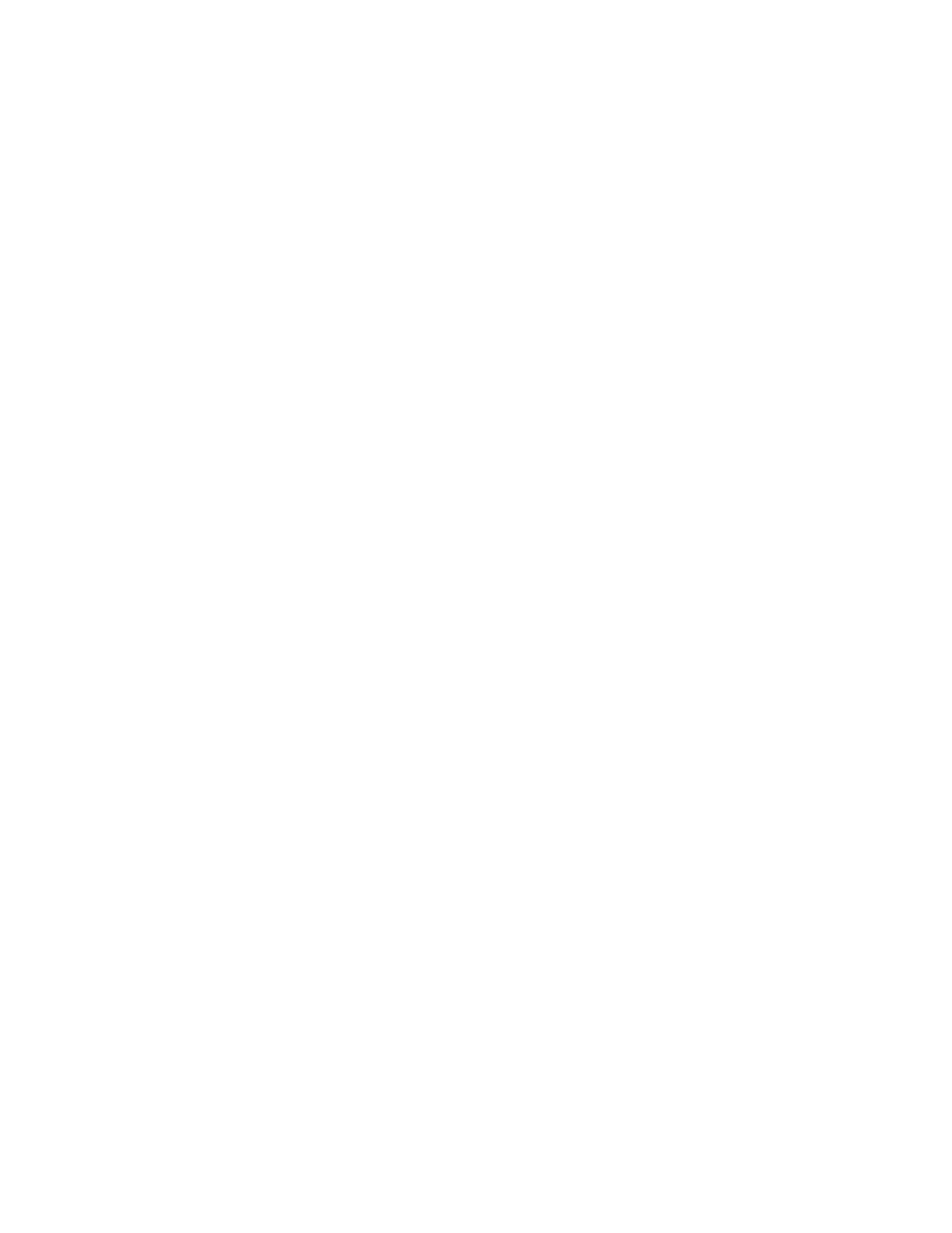# The Kings Fund>



# **Where next for** commissioning in the English NHS?

Judith Smith, Natasha Curry, **Nicholas Mays and Jennifer Dixon**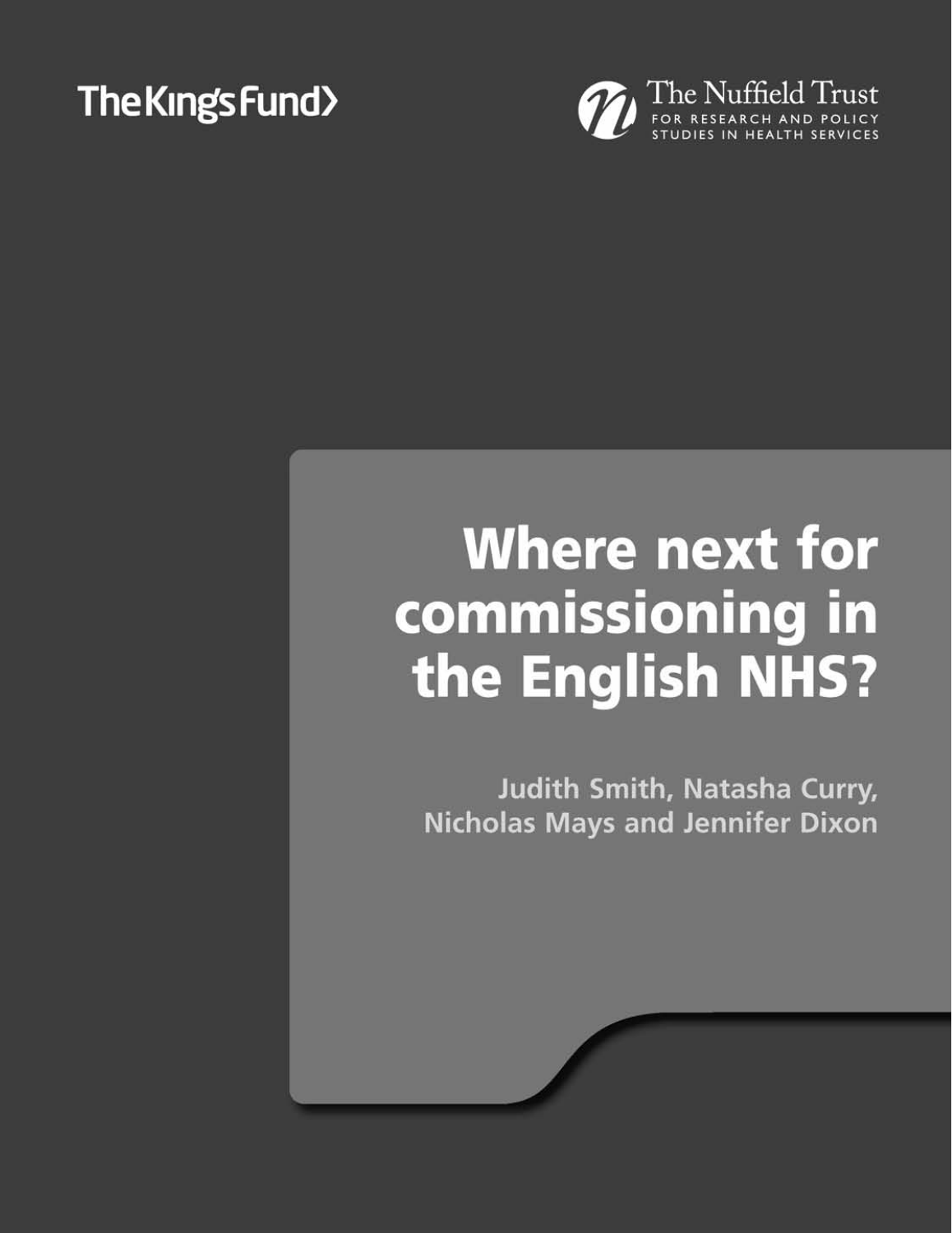# **ABOUT THE NUFFIELD TRUST**

The Nuffield Trust is a charitable trust carrying out research and policy analysis on health services. Its focus is on reform of health services to increase the efficiency, effectiveness, equality and responsiveness of care.

Published by The Nuffield Trust 59 New Cavendish Street London W1G 7LP

Telephone: 020 7631 8450 Facsimile: 020 7631 8451

Email: info@nuffieldtrust.org.uk Website: www.nuffieldtrust.org.uk

Charity number 209201 © The Nuffield Trust 2010 ISBN-13-978-1-905030-43-9

Typeset by Page One Telephone 01543 264214

Cover design by Liquid Telephone 07947 484 195

Printed by Peach Print Telephone 020 8983 3439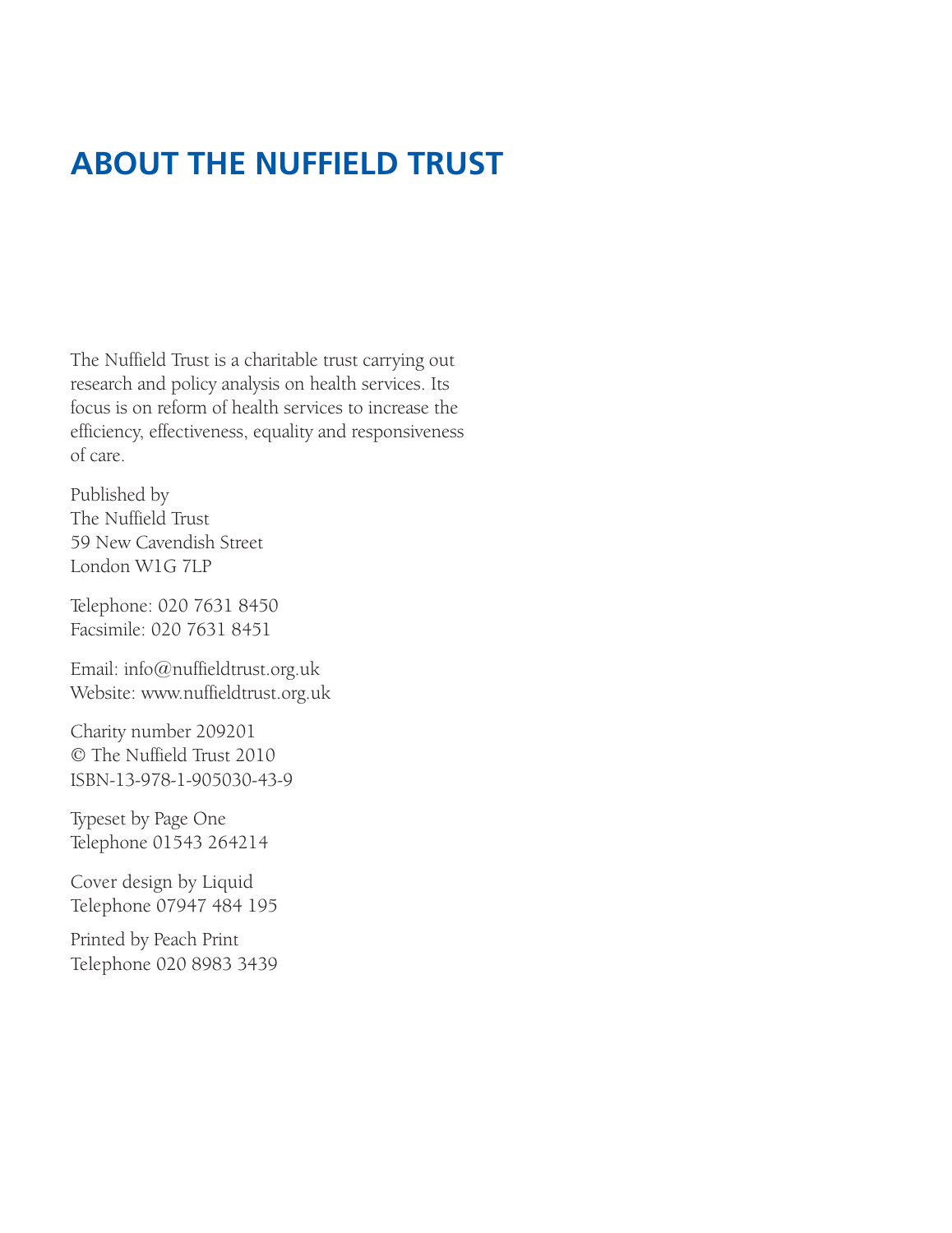# **CONTENTS**

| <b>FOREWORD</b>                                                    | 5              |
|--------------------------------------------------------------------|----------------|
| <b>EXECUTIVE SUMMARY</b>                                           | 6              |
| <b>1. INTRODUCTION</b>                                             | 10             |
| 2. WHAT IS MEANT BY 'COMMISSIONING'?                               | 12             |
| 3. WHAT ARE THE CURRENT ARRANGEMENTS FOR COMMISSIONING IN THE NHS? | 1 <sub>3</sub> |
| 4. WHAT ARE THE PROBLEMS WITH CURRENT COMMISSIONING ARRANGEMENTS?  | 20             |
| <b>5. THE VERDICT ON COMMISSIONING TO DATE</b>                     | 29             |
| <b>6. WHAT NEEDS TO BE DONE?</b>                                   | 31             |
| <b>7. CONCLUSIONS AND RECOMMENDATIONS</b>                          | 39             |
| <b>REFERENCES</b>                                                  | 42             |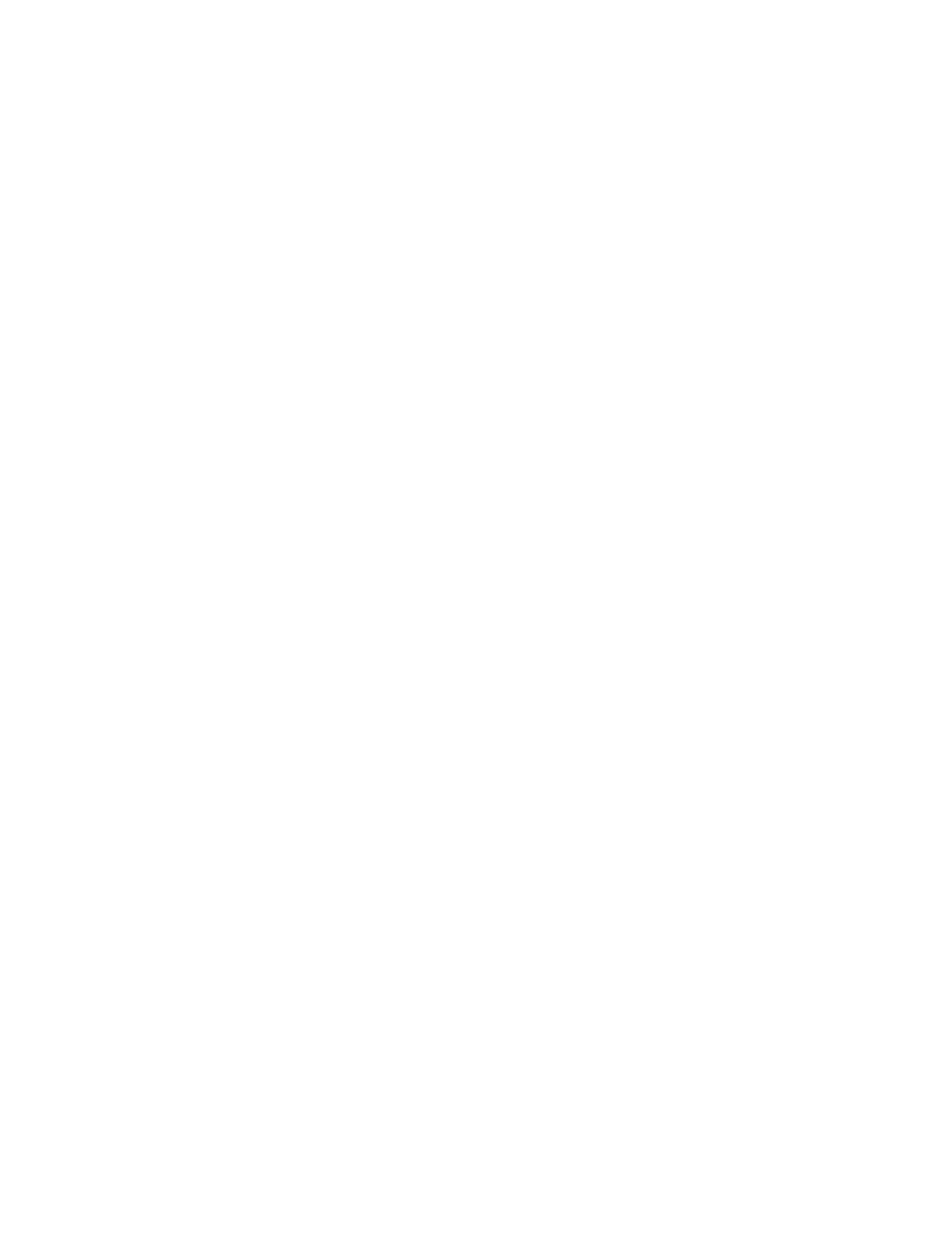# **FOREWORD**

The NHS faces an unprecedented period of economic constraint. Even the most optimistic of funding scenarios suggests that the NHS in England will have to achieve a step change in productivity. It is unlikely that increased technical efficiency will be enough to bridge the gap between demand for care and the funding available. The key will be to ensure allocative efficiency across the whole range of NHS spending and deliver value for money by doing less of some things and more of others. This will require commissioners to focus not just on new growth money, as has often occurred in the past, but to assess and prioritise the total budget available and to focus not on institutions but on the outcomes achieved across the whole pathway of care.

It is now nearly two decades since the introduction of a separation between purchasers and providers in the NHS, yet capacity to deliver on the ambition of commissioning is still lacking. It is often suggested that if only commissioning were to be 'strong' or 'world class', more progress would be made in areas such as moving care out of hospital into the community, or gaining greater productivity from health care providers. Initiatives such as the World Class Commissioning and

Practice-based Commissioning have been put in place to attempt to improve the quality of commissioning across the NHS.

Ensuring value for money is more critical than ever. It is important that the NHS is clear how commissioning will help deliver this, particularly where it may have previously failed to do so. This report, published jointly by The Nuffield Trust and The King's Fund, examines the development of NHS commissioning and sets out practical suggestions for how it might be strengthened to secure more effective and efficient care.

This report, together with a companion volume *Where Next for Integrated Care Organisations in the English NHS?* builds on previous work by researchers at both organisations. We hope that the combined efforts of our organisations will contribute to the debate about how the NHS should evolve to meet the pressing challenges that our health system faces.

#### **Dr Jennifer Dixon**

Director, The Nuffield Trust

#### **Dr Anna Dixon**

Acting Chief Executive, The King's Fund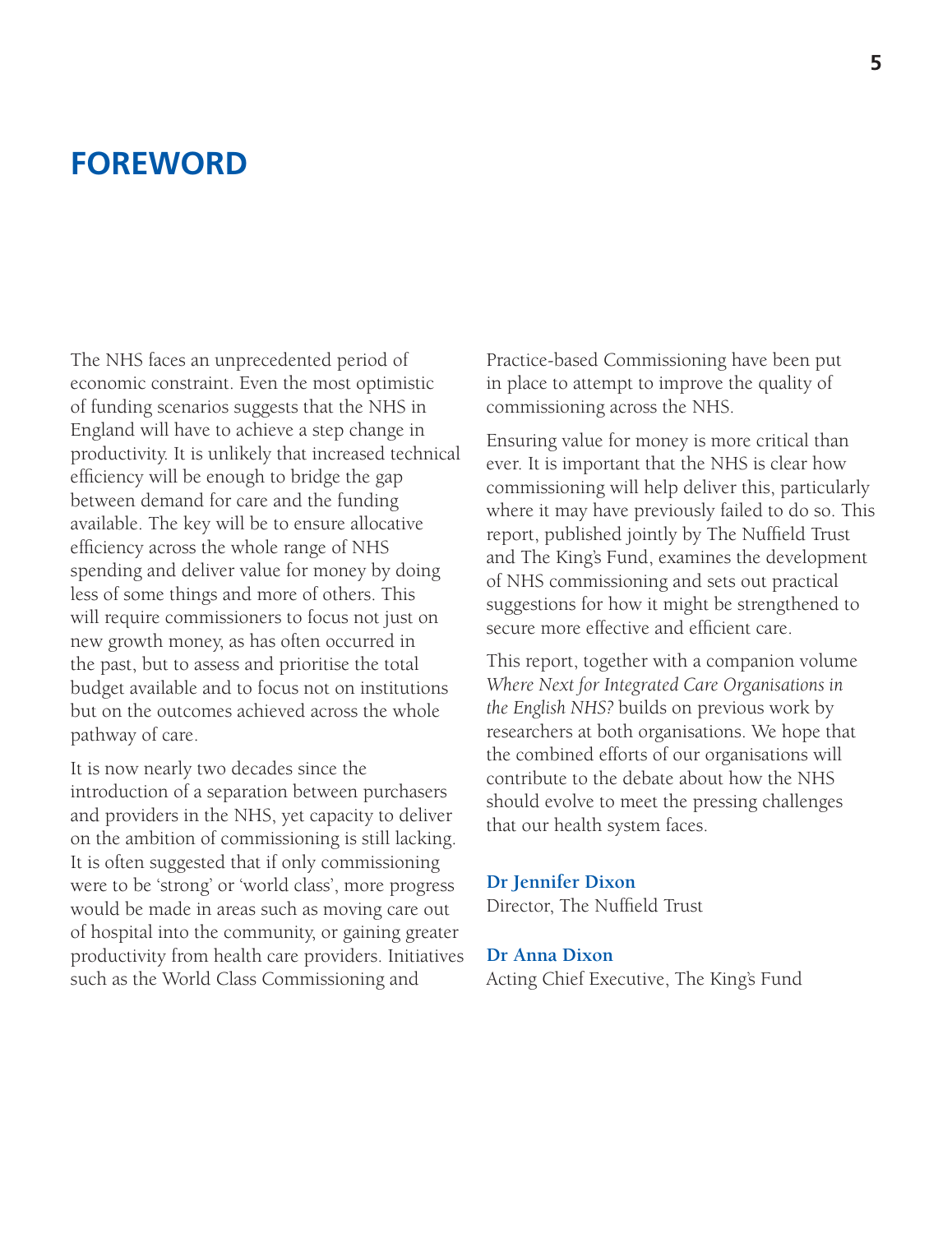# **EXECUTIVE SUMMARY**

Commissioning in the English NHS is subject to apparently endless debate and frequent criticism. The discourse would have us believe that if only commissioning were to be 'strong', 'world class' or 'effective', long-awaited changes could occur such as more care in community settings, reconfigured hospital services, and a more productive and cost-efficient health system.

In this report, we focus on what needs to be done to strengthen commissioning in the NHS, through an analysis of the problems with current commissioning arrangements. We begin by examining what is meant by 'commissioning' in the English NHS.

### **What do we mean by commissioning?**

'Commissioning' in the NHS is where an organisation, and/or a group of clinicians, acts on behalf of a population to decide which health services to buy, using tax funds allocated by the Department of Health according to a formula based on health needs. It entails decision-making about needs assessment, resource allocation, service purchasing, monitoring and review.

### **What are the current arrangements for commissioning in the NHS?**

Commissioning of local health services takes place through two main routes: first, via primary care trusts (PCTs) who are responsible for using public money for commissioning a range of health services, primary, community, secondary and tertiary care. In carrying out their commissioning role, PCTs work with partners such as local authorities (to plan and purchase services such as mental healthcare), other PCTs (in networks or consortia for specialised services) and primary care clinicians.

It is the commissioning of care with primary care clinicians (mainly GPs) that forms the second main route for commissioning in the NHS – practice-based commissioning. This is a form of primary care-led purchasing where PCTs allocate to practices a notional (not real) budget that can be used for commissioning community- and hospital-based services to meet the needs of the practices' enrolled population. Practices typically group together in consortia for their commissioning work and some are established as companies or social enterprises.

This all adds up to a complex set of commissioning arrangements in any one local area, with commissioning happening at a regional or national level for specialised services, through the PCT and local authority for the majority of care, and via various practice-based commissioning consortia for community-focused care. In this report we show this as a local commissioning continuum or matrix.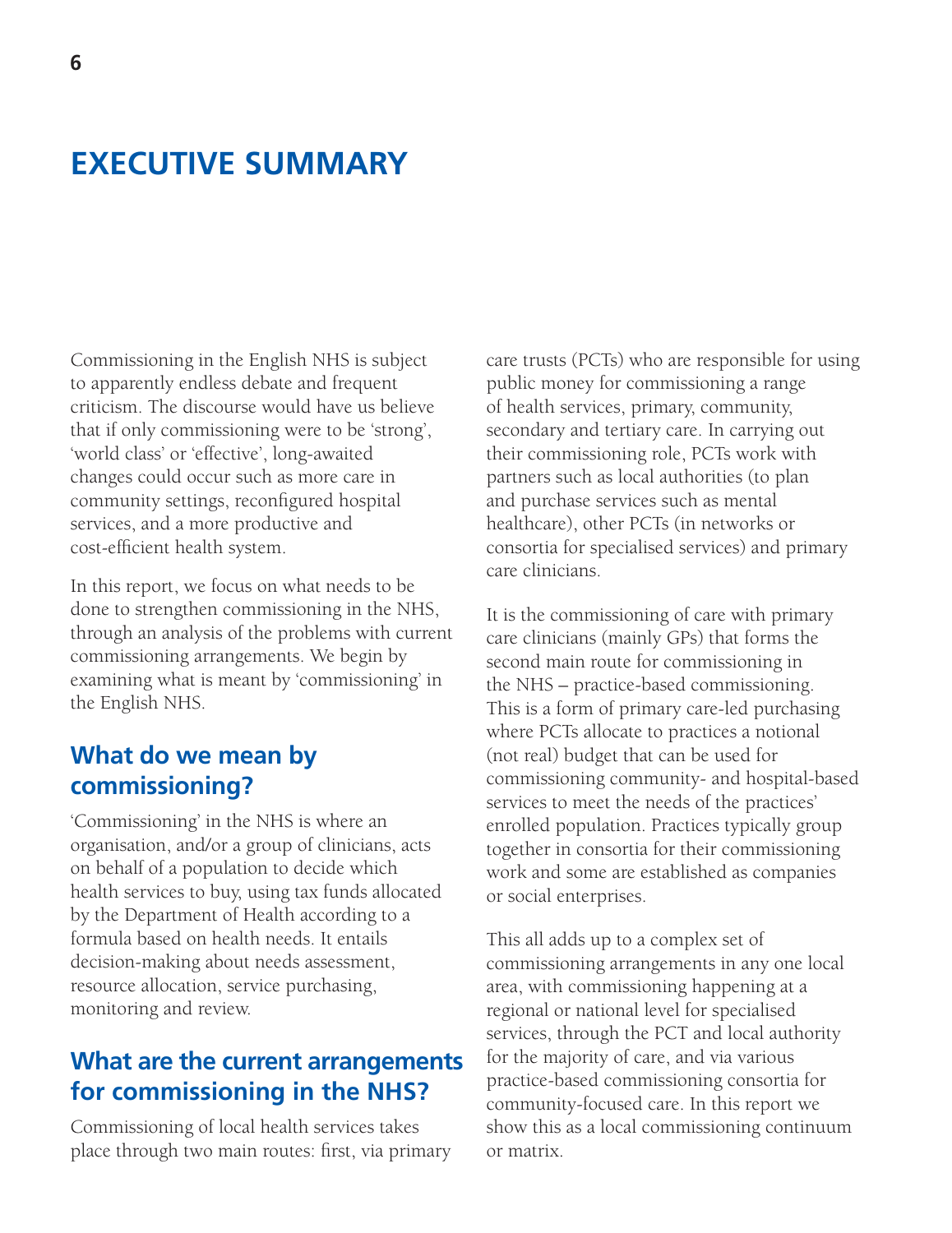### **What are the problems with current commissioning arrangements?**

We examine the problems with current commissioning arrangements from two perspectives: problems related directly to PCTs and practice-based commissioning policy; and those related to the wider features of the NHS.

#### **Problems related directly to PCTs and practice-based commissioning policy**

- PCTs have little control over the volume of referrals made by GPs and hospital doctors, and this is further compounded by patients having a free choice of provider. Referral management centres are one way in which PCTs can gain better information and some influence over referrals.
- PCTs currently combine both provider and commissioner functions, and observers disagree about whether this is a benefit or not. Current policy is forcing a separation of functions between PCTs and provider agencies.
- NHS commissioning bodies (PCTs and their predecessor bodies) have experienced numerous imposed reorganisations that have impeded their progress.
- PCTs have limited autonomy compared with NHS trusts and foundation trusts, which arguably makes them more risk-averse.
- Clinical leadership and engagement in PCTs is typically weaker than in provider counterparts. Practice-based commissioning has gone some way towards addressing this, but remains patchy in its progress across the NHS.
- PCTs are poorly understood by the general public, and accountability to their local population is relatively weak.
- Capability and capacity for commissioning are key concerns for PCT and practice-based

commissioning. The 'World Class Commissioning' (WCC) initiative is a national effort to develop skills and capacity, and there is some evidence of progress.

- Analysis of data and information is an area of particular concern in respect of commissioning capacity.
- The incentives for GPs to engage in active practice-based commissioning are weak.
- Hospital doctors are not involved enough in providing specialist advice to practice-based commissioners.
- The lack of real budgets for practice-based commissioners reduces the impact that they can have in relation to extending service provision and commissioning new forms of care.

#### **Problems related to the wider features of the NHS**

- Incentives for commissioners to improve quality and reduce costs of provision are not sufficiently strong, although regulation of commissioning is being developed further and this, together with a tight financial context, is likely to sharpen such incentives.
- PCTs are weaker organisations than provider trusts and foundation trusts. There are a number of reasons for this, both historical and related to current system reform mechanisms.
- The current NHS payment regime hampers the ability of commissioners to undertake more effective and challenging strategic purchasing, especially in relation to trying to shift care out of hospitals.

## **The verdict on commissioning to date**

Commissioners have helped to implement numerous national plans, service strategies and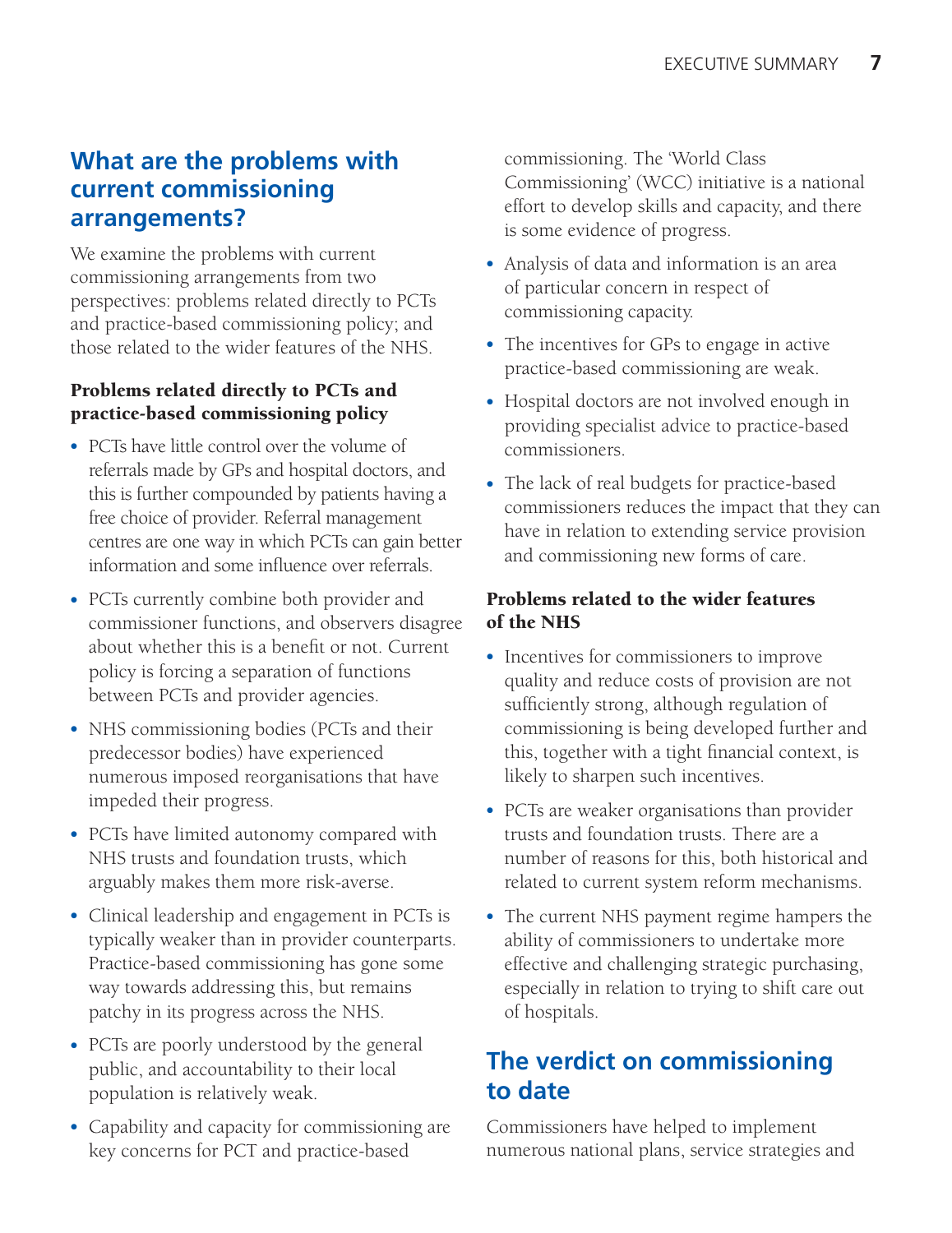access/performance targets. Practice-based commissioning has prompted the growth of extended primary care services, and other areas of commissioning, such as specialised services, which work well. It is, however, questionable as to how far such achievements are directly a result of commissioners, rather than national direction and performance management. More disappointing is that there is still much to be done to bring about desired shifts of care out of hospitals and into community settings.

What is needed is a significant prompt towards care being orientated towards the needs of patients to stay well, much greater encouragement for clinicians to take responsibility for managing resources, and a huge advance by commissioners in the exploitation of patient-level information on costs, quality and service use.

# **What needs to be done?**

#### **Addressing problems related to PCTs and practice-based commissioning policy**

- *Incentivise GPs beyond practice-based commissioning:* this could be achieved by granting real, risk-adjusted and capitated budgets to groups of GPs, in return for them assuming responsibility for financial risk and the health outcomes of the local population.
- *Recognise that clinical commissioning groups need to be larger:* to attract skilled management capacity, handle financial risk, and have 'clout' in the local healthcare system.
- *Practice-based commissioning needs ultimately to include hospital clinicians:* thus becoming a form of multi-specialty group or integrated care organisation. How this might work was explored in a Nuffield Trust/NHS Alliance report (Smith and others, 2009) and is examined further in the second report in this series (Lewis and others, 2010).
- *Allow PCTs to become fewer and larger:* with their role increasingly becoming that of the designer and manager of the local commissioning continuum, and the allocator of budgets to clinical commissioning organisations, specialised commissioning networks and so forth.
- *Strengthen the accountability of commissioners:* including having elected health boards/PCTs, extending foundation trust status to commissioning organisations, and offering people a direct choice of commissioner.
- *Allow commissioners more financial flexibility:* such as being able to retain surpluses and invest across different years, and hence increase bargaining power with providers.

#### **Addressing problems related to the wider features of the NHS**

- *Reform elements of the payment by results regime:* in particular, in relation to more 'unbundling' of the tariff and extending it to cover more community and other services.
- *Assume risk-adjusted capitated budgets are the future:* these will be the currency if integrated provider–commissioner organisations develop. It may then be that the financial currency locally within the integrated care organisation is not a nationally set service tariff, but locally agreed prices.
- *Accept that there is no one optimal model of commissioning,* but a continuum. The challenge for PCTs is how best to design and operate that continuum at a local level, while nurturing stonger devolved extended clinical commissioning organisations.
- *Explain to the public more of what commissioning is.* There is a need to create a clear and compelling narrative about the role and importance of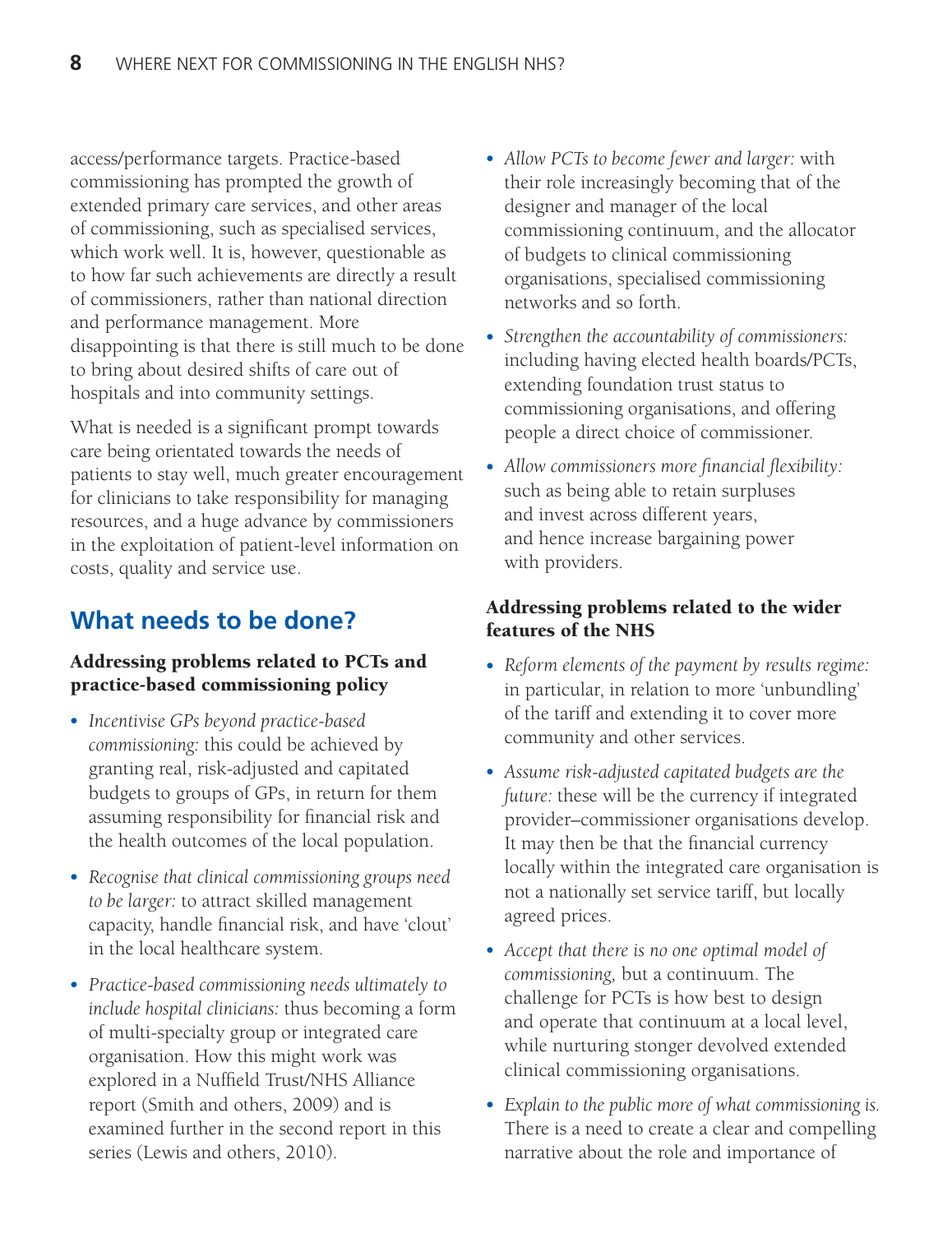commissioning, both for the public and for staff in the NHS. This is critical if we are to move beyond the current (arguably unfair) narrative of commissioning as inevitably and seemingly irrevocably weak.

## **Going forward**

We suggest that the health system is now at a fork in the road. On the one hand, the NHS could continue with minor changes to develop commissioning largely using the existing arrangements. But this would lose time. On the other, there is an option of pushing forward with a more radical model of clinician-led

healthcare provision and commissioning (see Lewis and others, 2010), as part of an overall strengthened continuum of commissioning arrangements designed and held to account by fewer and larger PCTs.

This more radical option does not need to be another large-scale policy pushed onto the service. Instead there are promising signs that parts of the NHS in England are evolving towards these arrangements and need practical and moral support to do so, especially in the face of a biting financial challenge. The right leadership now could set the NHS onto the road to this next stage of development.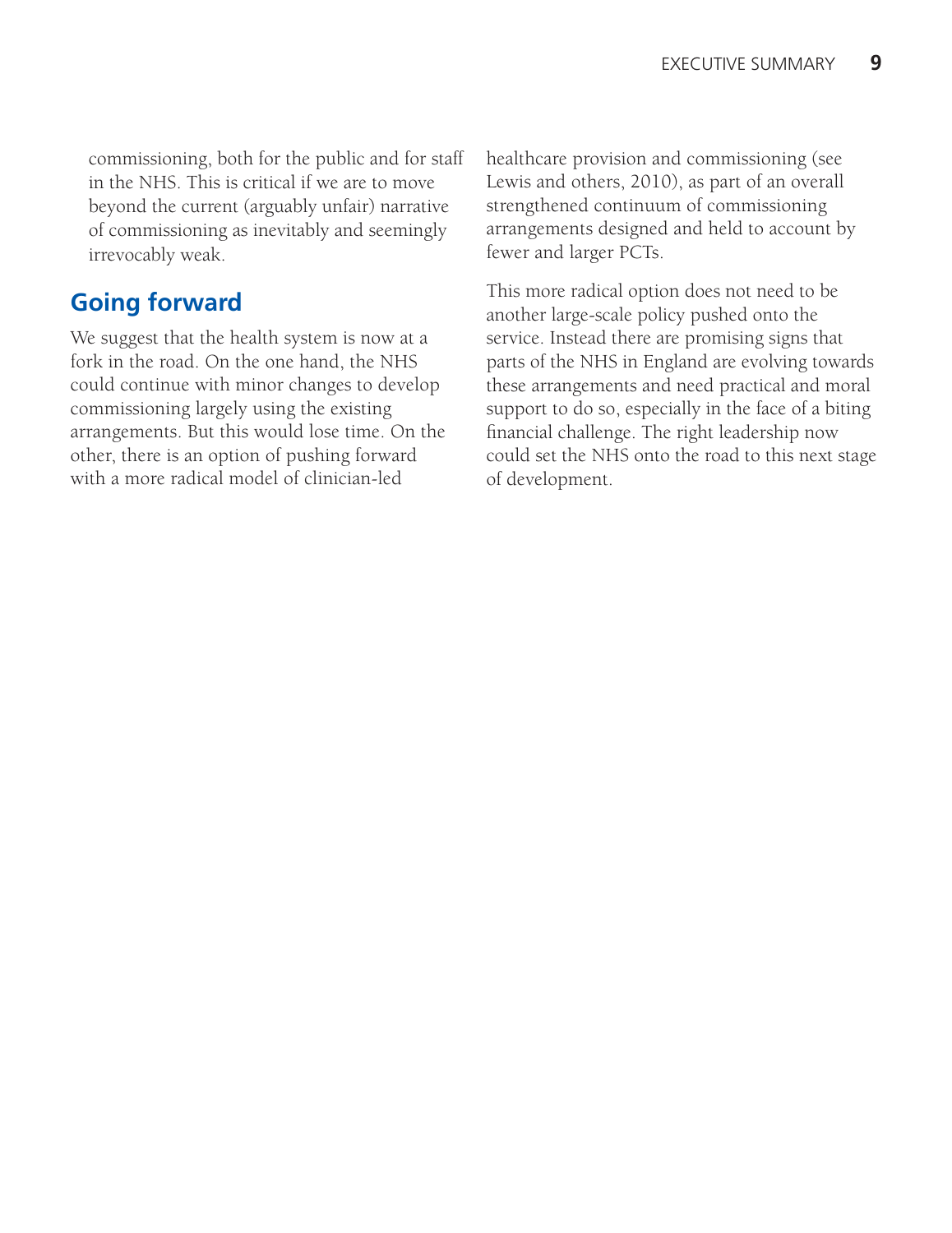# **1. INTRODUCTION**

Commissioning appears at first glance to be something of an obsession in the English NHS, a function within the health system that is subject to endless debate and frequent criticism. The discourse suggests that if only commissioning were to be 'strong', 'world class' or 'effective', much needed changes could be brought about – such as moving care into community settings, reconfiguring acute hospital services, levering more productivity from healthcare providers, and bringing about better coordinated, or integrated, care.

But according to a wealth of research and commentary since the role of purchasing in the NHS was separated from the role of providing in 1991, population-based PCT commissioning of NHS care has throughout this time struggled to be effective (Light, 1998; Ham, 2008; Lewis and others, 2009). In particular, the shortcomings in management relative to that of acute providers has been noted (Walshe and others, 2004), and the lack of impact in shaping the hospital sector and reducing avoidable use of hospitals (Smith and others, 2004; Lewis and others, 2009).

The initial assessment of PCTs under the 'world class commissioning' initiative has done little to dispel this impression of relative weakness, revealing as it did that a majority of PCTs were poor or mediocre in respect of the competencies established for world class commissioning, albeit that some PCTs did receive 'good' ratings on certain dimensions. Assessments by the Audit Commission and the Healthcare Commission/Care Quality Commission (Audit

Commission and Healthcare Commission, 2008) over a longer period have shown steady improvement by PCTs as organisations on a number of indices, for example, financial management, demand management and efficiency (in part through 'payment by results' funding). Yet these improvements have fallen short of significant influence on the services provided by hospitals, or indeed on primary care.

Since 1991, there have also been policies to allow general practitioners (GPs) to commission through fundholding and its variants, total fundholding and multi-funds (Smith and others, 2004). Here, there is more research and evidence of impact, for example in curbing the rise of emergency admissions and prescription drug costs, and in reducing waiting times (Baines and others, 1997; Dowling, 1997; Croxson and others, 2001; Propper and others, 2002). But there were also problems. GP fundholders had high transaction costs relative to larger population-based entities such as health authorities; practices were too small to take on significant budgetary risk, they were largely unable to tackle the entrenched interests of hospitals (Audit Commission, 1996; Goodwin, 1998; Le Grand and others, 1998), and there were worrying conflicts of interest as GPs were able to re-route funds for NHS hospital care into their primary care businesses.

Despite this, after scrapping fundholding in 1997, a watered-down version – practice-based commissioning – was introduced in 2005. For a mixture of reasons it has not incentivised GPs or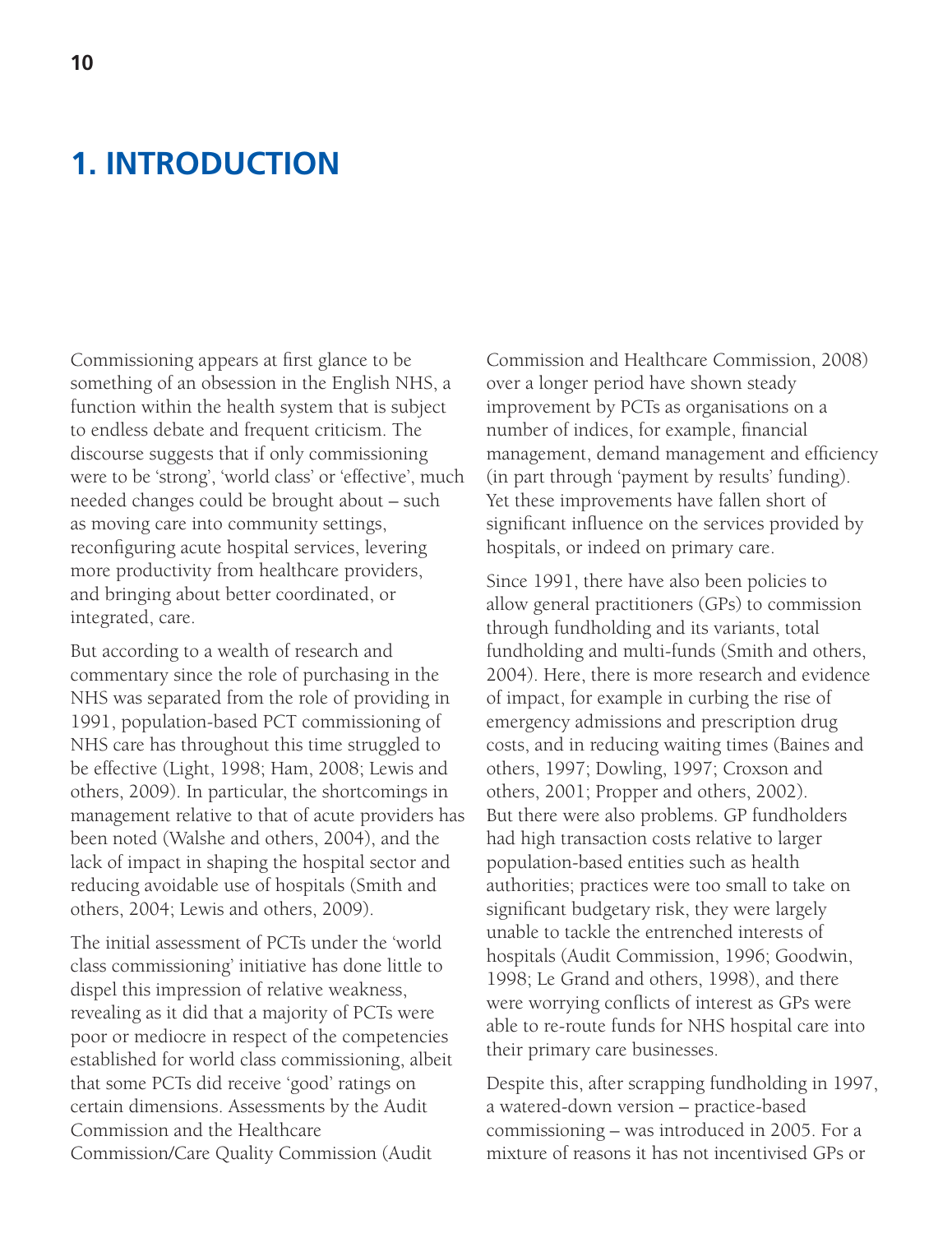brought about significant changes to local health services (Audit Commission, 2007; Curry and others, 2008).

The immediate financial challenge in the public sector, the upcoming general election, plus longer-standing issues such as the rising demand for care, are forcing a rethink of policy on NHS commissioning. Now more than ever there is a need to extract more value out of the healthcare pound by reorienting the healthcare system towards improving wellness and supporting people outside hospital, as well as improving the quality of care in hospitals (NHS Confederation, 2009a).

Current thinking on supporting frail older people, as evidenced in the recent social care Green Paper (Department of Health, 2009a), is also encouraging more joint commissioning of healthcare and social care through pooled budgets, or local authorities allowing PCTs to commission adult social care – all to support wellness, independent living and avoidable future cost by taxpayers. The evidence on impact so far is mixed, possibly because these arrangements are variably implemented, outcome measures are not always specified, monitoring is often inadequate, and government guidance to different sectors can appear to be conflicting (Audit Commission, 2009a).

But it is in boosting ambulatory healthcare (care provided on an outpatient basis) to prevent, and substitute for, hospital care that the biggest efficiency gains are likely to be made, and where commissioning has most conspicuously failed to deliver (Audit Commission, 2009b). This is the area upon which this report focuses.

With a general election imminent, all political parties are now re-examining policies on commissioning, in particular practice-based commissioning. For Labour, PCT commissioning has not yet delivered, in a significant way, hoped

for objectives, and the impact of commissioning using pooled funding of health and social care is as yet tentative. Plans are afoot to offer more support to PCTs to develop the skills needed for effective commissioning, for example, in procurement and contracting.

For the Conservatives, strengthening practice-based commissioning through the allocation of real budgets to GPs is a key policy, yet how to do this while learning the lessons from the past and within a tight economic context is not made clear. The Liberal Democrats favour 'democratising' commissioning by advocating elected boards for PCTs – how exactly this will improve the quality and value for money of healthcare for patients and taxpayers is unclear.

Yet the enormous external challenges to be faced by the NHS in the short to medium term and some new opportunities (for example, from more intelligent use of digital and information technology) point to the need for urgent and independent discussion of where we are now and how we got here, and some options to strengthen commissioning for the future. As more providers achieve foundation status and the role of regulators will be far more concerned with commissioning, how might commissioning evolve? This report discusses this question by focusing on the past, present and possible future of commissioning in the English NHS.

The authors start by identifying what commissioning is, before moving on to examine the current arrangements for commissioning in place within the NHS. This is followed by an analysis of the problems with current commissioning arrangements, and the offering of an overall verdict on its performance to date. The report ends by suggesting what might be done to boost NHS commissioning in a significant way.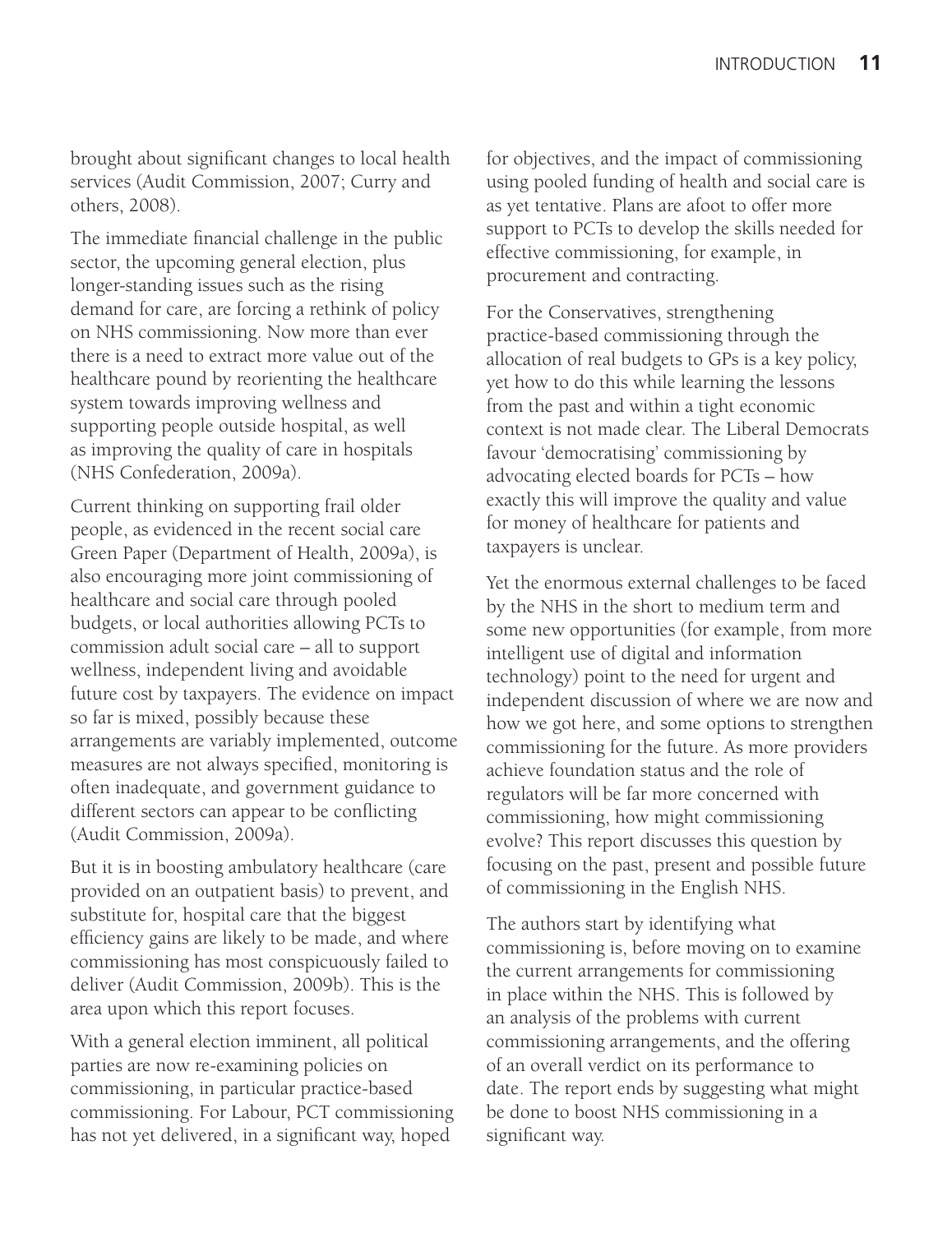# **2. WHAT IS MEANT BY 'COMMISSIONING'?**

'Commissioning' in the NHS is where an organisation, and/or a group of clinicians, acts on behalf of a population to decide which health services to buy – using tax funds allocated by the Department of Health – according to a formula based on health needs.

In the international context, this role in funding and determining services is more usually known as 'purchasing' – a term used in England between 1990 and 1996 in the early days of the NHS internal market. In order to distinguish the difference between purchasing and commissioning, as commonly understood in the NHS, Woodin's (2006: p203) definition is helpful:

*Commissioning is a term used most in the UK context and tends to denote a proactive strategic role in planning, designing and implementing the range of services required, rather than a more passive purchasing role. A commissioner decides which services or healthcare interventions should*  *be provided, who should provide them and how they should be paid for, and may work closely with the provider in implementing changes. A purchaser buys what is on offer or reimburses the provider on the basis of usage.*

This interpretation of commissioning draws on the work of Ovretveit (1995) who distinguished commissioning from purchasing by describing a broad set of linked activities including needs assessment, priority setting, procurement through contracts, monitoring of service delivery and review/evaluation.

In this report, commissioning is interpreted in much the same way, seeing it as an activity carried out by an organisation (or collective of professionals) on behalf of a geographic or enrolled population, and entailing decision-making about needs assessment, resource allocation, service purchasing, monitoring and review.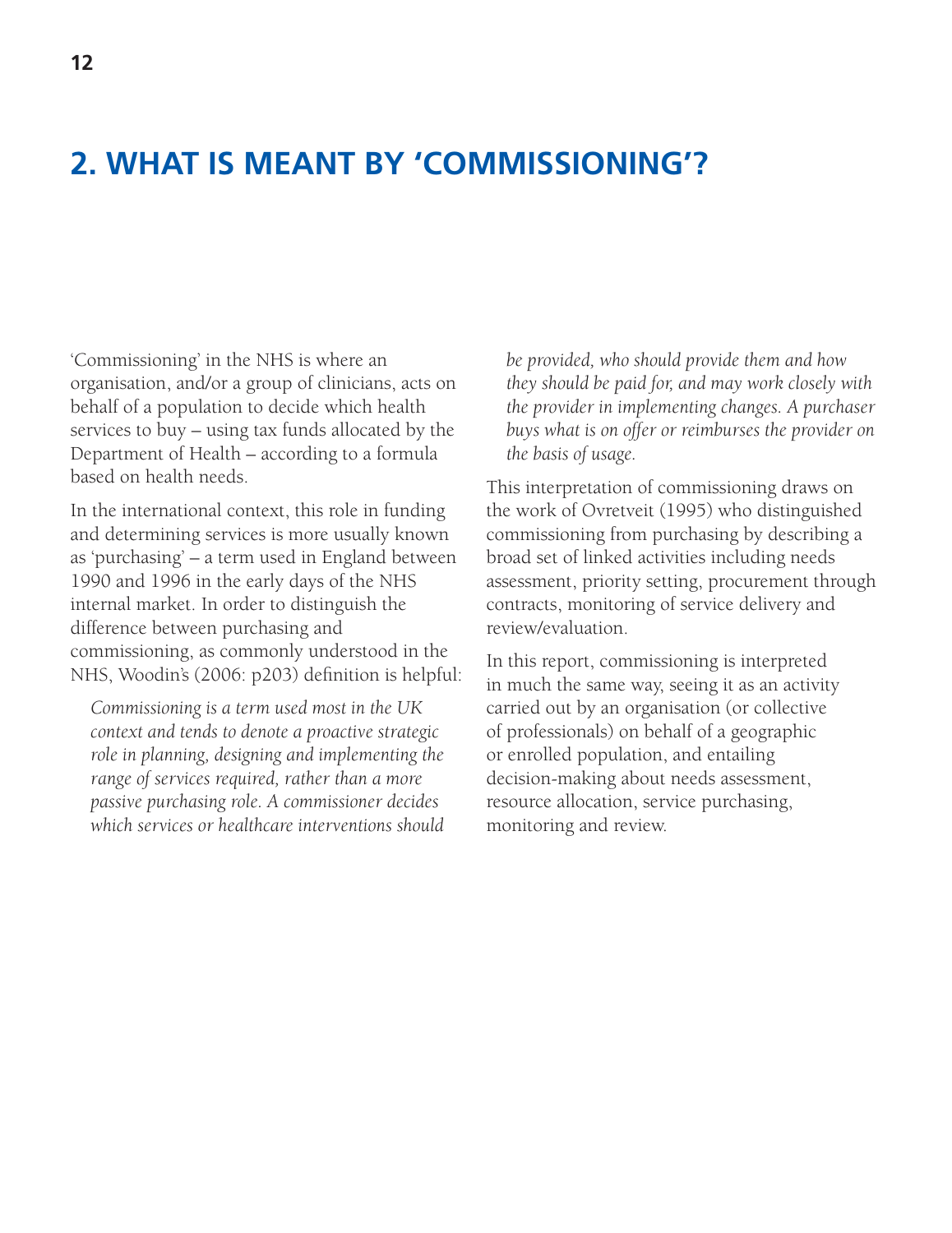# **3. WHAT ARE THE CURRENT ARRANGEMENTS FOR COMMISSIONING IN THE NHS?**

#### **Primary care trusts**

Commissioning of NHS-funded healthcare in England currently takes place through two main routes.

The first is via primary care trusts (PCTs), the 152 statutory bodies with responsibility for improving the health of the local population by using public money to commission a range of health services. PCTs are responsible for the majority of NHS resources and for making decisions about spending priorities, taking account of local needs and national policy direction. They evolved from a merger of the primary care groups (PCGs) that were put in place by the Labour Government in 1999 (collectives of GPs, nurses, managers, social workers and lay people) and health authorities that were the main local NHS purchasing bodies until 2002.

The political move in 1997 to develop PCGs across England, replacing the 'mosaic' of fundholding and commissioning groups previously in place (Smith and others, 1997), meant that all GPs and their primary care teams became members of primary care commissioning organisations (in other words PCGs). Membership by practices of PCGs was compulsory, in comparison with the voluntary nature of GP fundholding and its variants such as total purchasing. PCGs evolved into PCTs, which crucially are not primary care organisations as understood in the 1990s in the UK (and in other countries currently) since they are statutory NHS bodies that assume a whole variety of functions previously performed by health

authorities (public health, partnership working with local government, purchasing of secondary and tertiary care, for example) and not 'owned' by local clinicians (Smith and Walshe, 2004; Smith and Mays, 2007).

The PCT model assumes that PCTs can become strong local commissioners, drawing together:

- public health expertise in needs assessment
- integrated funding for hospital, community and primary care services
- management responsibility for most community health (and sometimes mental health and some acute) services.

The PCT was created to assume financial risk for a defined geographic population, providing the community health services it had inherited, and buying in the rest within annual resource limits based on a nationally set capitation formula. The potential for PCTs as commissioners was underlined in *Shifting the Balance of Power: The next steps* (Department of Health, 2002: p8):

*[PCTs will be taking] the lead in developing and redesigning systems in primary and secondary care as well as tackling public health issues locally [...] In addition [...], they will have 75 per cent of the total NHS budget allocated to them for decision making.*

The PCT also has responsibility for the commissioning of primary care services, holding and managing the contracts for general practice, general dental services, local pharmaceutical services and optometry.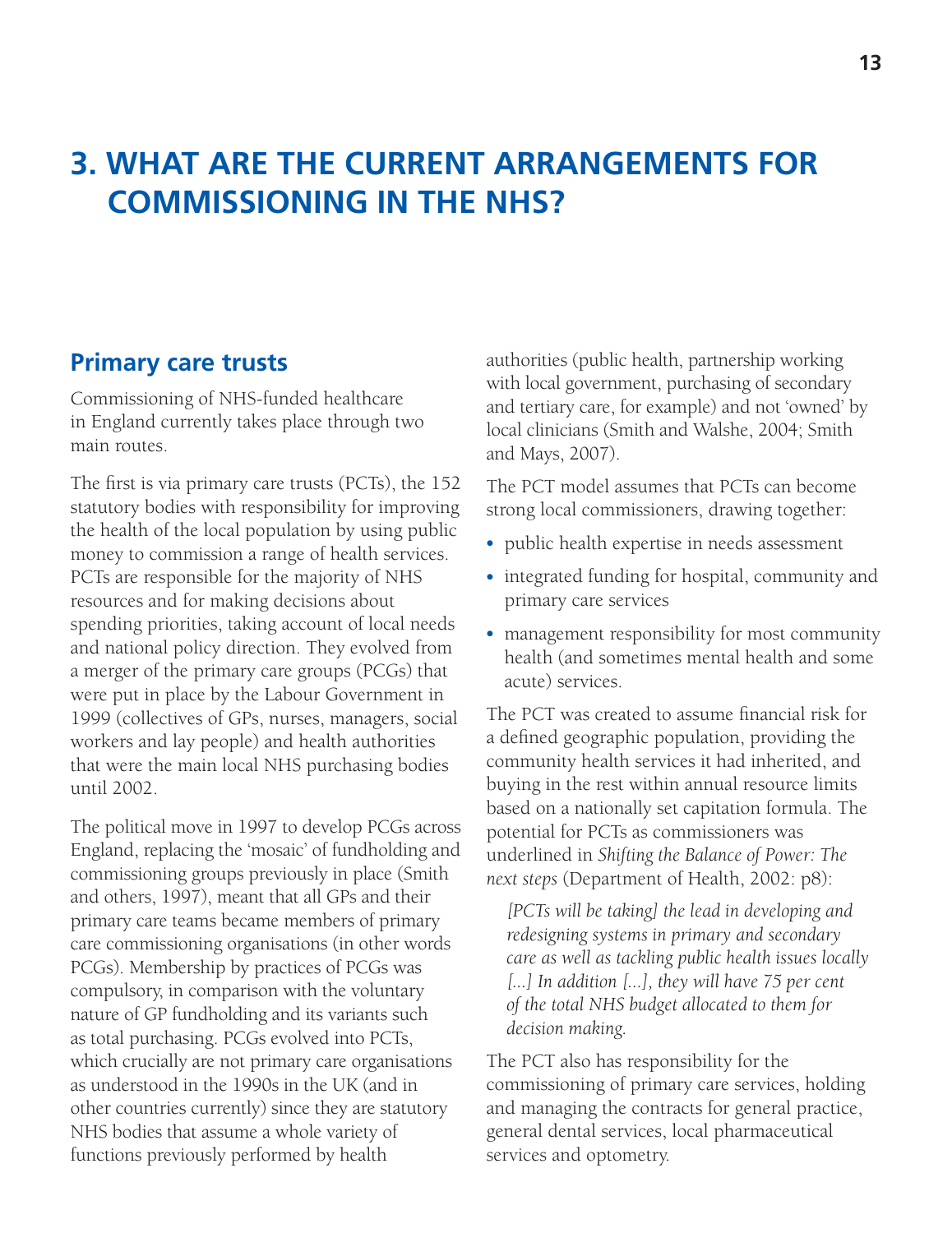### **Practice-based commissioning**

The second route for NHS commissioning is through practice-based commissioning. Practice-based commissioning is a form of primary care-led purchasing where PCTs allocate to practices a notional (not real) budget which can be used to commission community- and hospital-based services to meet the needs of the practices' registered population. Practice-based commissioners are – subject to the approval of the PCT – able to keep financial savings in order to develop other local services (that is, a not-for-profit arrangement), and they can pay themselves to provide such services (on a for-profit basis, although such services may be subject to a national tariff or price) or purchase them from other providers. Thus practice-based commissioning is not purely concerned with commissioning, it is also (some would say more so) associated with the extension of provision of primary care services by local practices. This was also a common feature of GP fundholding and total purchasing (Mays and others, 2001), where GPs took full advantage of these opportunities, for example, through forming limited companies through which to trade their provider services.

Practice-based commissioning takes a range of forms, depending on the local context and history, particularly in how practices work together and the relationship that they have with the PCT (Curry and others, 2008). These forms include:

- individual practices
- consortia of practices in a locality
- groups including all practices in a PCT
- organisations based on personal medical services (PMS) provider groups
- social enterprise organisations established to manage and coordinate practice-based commissioning.

In recent research undertaken by The King's Fund and the NHS Alliance (Wood and Curry, 2009), 30 per cent of respondents in a survey of practice-based commissioners reported that their practice-based commissioning cluster had set itself up as a formal organisation. Organisational forms being used in such cases include: company limited by guarantee; community interest company; social enterprise; and public limited company. One example of the latter was where almost all the practices in one PCT had joined the practice-based commissioning group that was run by two appointed medical directors. These part-time GPs received a separate salary and had protected time and resources to run the company.

PCTs group together for the purpose of commissioning specialised services, in order to spread financial risk for the costs of high-cost patients over a larger population and to optimise transaction costs. These specialised commissioning groups may operate at supra-PCT level, strategic health authority (SHA) level or at national level for services for people with very rare conditions.

What this all adds up to is a complex set of commissioning arrangements that can be considered as either a matrix or, as in work carried out in 2004 (Smith and others, 2004), a continuum of commissioning arrangements, running from the level of the individual (in other words, the holding of a personal budget with which to purchase care for one's health needs) through to that of a nation (see Figure 1 on p.37 for an updated version of the 2004 commissioning continuum). A fuller assessment of the current complexity of commissioning (and commissioning/providing) arrangements is made in Table 1, opposite, drawing on similar analysis carried out by Mays and Dixon (1996) of the 1990s internal market purchasing arrangements.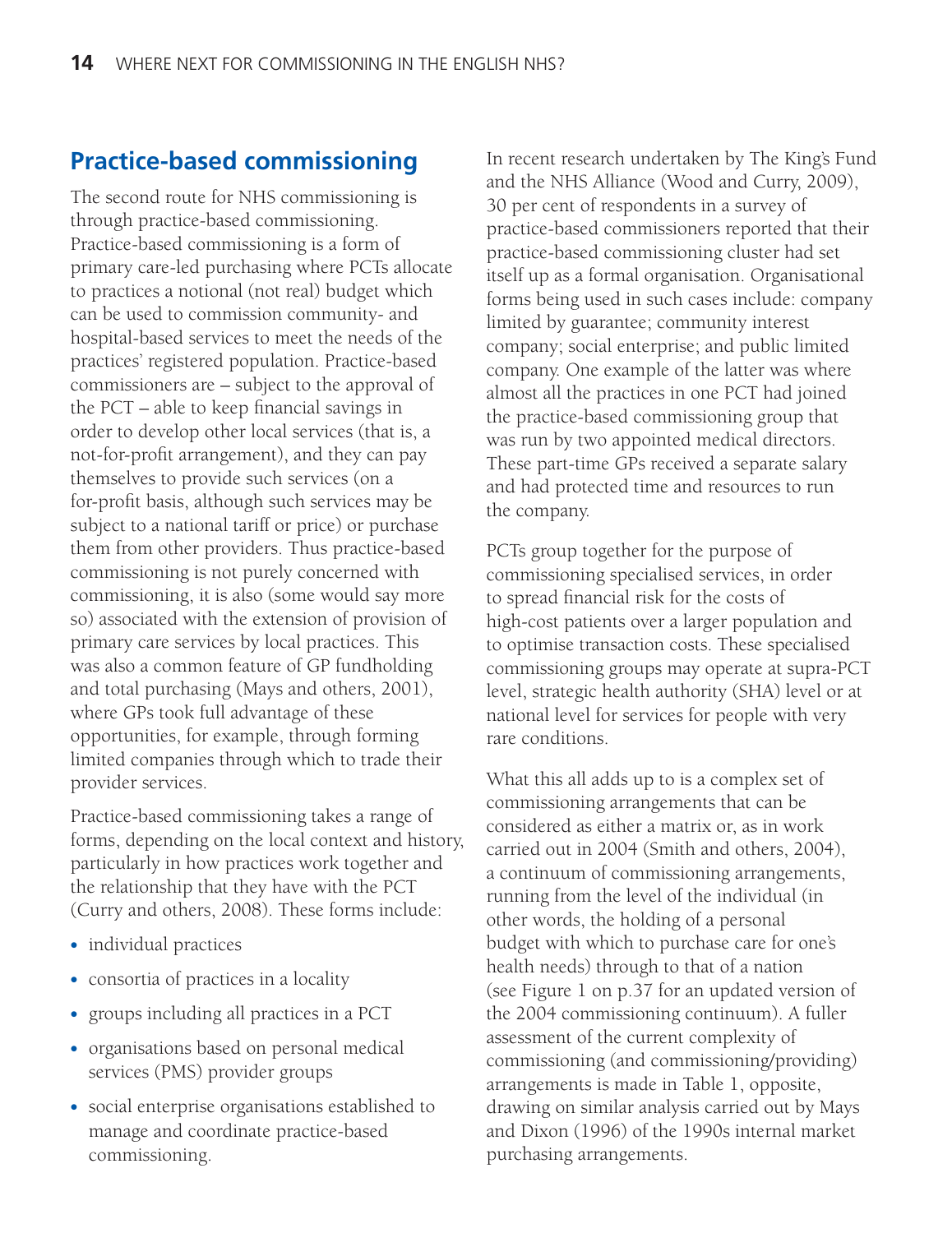| Table 1: Profiles of current commissioning models in the NHS, 2009<br>(adapted from Mays and Dixon, 1996) |                                                 |                                                                                                            |                                                                                                                                                     |                                                                                                                                                                                           |                                                                                                        |                                                                                                                      |                                                                                                    |                                                                                                                             |                                                                                          |                                                                             |
|-----------------------------------------------------------------------------------------------------------|-------------------------------------------------|------------------------------------------------------------------------------------------------------------|-----------------------------------------------------------------------------------------------------------------------------------------------------|-------------------------------------------------------------------------------------------------------------------------------------------------------------------------------------------|--------------------------------------------------------------------------------------------------------|----------------------------------------------------------------------------------------------------------------------|----------------------------------------------------------------------------------------------------|-----------------------------------------------------------------------------------------------------------------------------|------------------------------------------------------------------------------------------|-----------------------------------------------------------------------------|
|                                                                                                           | National (specialised)<br>commissioning group   | commissioning groups<br>Supra-regional<br>specialised                                                      | commissioning groups<br>Regional specialised                                                                                                        | Joint commissioning<br>with local authority                                                                                                                                               | Primary care trust                                                                                     | based commissioning<br>Whole PCT practice-                                                                           | Locality PBC<br>consortium                                                                         | PMS provider<br>organisation                                                                                                | Single practice PBC                                                                      | Personal health<br>budget                                                   |
| Population<br>size                                                                                        | 50,000,0001                                     | $5,000,000 -$<br>50,000,000                                                                                | 3,000,000-<br>7,000,000                                                                                                                             | As for PCT<br>where<br>boundaries<br>are<br>coterminous                                                                                                                                   | Average<br>320,000 <sup>2</sup>                                                                        | Average<br>320,000                                                                                                   | Average<br>100,0003                                                                                | Average<br>5,500                                                                                                            | Average<br>5,500 <sup>4</sup>                                                            | $\mathbf{1}$                                                                |
| Geography or<br>practice-<br>based                                                                        | Country-<br>wide                                | Geographi-<br>cal: four<br>regional<br>groups<br>(north,<br>Midlands,<br>south-east<br>and south-<br>west) | Geographical<br>(ten groups<br>coterminous<br>with SHAs)                                                                                            | Geographical<br>boundaries                                                                                                                                                                | Geographical All practices Usually<br>boundaries                                                       | in a PCT<br>area                                                                                                     | geographic,<br>though<br>sometimes<br>practice-<br>based                                           | Practice-<br>based                                                                                                          | Practice-<br>based                                                                       | Individual                                                                  |
| Degree of<br>budgetary<br>control for<br>purchasing                                                       | Real budgets<br>contributed<br>by PCTs          | Real budgets Real pooled<br>contributed<br>by PCTs                                                         | budgets and<br>financial<br>risk-sharing<br>schemes                                                                                                 | Several<br>models of<br>joint funding:<br>pooling of<br>funds, grants<br>and<br>delegation<br>of functions.<br>Also non-<br>statutory<br>options, eg,<br>budget<br>alignment <sup>5</sup> | Own<br>capitation-<br>based budget specific<br>for acute,<br>community<br>and primary<br>care services | Indicative<br>budget for a<br>range of<br>services                                                                   | Indicative<br>budget for a<br>specific<br>range of<br>services                                     | Own budget Indicative<br>for core and<br>extended<br>primary care range of<br>services,<br>plus<br>indicative<br>PBC budget | budget for<br>a specific<br>services                                                     | Indicative<br>budget.<br>Possibly real<br>budget from<br>Sept 2010          |
| Range of<br>services<br>commissioned such as                                                              | Very rare<br>treatments<br>heart<br>transplants | Rare<br>treatments<br>including<br>severe burns                                                            | Relatively rare Any health-<br>treatments<br>such as<br>children and<br>young<br>people's<br>cancers and<br>haemophilia.<br>Also CAMHS <sup>6</sup> | related local<br>authority<br>service                                                                                                                                                     | All hospital<br>and<br>community<br>health<br>services<br>and primary<br>care                          | Varies,<br>usually some<br>community<br>and second-<br>ary care<br>services for<br>long-term<br>conditions<br>(LTCs) | Varies,<br>usually<br>some<br>community<br>and<br>secondary<br>care services other LTC<br>for LTCs | Varies,<br>usually<br>some or<br>most<br>community<br>services, and<br>services                                             | Varies,<br>usually<br>some<br>community<br>and<br>secondary<br>care services<br>for LTCs | Not yet<br>up and<br>running.<br>Will be very<br>limited to<br>LTC services |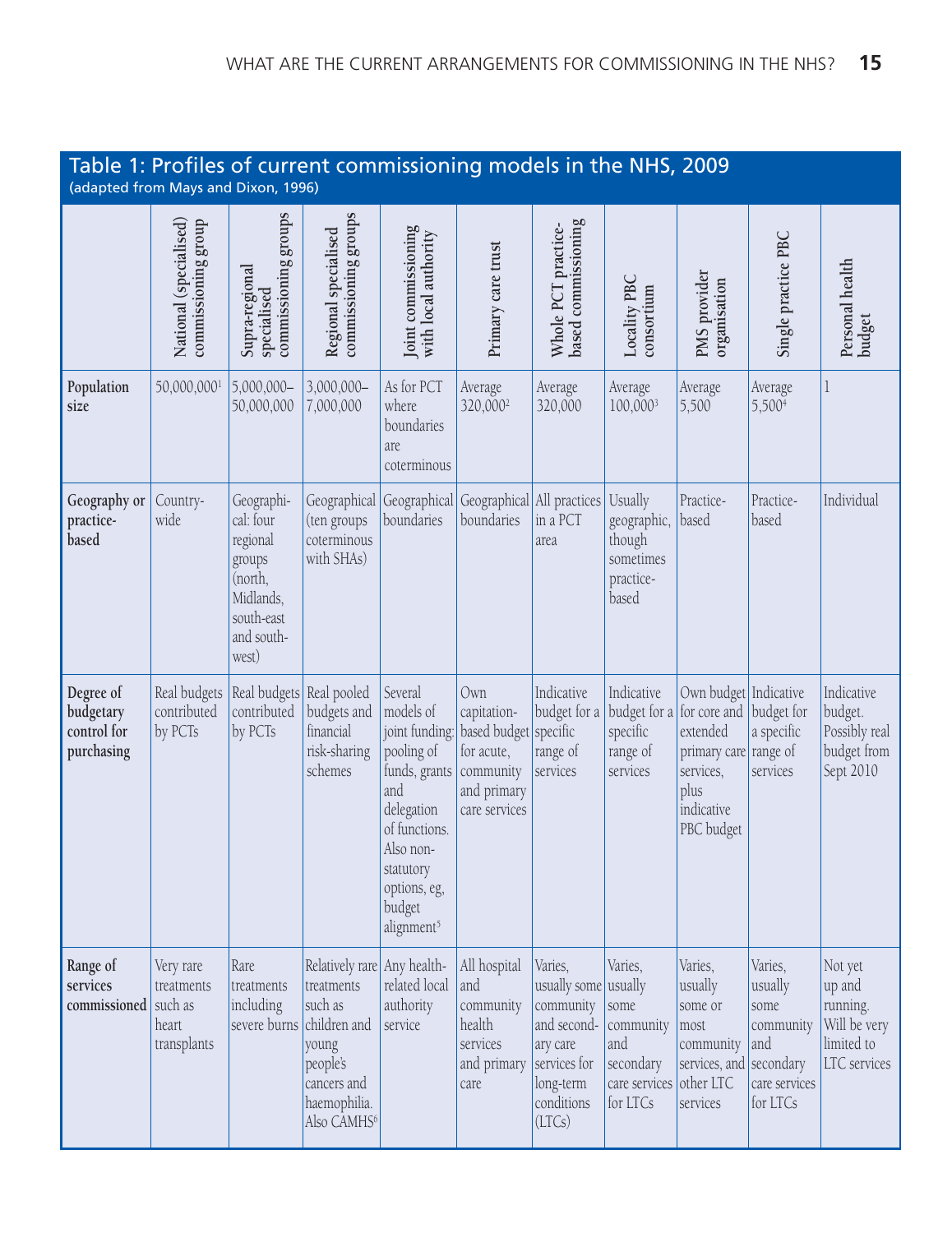#### Table 1: Profiles of current commissioning models in the NHS, 2009 *continued* (adapted from Mays and Dixon, 1996)

|                                                             | National (specialised)<br>commissioning group                                                                                                                                                                        | commissioning groups<br>Supra-regional<br>specialised                                            | commissioning groups<br>Regional specialised                                                                                           | Joint commissioning<br>with local authority                                                                                                                                         | Primary care trust                                                                                                                              | based commissioning<br>Whole PCT practice-                                              | Locality PBC<br>consortium                                                         | PMS provider<br>organisation                                                                       | Single practice PBC                                                                 | Personal health<br>budget                                                                              |
|-------------------------------------------------------------|----------------------------------------------------------------------------------------------------------------------------------------------------------------------------------------------------------------------|--------------------------------------------------------------------------------------------------|----------------------------------------------------------------------------------------------------------------------------------------|-------------------------------------------------------------------------------------------------------------------------------------------------------------------------------------|-------------------------------------------------------------------------------------------------------------------------------------------------|-----------------------------------------------------------------------------------------|------------------------------------------------------------------------------------|----------------------------------------------------------------------------------------------------|-------------------------------------------------------------------------------------|--------------------------------------------------------------------------------------------------------|
| Provider role                                               | None                                                                                                                                                                                                                 | None                                                                                             | None                                                                                                                                   | Can provide<br>any health-<br>related local<br>authority<br>service. Can<br>also delegate<br>functions                                                                              | All<br>community<br>health<br>services and<br>sometimes<br>services for<br>mental health<br>and people<br>with learning<br>difficulties         | Core and<br>extended<br>primary<br>care within<br>and across<br>practices               | Core and<br>extended<br>primary<br>care within<br>and across<br>practices          | Core and<br>extended<br>primary<br>care,<br>including<br>LTC services<br>into<br>secondary<br>care | Core<br>primary care<br>and perhaps<br>some extra<br>services<br>within<br>practice | None                                                                                                   |
| Management<br>structure                                     | London SHA<br>hosts the<br>NSCG7 on<br>behalf of all<br>SHAs with<br>represent-<br>ation from<br>each<br>regional<br>SCG. NCSG<br>has respon-<br>sibility for<br>oversight of<br>specialised<br>commission-<br>ing.9 | Groups of<br>SCGs <sup>8</sup> work<br>together in<br>partnership.<br>Each SCG is<br>represented | Organised at<br>SHA level.<br>Dedicated<br>multi-<br>disciplinary<br>team of<br>officers carry<br>out activity<br>on behalf of<br>PCTs | Some joint<br>appointments<br>of PCT and<br>local<br>authority but<br>more often<br>two separate<br>organisations<br>with<br>bureaucratic<br>hierarchy<br>working in<br>partnership | Bureaucratic May have its Typically a<br>hierarchy<br>with public<br>health, GP<br>and other<br>professional<br>advice on<br>commission-<br>ing | own CEO<br>and<br>management<br>support<br>funded by<br>PCT, or may<br>come from<br>PCT | manager<br>within the<br>PCT and<br>access to<br>other PCT<br>support<br>functions | Own<br>management<br>support<br>funded<br>through<br>PMS and<br>practices                          | Reliant on<br>PCT<br>management<br>support for<br>PBC.                              | Individual<br>manages<br>budget and<br>services with<br>help from<br>GP                                |
| Degree of<br>autonomy<br>from PCT/<br>influence<br>over PCT | Extensive<br>autonomy<br>from PCT                                                                                                                                                                                    | Extensive<br>autonomy                                                                            | Each PCT is<br>represented<br>but group<br>is fairly<br>autonomous                                                                     | N/A                                                                                                                                                                                 | N/A                                                                                                                                             | Varies<br>depending<br>on local<br>arrange-<br>ments, but<br>typically<br>modest        | Modest or<br>weak                                                                  | Extensive<br>autonomy<br>apart from<br>via PMS<br>contract<br>and PBC<br>agreement                 | Weak, as<br>lack scale<br>for extensive<br>commission<br>ing                        | Weak.<br>decision-<br>making<br>powers<br>currently<br>limited but<br>with<br>potential to<br>increase |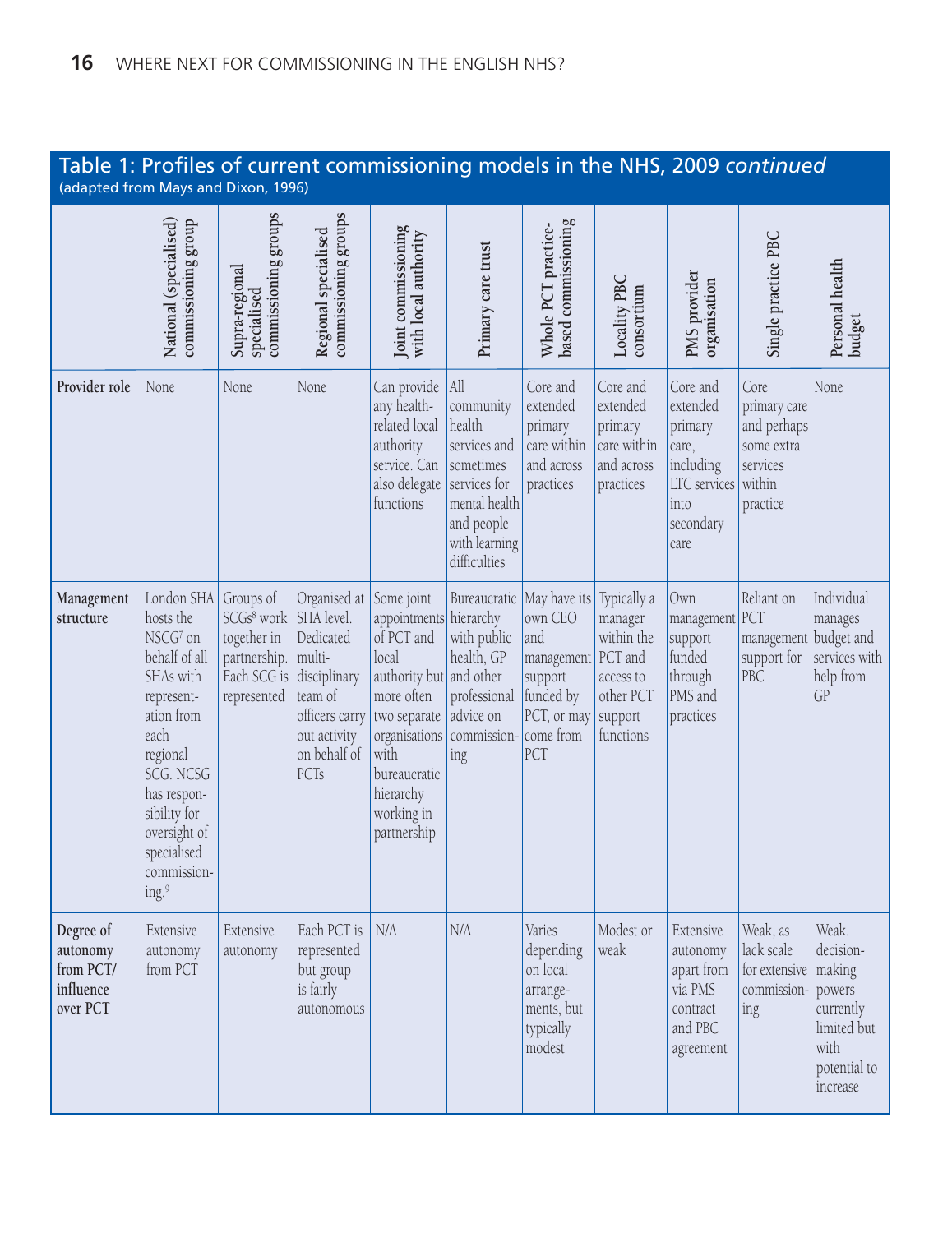- 1. www.specialisedcommissioning.nhs.uk/ for population estimates.
- 2. www.specialisedcommissioning.nhs.uk/3\_who\_does\_ss\_ commissioning.htm PCT population range from around 200,000 (for example, Camden) to 600,000 (South Staffordshire, for example).
- 3. Based on the mean from survey data (Wood and Curry, 2009).
- 4. www.york.ac.uk/inst/che/pdf/rp3.pdf: average practice size in England is 5,500.
- 5. www.audit-commission.gov.uk/SiteCollectionDocuments/Audit CommissionReports/NationalStudies/ClarifyingJointFinancing 4Dec08REP.pdf
- 6. Child and adolescent mental health services.
- 7. National specialised commissioning group.
- 8. Specialised commissioning group.
- 9. Decision-making for national commissioning ultimately lies with Ministers.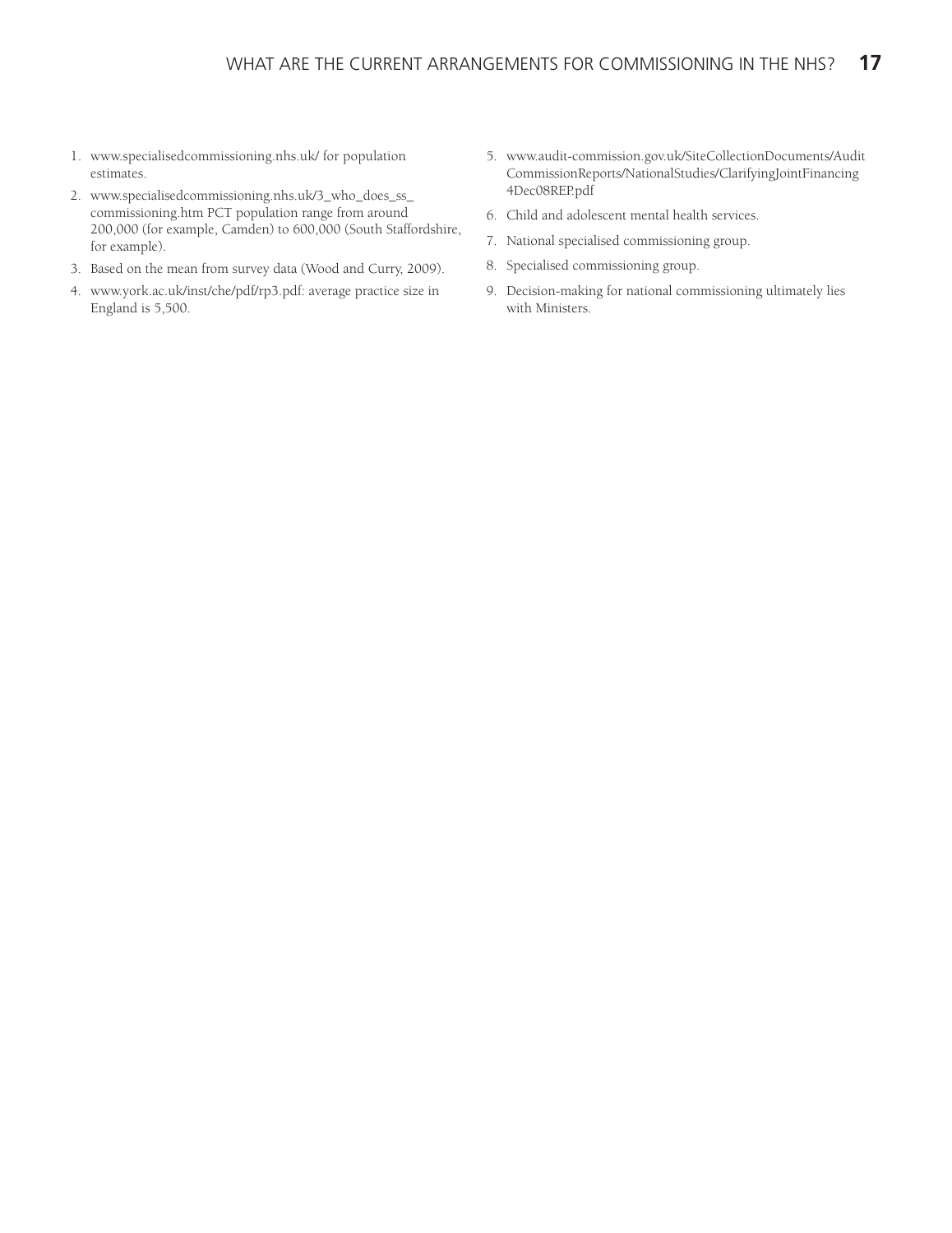Table 1 characterises the current forms of commissioning in the NHS and how they differ along key variables – from specialised commissioning entities made up of multiple PCTs to various forms of practice-based commissioning – and includes some of the primary care provider organisations that also play a commissioning role, such as PMS groupings.

At least six main observations can be made from Table 1, assessing the current situation in relation to how this compares with models of commissioning that have been used in the NHS since 1991.

First, there is the interlocking continuum of commissioning arrangements that was mentioned earlier and is explored in more depth later in the report. As argued elsewhere (Smith and others, 2004), different services are amenable to different forms of commissioning. For example, primary care-led approaches are likely to be more effective for community-based chronic disease management and primary care services, given that patients with chronic disease receive much of their care in out-of-hospital settings, and GPs and other primary care professionals are well placed to specify how such care could be further improved.

Second, a minority of models are more 'purely' concerned with commissioning (such as specialised commissioning arrangements), while other models combine commissioning and provider functions. This dilemma of whether commissioners should be at once purchasers and providers has been present in NHS policy for almost 20 years. For example, Mays and Dixon (1996) noted the paradox of policy: on the one hand aiming for contestability between providers; and on the other eroding the supposed split between purchasing and providing through giving GPs increasing influence over purchasing of hospital and community health services.

Third, there is a relative lack of budgetary control and overall autonomy experienced by the practice-based commissioning models, except where they are based on a PMS-type provider organisation or consist of a large consortium with its own chief executive and management support. This is mirrored in the rather constrained range of services that many of the practice-based commissioning models appear to purchase. PCTs still retain much of the commissioning responsibility and all the financial risk. Existing primary care provider consortia (such as PMS arrangements) offer the most potential for autonomous commissioning of local services by GPs and their teams.

Fourth, is the persisting 'twin-track' of commissioning approaches for the majority of services in the NHS, with the 'meso' PCT- and population-based ones in many ways taking up where health authorities left off, and 'micro' practice-based commissioning and its variants following in the footsteps of fundholding and its alternatives (albeit more diluted). To this could be added an emerging third track of commissioning approaches: person-level commissioning via personal budgets. Furthermore, since 1991 (and for some services even earlier) there have been national and regional arrangements for commissioning specialised services, usually those that are high cost and low volume. Regional specialised services agencies existed prior to the implementation of the NHS market in 1991 and represent a relatively consistent (or persistent) part of the continuum of commissioning models.

The essential duality of population-based and patient-focused commissioning in the NHS has long been noted, as has the possibility that the sum of multiple micro purchasing decisions might not always add up to a pattern of service provision appropriate to the needs of the population concerned (Ham, 1996; Mays and Dixon, 1996). This is very relevant now that free choice of provider has also been introduced for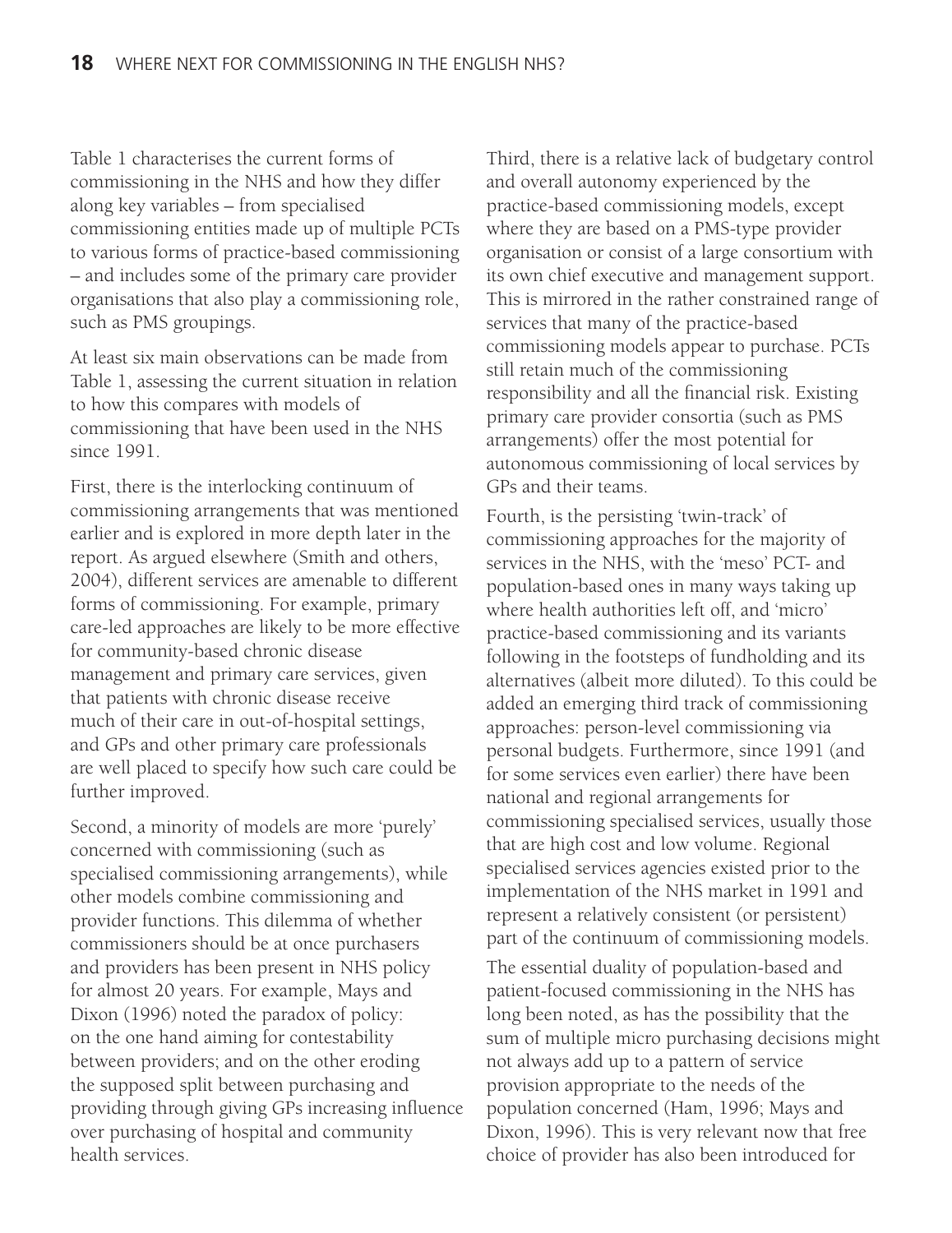patients, further complicating the commissioning task. It raises a critical question about who designs, monitors and takes overall responsibility for the matrix of commissioning approaches in a local area, a topic that is looked at again later in this report.

Fifth, is the relative lack of diversity within the practice-based approaches to commissioning in 2010 compared to the 1990s, in particular the relative lack of autonomy of the practice-based approaches (from the PCT) and the fact that they do not hold real budgets. Since 1991 there have been few significant 'hybrid' approaches that have drawn hospital clinicians together with primary care doctors into commissioning organisations: the majority of practice-based commissioning takes place in locality consortia (Curry and others, 2008) with small numbers of 'innovators' developing approaches that extend beyond primary care into secondary or social care.

Finally, the approaches are all in effect accountable vertically to higher authorities within the NHS and Department of Health, with no examples of other accountability such as direct patient choice of commissioner (apart from the theoretical choice of practice-based commissioner by selecting a GP practice), or accountability to local people through more democratic/elected or patient involvement routes.

In summary, the most striking message from this analysis is the complexity of commissioning arrangements, the different levels at which commissioning takes place, and the overlap in many 'commissioning' organisations between provider and commissioner functions. This report focuses on commissioning currently undertaken at the level of PCTs and practice-based consortia, in order to understand the problems commissioners face and to provide some suggestions as to how these might be addressed.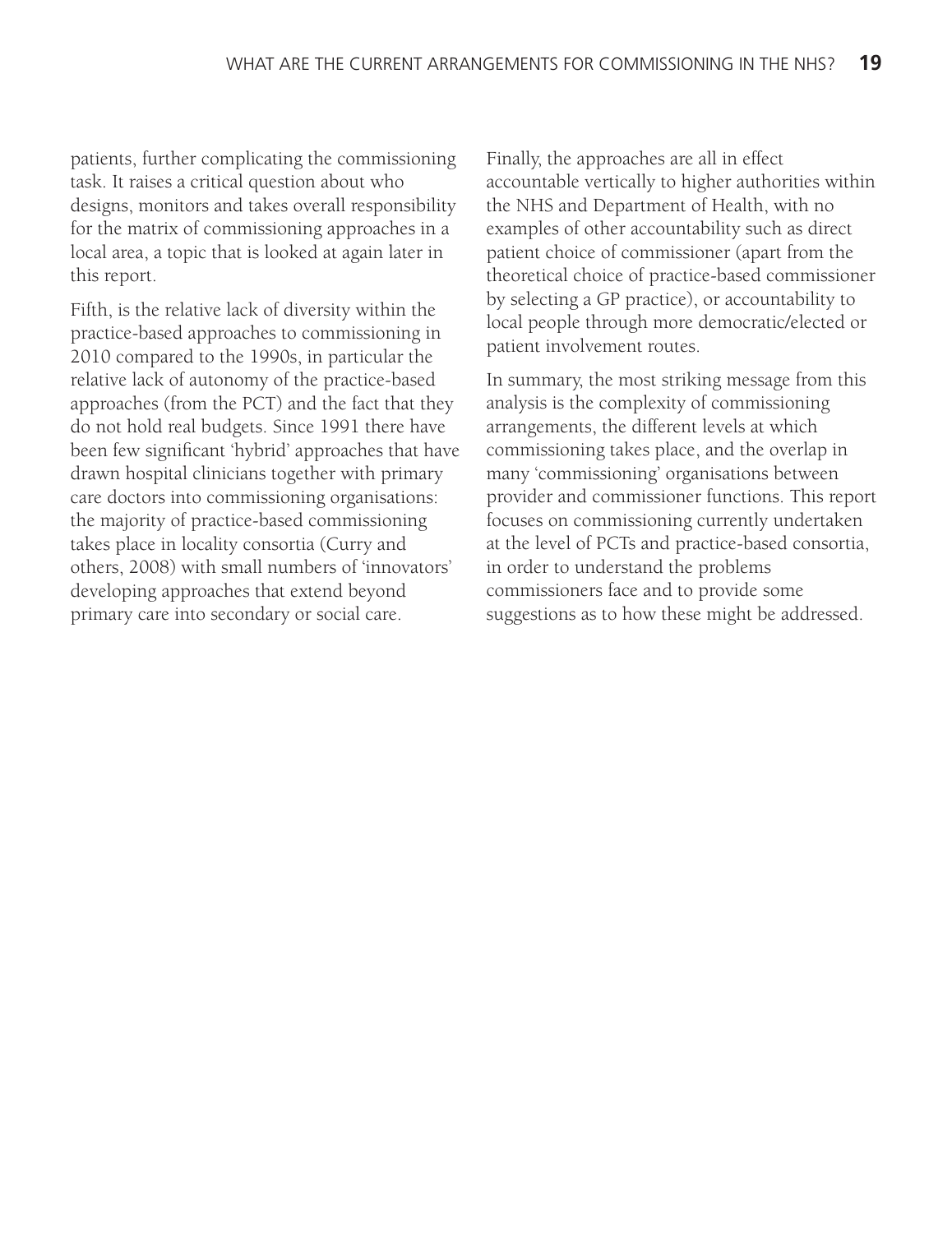# **4. WHAT ARE THE PROBLEMS WITH CURRENT COMMISSIONING ARRANGEMENTS?**

### **Problems related directly to PCTs and practice-based commissioning policy**

*1. Weak control over volume of referrals* Expenditure by PCTs is largely driven by clinical choices made by GPs and hospital doctors, which the PCT cannot easily influence. Furthermore, patients now have free choice of provider, which means in theory, at least, that even if PCTs were able to influence clinical decisions in local general practices and hospitals, patients may choose care in other hospitals. This weakens considerably the control the PCTs have over their budgets, for although the tariff fixes the price of an episode of care, they struggle to exert an influence over how much activity is referred.

Some PCTs have set up management centres through which all GP referrals to secondary care must pass, offering PCTs a degree of control over GPs' referrals together with better information about them. The aim of these centres is to reduce inappropriate referrals and introduce a level of quality control, the assumption being that there are inherent inefficiencies within the system that can be removed (Davies and Elwyn, 2006). Evidence as to the impact of these centres is yet to emerge: their introduction has not been without controversy, with concerns being raised that they could lead to a loss of communication between generalists and specialists and have an impact on continuity of care (Davies and Elwyn, 2006), reduce patient choice, and lead to potentially dangerous, and costly, delays in treatment (Lapsley, 2007).

There has been a lot of effort by PCTs to try to reduce avoidable emergency admissions, for example, through identifying high-risk patients using risk stratification tools such as patients at risk of re-hospitalisation (Billings and others, 2006) and case management by community matrons, or a host of other interventions such as telehealth, telecare and virtual wards (Lewis, 2006). Again, the impact of these is only just emerging.

It is important to note that GPs only control a proportion of hospital activity (elective referrals and some emergency care) and PCTs have to pay for episodes of care that result from consultant-to-consultant referrals, and from other emergency activity. As is discussed further in this report, the incentives embedded in practice-based commissioning are not sufficiently strong for GPs to counteract the financial incentives for hospitals to increase activity.

*2. Commissioner and provider functions mixed* PCTs also deliver community health services, although this is intended to cease in the near future, as the policy of Transforming Community Services (Department of Health, 2009d) is implemented, and community services are transferred into new organisational forms separate from PCT commissioners. Observers disagree as to whether having a provider function is necessarily a handicap or distraction for a commissioning organisation, and it is yet to be seen whether all PCTs actually stop providing services directly.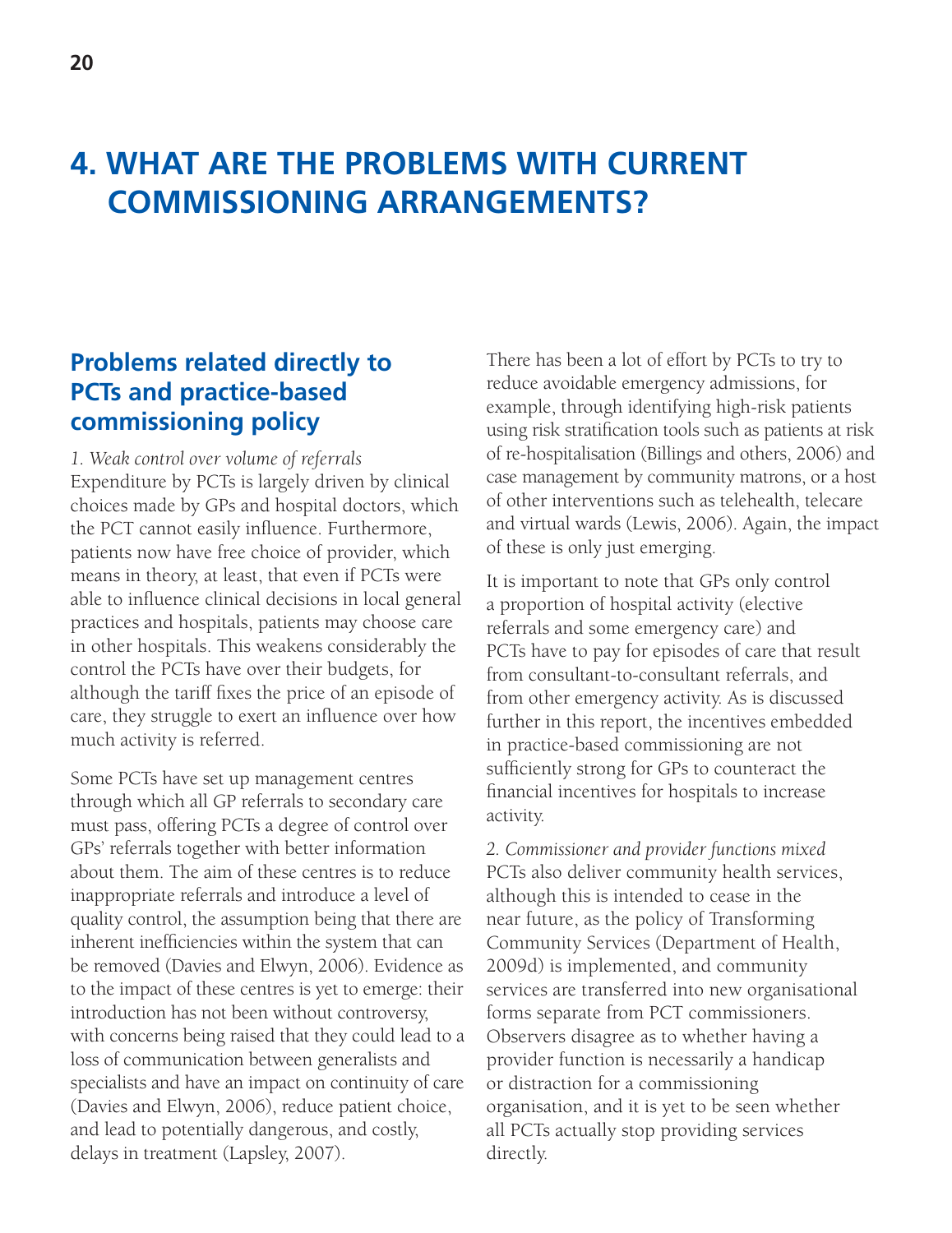Indeed, one of the possible futures for commissioning set out in recent work by the Nuffield Trust and NHS Alliance (Smith and others, 2009) involves GP groups taking 'make or buy' decisions relating to health services for their enrolled populations and is deliberately based on GPs as providers. However, the key issue is whether an integrated commissioner–provider has responsibility for the delivery of the most appropriate services and can influence which services are provided directly and which are purchased from others.

#### *3. Organisational turbulence in PCTs relative to provider organisations*

PCTs and their forerunners have experienced numerous imposed reorganisations that have prevented them from making and demonstrating consistent progress over time (Smith and others, 2001; Dickinson and others, 2006). NHS acute trusts and foundation trusts have, overall, been less subject to periodic reorganisation over the past two decades. Indeed, the current Transforming Community Services policy represents the latest in a line of reorganisations faced by PCTs, as work is carried out to find new organisational and governance form for community health services.

#### *4. Autonomy limited*

PCTs are constrained in how they operate, being subject to direct performance management by SHAs and the Department of Health, having to keep within a specified budget annually, possessing no potential to retain savings and invest resources for future use, and having lower access to capital for investment. These features make PCTs more risk-averse organisations in comparison with provider trusts and foundation trusts, and restrict their capacity to implement bold and possibly unpopular commissioning strategies. Indeed, even where a PCT would like to make changes to its commissioning strategies, or decommission services, the need to break even on an annual basis and to give six months' notice to any change to a contract, limits its ability to make swift changes (NHS Confederation, 2009b).

*5. Relatively weak clinical leadership and engagement* Clinical leadership and engagement in PCTs is typically weaker than in their provider counterparts. NHS trusts have a long history of clinical engagement in budget-holding, service planning and general management, dating back at least to the resource management initiative of the 1980s. The core feature of resource management and clinical budget-holding persists within many trusts which operate with a 'clinical directorate' model with (usually) a doctor in the clinical director role for a specific service, supported by a general manager and a senior nurse or other professional. Clinical directors often form part of the main management team of a hospital or other provider, ensuring clinician involvement in strategic leadership of the organisation.

In PCTs, or practice-based commissioning groups, there is no direct equivalent of a clinical directorate system for the commissioning activity of organisations. Clinical engagement and leadership rest significantly upon GPs' involvement in professional executive committees, which may be more advisory in nature rather than playing a central role in driving change (NHS Alliance, 2006).

Furthermore, GPs are contractors to PCTs (and hence volunteers in respect of providing clinical advice to PCT commissioning), and not core employees in the way that consultants are within NHS and foundation trusts. Practice-based commissioning has gone some way to increasing clinical involvement in PCT business but such engagement remains purely voluntary and, as such, relies upon the personal enthusiasm of GPs, resulting in very variable levels of engagement across the country. Thus PCTs face a significant challenge in respect of clinical legitimacy.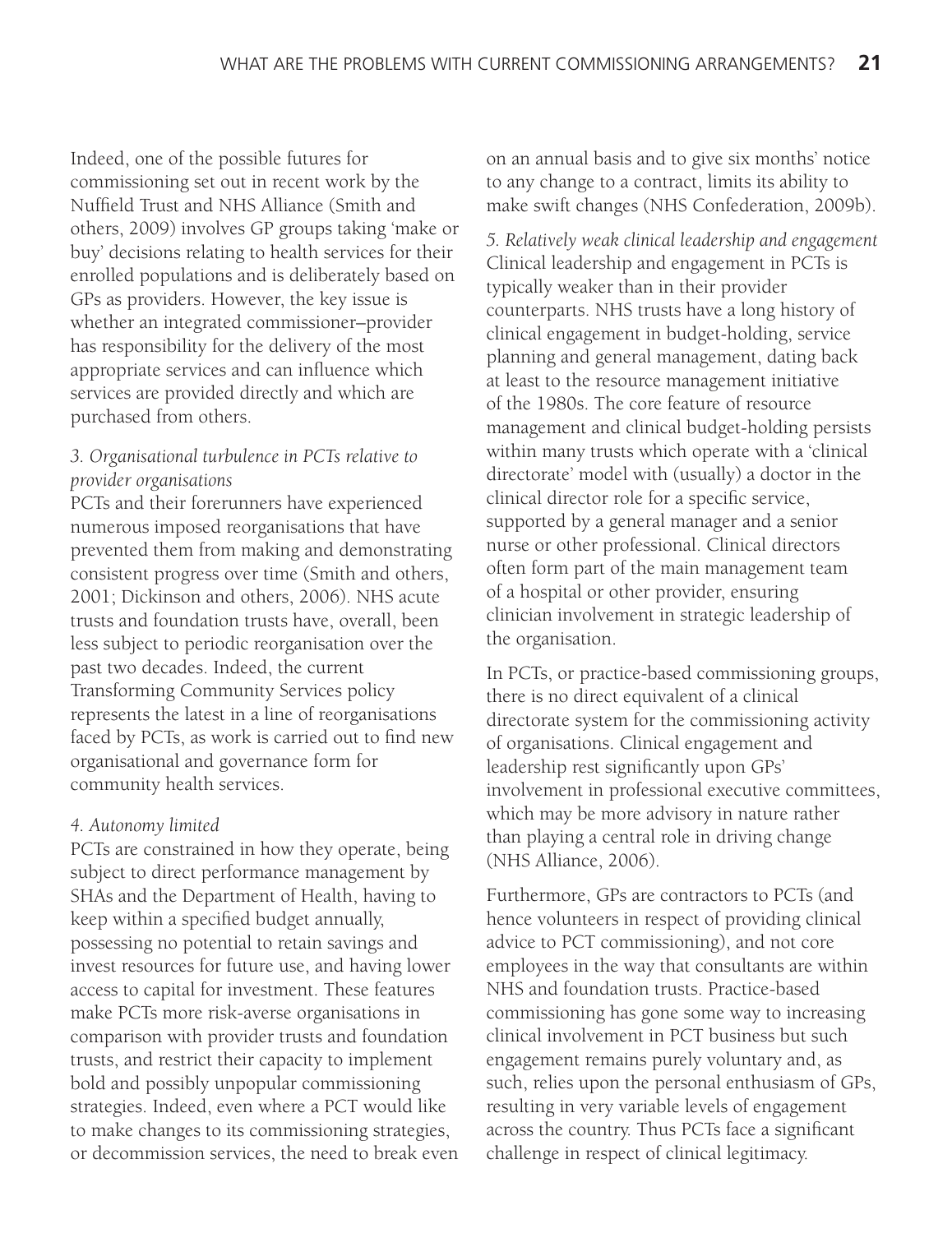#### *6. Public legitimacy of commissioners*

A fundamental issue that has some bearing on the capacity of PCTs as commissioners – at least in terms of their role in seeking to interpret and enact local health priorities and needs – relates to the perceived or actual public legitimacy of the organisations (Thorlby and others, 2008). Accountability to the local population is arguably weak (Glasby and others, forthcoming), other than for decisions about significant change in services for which there is a statutory duty to consult. In a Local Government Association report (Local Government Association, 2008, p31), 'more than half the respondents did not know what a PCT was or did. Almost three-quarters of those questioned could not name their local PCT, and fewer than one in ten had been involved in a patient group or any other forum concerned with local NHS services.'

The local population has no choice of PCT, and unpopular PCT boards cannot be voted out by local democratic processes. Instead, the lines of accountability run upwards to the SHA and, ultimately, to the chief executive of the NHS. On the other hand, NHS foundation trusts were established as public benefit corporations and have a membership drawn from the local community, although the number and involvement of members is variable.

Arrangements for public involvement include local involvement networks, which are independent networks of individuals and community groups who work to improve local health and social services. How far they are able to have a significant influence on the scope, quality and direction of local services is as yet unclear.

PCT commissioners are also held to account by the health overview and scrutiny committee

(OSC) of the relevant local authority, a body comprised of elected local councillors that has a responsibility for scrutinising how local health services are provided and developed. OSCs can invite senior staff to provide information and explanations about how local health needs are being addressed, with the intention of enabling open local debate about specific services, or care for people with a certain condition.

A further area where PCT legitimacy is sometimes subject to challenge – and is likely to be to a greater extent as the financial downturn impacts on health funding – is in how priorities for health funding are set, both in respect of investment and disinvestment. Recent commentary (Crump, 2008) suggests that PCTs have yet to focus much time and attention on decommissioning services, and new research (Robinson and others, forthcoming) will report on how far PCTs have arrangements in place for making such decisions, and what they do in order to account to or involve the public in such decision-making.

*7. Capability and capacity for commissioning* 'World Class Commissioning' (Department of Health, 2007a) represents an attempt to articulate the skills a commissioner might require and how these should be developed. There is, however, a lack of specific training for commissioning – the first courses have only recently started at the University of Teeside<sup>2</sup> and the University of Birmingham. This is in stark contrast to the well-established NHS management scheme that has specific streams for general, human resource, finance, information and communications' management, but no dedicated cohort for commissioning.

Unsurprisingly, research studies have pointed to a critical skills gap among commissioners, both at

<sup>1.</sup> www.lga.gov.uk/lga/aio/721828 2. www.healthcarerepublic.com/education/index.cfm? fuseaction=HCR.Education.Courses.Article&nEventID=3238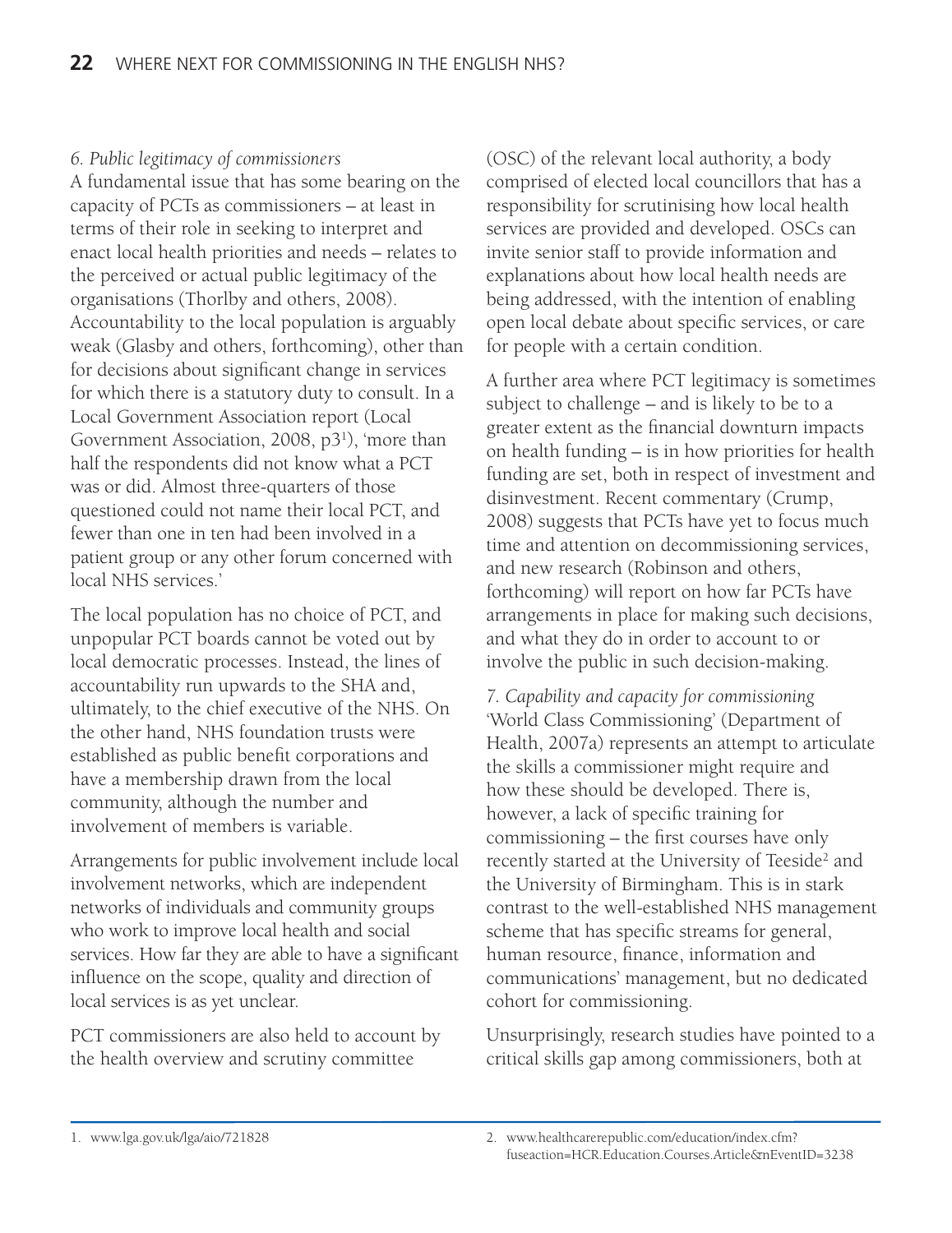PCT and practice-based commissioning levels. A recent survey found that 80 per cent of practice-based commissioners felt they lacked some or all the necessary skills (Wood and Curry, 2009). The 'necessary skills' that they identified included, among others: negotiation, financial aptitude, data analysis and management. Similarly, PCTs themselves acknowledge that they struggle to fill commissioning posts with experienced individuals (Curry and others, 2008). Given that commissioning is a relatively new role within the NHS, perhaps this is not surprising. A further issue is that skills for commissioning take a long time to develop, as does an in-depth understanding of a local health community and its needs. As noted earlier, commissioning organisations in the NHS have been reorganised approximately every two to three years since the early 1990s, meaning that key commissioners – and their skills – are lost to organisations and the system has to redevelop such capacity and capability.

World class commissioning represents a statement of intent towards which commissioning bodies should be working: the intention of the statement being to drive 'unprecedented improvement in patient outcomes' and ensure that 'the NHS remains one of the most progressive and high-performing health systems in the world' (Department of Health, 2007a: p1). In so doing, the Department of Health hopes that world class commissioning will shift the focus away from more passive contracting towards proactive commissioning focused on prevention and wellbeing. Underpinning the vision is a set of 11 competencies, each of which is supported by a series of skills. The skills range from the very specific (for example, database management) through the very general (for example, relationship building), to the highly skilled (accountancy and

priority setting, for example), highlighting the variety of skills that commissioning requires (Department of Health, 2007b).

In order to judge PCTs' progress against competencies, an assurance framework has been developed by the Department of Health. The first round of assurance reports was completed in February 2009. The Department of Health set expectations deliberately low, suggesting that most PCTs would only score around 1 or 2 in the four-point scoring system. Actual scores exceeded these expectations with level 3 being awarded 37 times. At first glance, these results might suggest that commissioning is in a better state than first anticipated. The Department of Health, on launching the second assurance process, noted:

*The results from last year's assurance process shows PCTs are making real improvements in the way they commission services but there remains much to be done in the coming year.*

(Department of Health website,<sup>1</sup> 16 September 2009)

The NHS Confederation concurred, claiming that:

*... there is no doubt that [world class commissioning] has had an impact. The profile of PCTs as local leaders of the NHS has risen, and the growing confidence and focus of commissioners is reflected in their ambitious strategic plans.* 

(NHS Confederation, 2009b)

The Audit Commission has also identified some encouraging indicators of progress. The latest Annual Local Evaluation report of PCTs pointed to an 'overall picture ... of significant improvement over the three years assessed' (Audit Commission, 2008). One example highlighted was of Ashton, Leigh and Wigan, a PCT that had sought to achieve successful commissioning by establishing a single commissioning agency in

<sup>1.</sup> www.dh.gov.uk/en/Publicationsandstatistics/ Publications/PublicationsPolicyAndGuidance/DH\_105117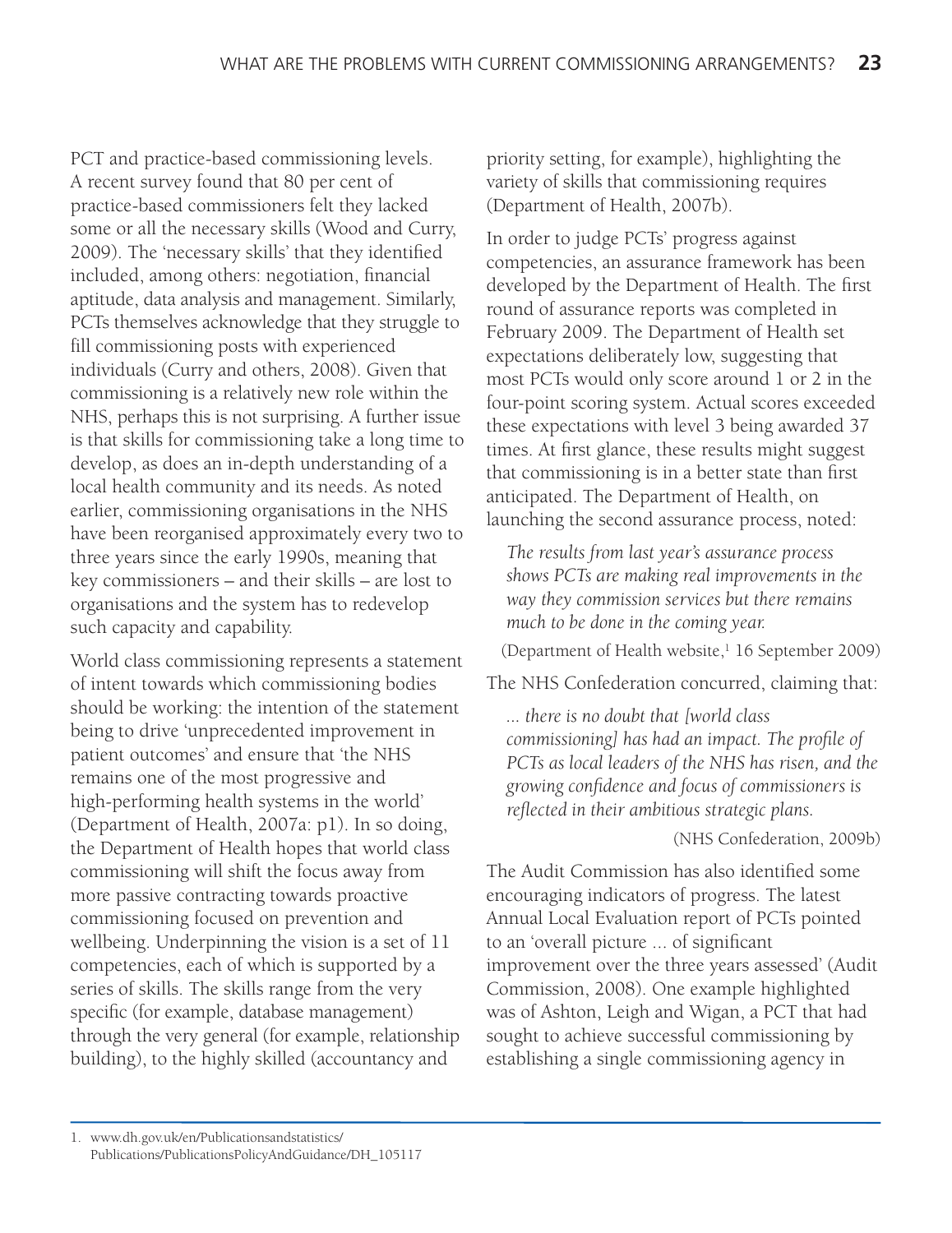partnership with the local council. A further example of good progress highlighted by the Audit Commission was that of the five-year commissioning plan developed by Heywood, Middleton and Rochdale PCT, underpinned by a financial modelling tool that was intended to inform strategy and planning (Audit Commission website, good practice examples<sup>1</sup>).

However, the usefulness of the world class commissioning assurance-scoring framework has been called into question. The four-point scoring system has been criticised as too limited (Lynas, King's Fund website<sup>2</sup>), allowing PCTs at very different stages in their development to achieve very similar scores. The handbook for the second assurance process states that the revised assessment framework is more targeted with a focus on quality and productivity, but the four-level scoring system has been retained (Department of Health, 2009e). Concern has also been expressed that the type of criteria used might not be easy to score precisely (Woodin and Wade, 2007).

The CQC's Annual Health Check (2008/09) indicated that 70 per cent of PCTs fully met the core standards as commissioners of services. A further 28 per cent 'almost met' the standards, 1 per cent 'partly met' them and no PCTs were classed as not having met the standards. No comparison with earlier years was possible as this was the first year PCTs had been required to make separate declarations as commissioners and providers. Previously, PCTs had made one overall core standards declaration – in 2007/08, 5 per cent scored 'not met' and in 2006/07, it was 11 per cent. In addition, in 2008/09, 51 per cent of PCTs were full year compliant for all core

standards as commissioners. In the joint declaration in 2007/08, only 21 per cent were full year compliant (Care Quality Commission, NHS performance ratings 2008/093). This suggests that progress is being made in respect of commissioning performance. It will be interesting to see what the second round of world class commissioning assessment reveals in this respect.

Although capability is clearly a critical factor in delivering the world class commissioning agenda, the weakness in commissioning also stems from limitations in capacity. The Audit Commission and Healthcare Commission pointed to 'under-developed commissioning capacity' as a key limitation in the reform programme (Audit Commission and Healthcare Commission, 2008). Commissioners have expressed concern about the burden of collecting and compiling information and evidence for the assurance process (Department of Health, 2008a) and, although the Department of Health has promised to align the three assessments required by world class commissioning, the Care Quality Commission (CQC) health check and the Audit Commission's assessments, some critics still question whether the effort entailed in data collection will be outweighed by the benefits of improved commissioning (Ham, 2008).

Practice-based commissioners frequently cite a lack of time as the prime reason for their limited involvement in commissioning activities, something that has been highlighted in numerous studies of primary care-led commissioning (Mays and others, 2001; Regen and others, 2001; Dowling and Glendinning, 2003; Smith and Goodwin, 2006). Most see practice-based commissioning as something they dabble in after

2. www.kingsfund.org.uk/what\_we\_do/articles/world\_class.html

<sup>1.</sup> www.audit-commission.gov.uk/health/goodpractice/pages/ default.aspx

<sup>3.</sup> www.cqc.org.uk/\_db/\_documents/0809\_NHS\_ ratings\_overview\_document\_161009\_200910164847.pdf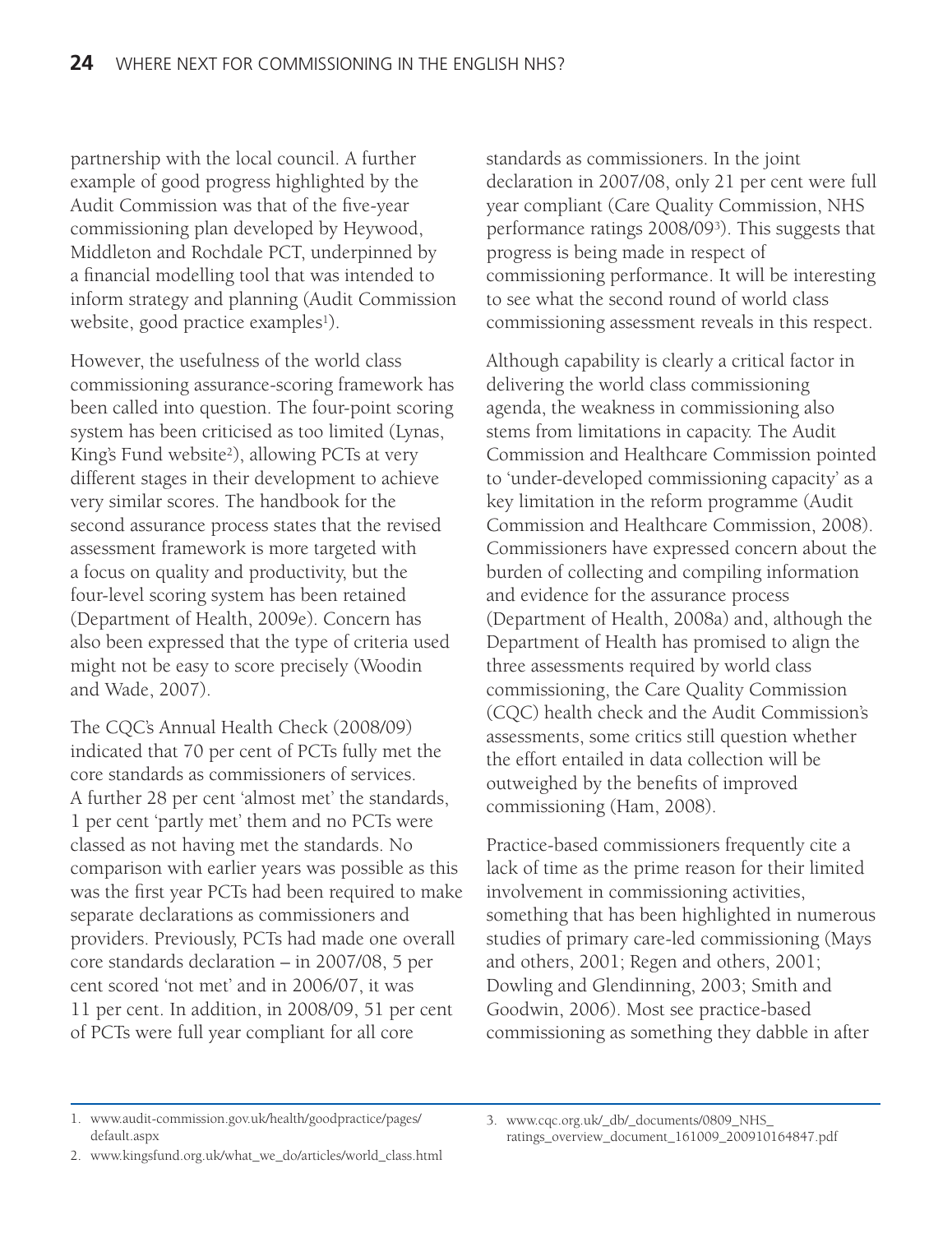hours when they have some spare time – few GPs have managed to ring-fence significant time to engage in practice-based commissioning and few appear to feel that there is much incentive to do so (Curry and others, 2008; Coleman and others, 2009).

Attempts have been made centrally to strengthen commissioning through establishing the Framework for External Support for Commissioning (FESC) in 2007 and, in late 2008, the Practice-based Commissioning Development Framework. Both frameworks are intended to provide PCTs and practice-based commissioners with support to achieve the aspirations of world class commissioning. Both frameworks allow for a range of support to be purchased – from joint work between the PCT/practice-based commissioners and the private provider to complete outsourcing of elements of commissioning. Little is known about the uptake of the practice-based commissioning development framework yet (having only been introduced in December 2008) but research into uptake of FESC suggests that only ten contracts, albeit of large monetary values, have been signed (Naylor and Goodwin, forthcoming).

#### *8. Data and information*

As mentioned above, data analysis has been identified as one of the key skills required by practices and PCTs to undertake effective commissioning but one that many of them feel they lack. As more data are available and able to be linked at person-level, commissioners want to analyse demand (public health and epidemiology data, together with information about service utilisation) in far more detail. The lack of analytical skills to manipulate and investigate data has led some SHAs to develop data 'warehouses' or commissioning business support units that concentrate staff with specialist skills, for example, as in the West Midlands Strategic

Health Authority's Commissioning Business Support Agency.

PCTs often receive hospital activity data some time after the event and have limited time and specialist expertise to challenge any coding. As mentioned earlier in this report, referral management centres set up by PCTs can provide detailed information about referrals, this being of value to a PCT looking to redesign services and reduce avoidable secondary care activity. This could also be of use to PCTs in monitoring quality and safety.

#### *9. The relationship between practice-based commissioning and PCTs*

The introduction of practice-based commissioning has meant that commissioning roles have been dispersed across PCTs and practice-based commissioning clusters. As noted above, the organisational structure of practice-based commissioning is undeveloped relative to that of the PCT, and relative to hospitals. This means that hospitals either negotiate with a PCT – whose capacity to influence clinical referral decisions is limited – or disparate practice-based commissioning groupings, who are largely relatively ineffective and uncoordinated. There has consequently been a lack of engagement with hospital-based clinicians to allow meaningful transfer of clinical risk to ambulatory care. Furthermore, contracts with trusts are inflexible, long-term and difficult to change. For these reasons, practice-based commissioning groups, as well as total purchasing pilots and fundholding practices before them, have been largely unable to reshape hospital services in a significant manner (Smith and others 2004; Curry and others, 2008).

Another reason might be the lack of incentives in practice-based commissioning for GPs to get involved in strategic decision-making at a PCT level. In practice-based commissioning, the budgets are 'notional' not 'hard', the financial risk for commissioning decisions still sits at the PCT,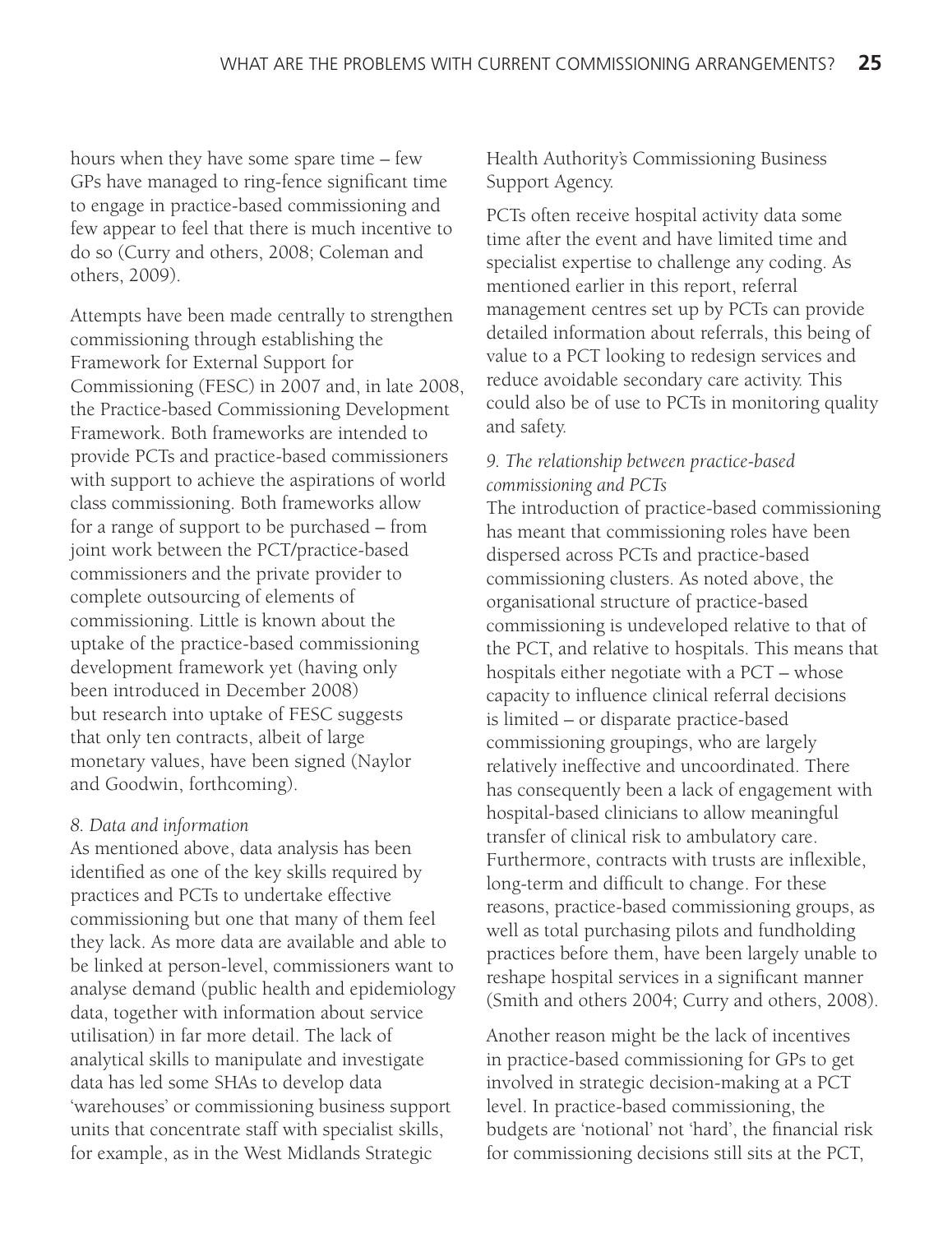and there are relatively few sanctions available to a PCT if a practice-based commissioner is overspending. A PCT may strip a practice-based commissioner of its budget but, given that the budget is 'notional' anyway and arguably does not afford the GP(s) much freedom, it presents little threat to GPs unwilling to engage. Another sanction theoretically available is for the PCT to remove a GP's contract, which is an extremely blunt tool and arguably disproportionate in the circumstances.

#### *10. The constraints of financial cycles*

It is not at present possible for practice-based commissioners to transfer commissioning funds (i.e. savings) into the general medical services (GMS) budget for primary care (i.e. the general practice 'business'), although GPs may make person financial gains if they set up a limited provider company and trade through that vehicle. Conflicts of interest are inherent in these arrangements, as seen in fundholding and its variants (Goodwin, 1998). While PCTs are responsible for policing practice-based commissioning, many are struggling to put workable governance processes in place to deal effectively with such conflicts (Curry and others, 2008). PCTs also face constraints related to financial cycles, and these are explored later in this report, in relation to differentials in PCT and provider trust power and status.

#### *11. Notional not 'hard' budgets*

One reason why practice-based commissioners have 'notional' rather than 'hard' budgets is because the method of setting a budget for such groups is at present crude; the allocation methodology being an insufficiently accurate predictor of future costs. If practice-based commissioning groups were to receive hard budgets using the current method of resource allocation, many would make windfall savings through chance occurrence, and similarly others would make windfall losses through no fault of

their own. The Department of Health funded further analysis to improve the accuracy of practice-based commissioning budgets and to develop a person-based risk adjusted resource allocation model. This model is being used in the NHS for budget allocations from 1 April 2010 (Dixon and others, forthcoming).

Other reasons for the allocation of notional, rather than real, budgets to practice-based commissioners include: caution on the part of policy-makers about allocating significant sums of public money to new and unproven GP organisations; a desire for practice-based commissioners to prove capability as commissioners before assuming real budgets; an intention to shift budget allocations towards 'fair shares' before making them 'real'; and protecting practice-based commissioners from full financial risk. There is also work to be done to determine the level at which different financial risks would need to be pooled, how practices/consortia would be held to account for both financial and health outcomes, and to determine whether clinicians would be able to gain personally from any surpluses or put their personal businesses at risk in the case of deficits.

### **Problems related to the wider features of the English NHS**

*1. Weak incentives for commissioners to improve quality and reduce costs of provision* Commissioners have had incentives to improve arising from scrutiny and challenge by SHAs, by overview and scrutiny committees set up by the local authority, and by regulators such as the Care Quality Commission (for quality) and the Audit Commission (for financial management and use of resources). However, the metrics for use by regulators when assessing the performance of commissioners are still relatively undeveloped, and the prompt by regulation is less powerful than a financial squeeze or central directive.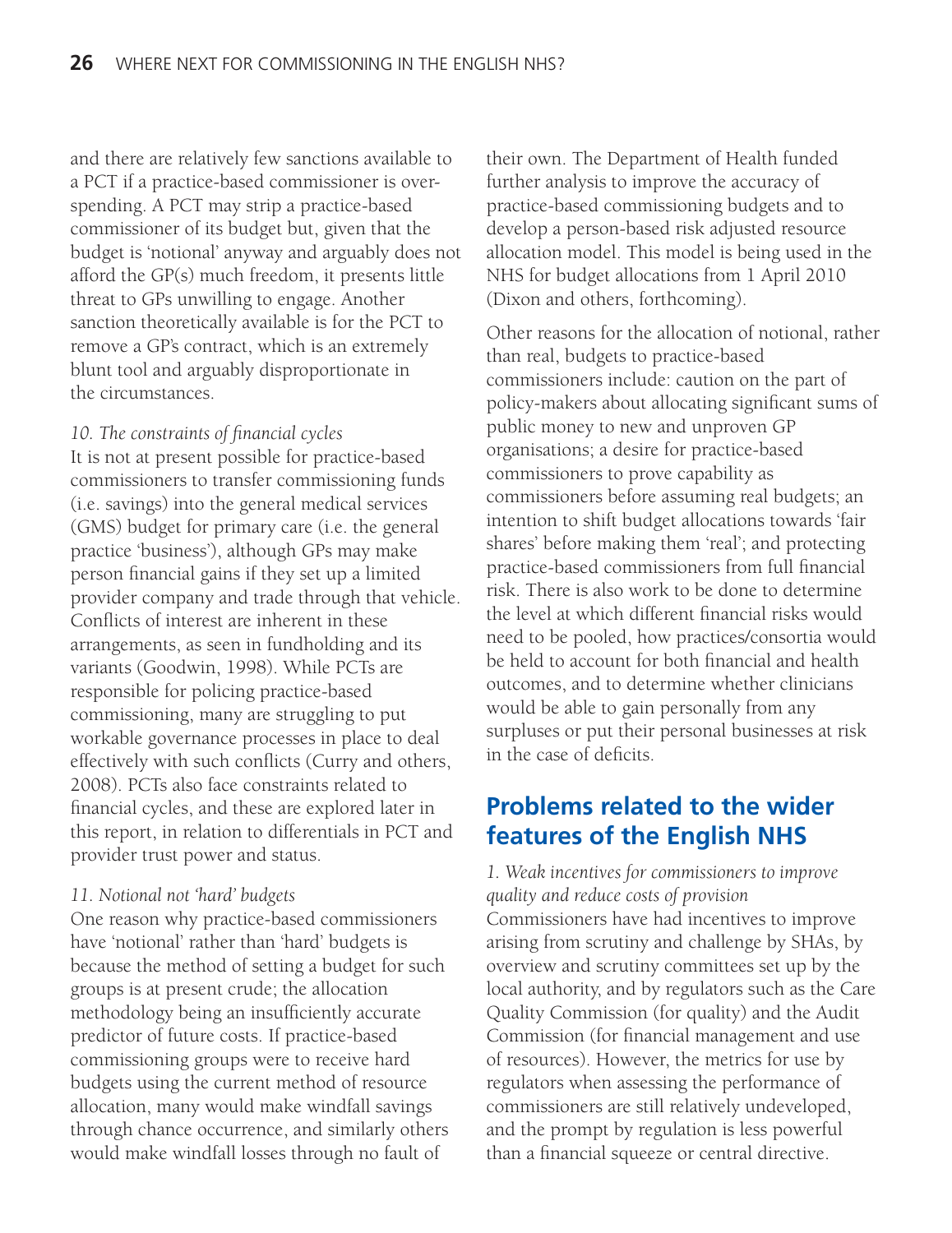As noted above, there is little challenge coming from local populations because local accountability is relatively weak.

This may change, as from 2011 the NHS receives practically no real terms increase in funding for frontline care and cuts in other budgets, for example, a suggested 30 per cent cut in management costs by PCTs and SHAs (Department of Health, 2009b).

*2. The power differential between PCTs and trusts* PCTs, the main NHS commissioning bodies, appear to be fundamentally weaker organisations when compared with the powerful position occupied by health providers, and, in particular, hospitals. This is probably for a number of reasons. For some managers, working life in hospitals may be perceived as more exciting and challenging than in a PCT, being closer to highly specialised patient care and able to see more direct consequences of management effort. There is also some evidence that average salaries are higher in trusts than in PCTs (Belfield, 2010).

The status of hospitals relative to PCTs is different. PCTs have been described as network organisations (Peck and Freeman, 2005) that draw together a range of providers, funders and planners in a wider network of NHS and local government partnerships. This contrasts with the institutional nature of hospital trusts whose buildings, services, staff – and even name – typically embody a central position and role within the life and history of a particular community. A PCT is neither likely to be known, nor its function understood, by most members of the public, but a hospital will be well known and regarded as a critical part (and fundamental to the place-shaping) of the locality or town (Wade and others, 2006).

Analysis of NHS management has pointed to a 'twin track' career path, whereby there are parallel cohorts of senior managers: the one concentrated

within provider services and focused on gaining posts in ever larger acute hospitals; the other located within purchasing, funding and primary care organisations, including health authorities and primary care trusts (Smith, 2009).

Another contemporary feature reinforcing the difference in status between the two sets of managers relates to the foundation trust programme, which, hitherto, has focused largely on acute hospitals. As a result, the managers of these hospitals can argue that they are highly autonomous and fully responsible for their own 'businesses', and demand greater rewards and as a result have arguably higher status. By contrast, PCT executives are seen by some as responsible for implementing government priorities, a quasi-bureaucratic and, therefore, lower-status activity in the management world.

The structure of NHS finances has created a further imbalance of power between PCTs and foundation trusts. PCTs are required under the Resource Accounting and Budgeting rules to break even each and every year (Department of Health, 2001). This means that any revenue surplus made must be used up in the year immediately following and so necessarily prevents a PCT from building up significant savings to make large-scale service change. In contrast, foundation trusts have much greater financial freedoms as they are not required to break even in the year and are able to operate more like a business (building up surpluses and borrowing funds). This affords foundation trusts greater opportunities to make significant longer-term investments.

#### *3. Payment by results*

The current NHS payment regime is another factor impinging on the ability of PCTs and practice-based commissioners to strengthen their commissioning function. The way that the payment by results system of reimbursing providers for activity is established means that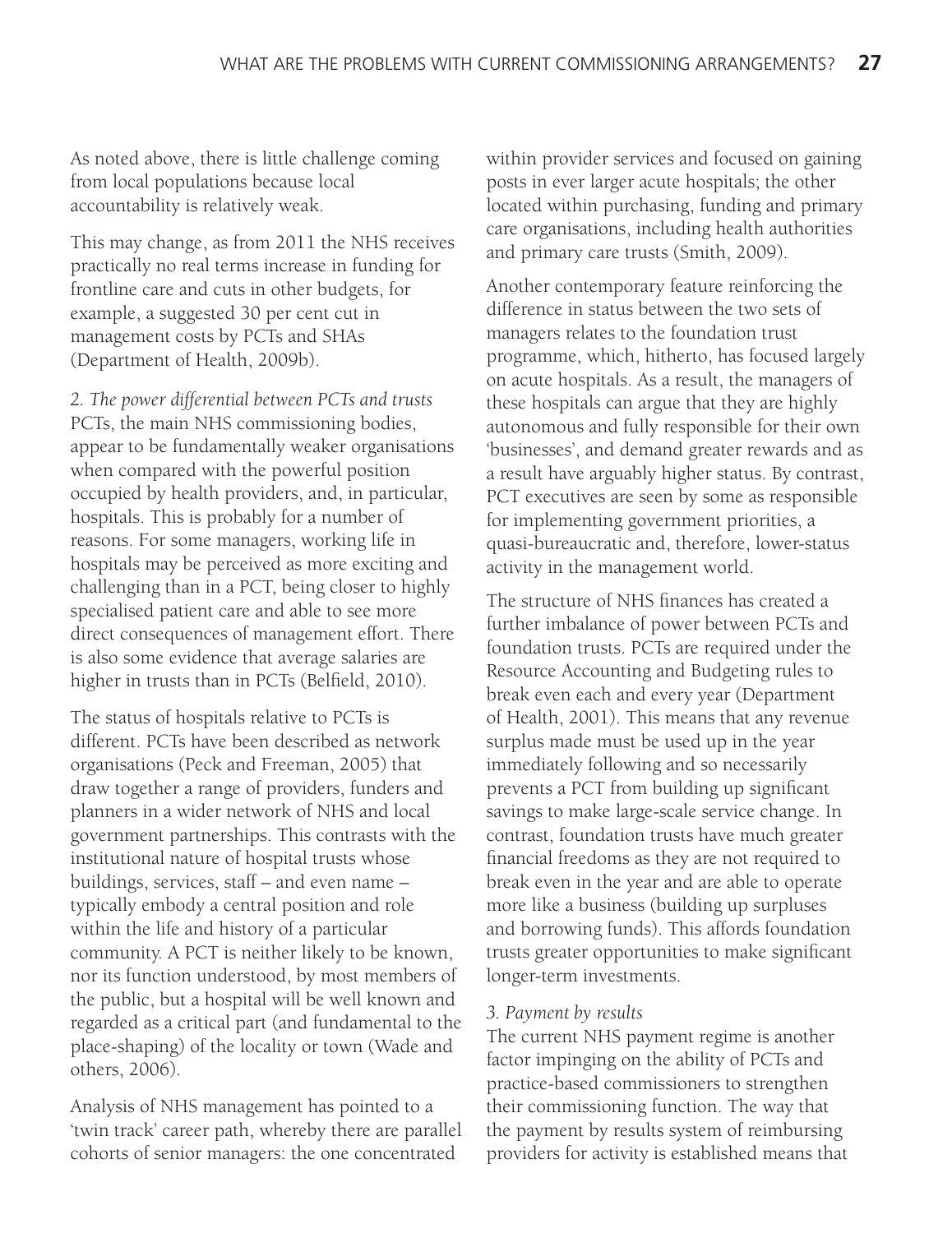the tariff for each healthcare-related group may include a number of associated procedures such as diagnostic tests. Although practice-based commissioners may be interested in undertaking some of those procedures themselves, thus cutting costs and providing a more convenient service, pricing this fairly is difficult. There is little incentive for providers to assist PCTs in 'unbundling' these tariffs, hence PCTs struggle to calculate an accurate amount. Efforts are now being made to unbundle the tariff at a national level (Department of Health, 2009c) but ambiguity remains for many component services that could be undertaken outside hospital.

A further challenge for commissioners in respect of payment by results is that the combination of patients having free choice of provider and a policy of PCTs having to reimburse 'any willing provider' means that commissioners find themselves passively reimbursing hospitals for elective activity. As noted earlier in this report, PCTs have few levers with which to control volume, other than through referral management.

Such issues with the inpatient tariff and absence of community tariff are compounded by

contractual complexities. Although PCTs theoretically have the power to decommission services and shift activity to alternative providers, the reality is quite complex. A survey by the *Health Service Journal* in 2007 revealed that the majority of PCTs had failed to decommission any services (Crump, 2008).

A discussion paper by the NHS Confederation suggests that when a service is decommissioned there is a tendency for activity to increase in other services, therefore negating any financial benefit of closing the service (NHS Confederation, 2009b). If a commissioner is successful in preventing this displacement of activity, the viability of the provider may be threatened and this may have implications for other services they are providing. There is obviously a need for alternative services to be put in place to replace those being decommissioned, but given the need for PCTs to break-even on an annual cycle and restricted access to capital investment, they have relatively little scope for making large commissioning/decommissioning decisions (NHS Confederation, 2009b).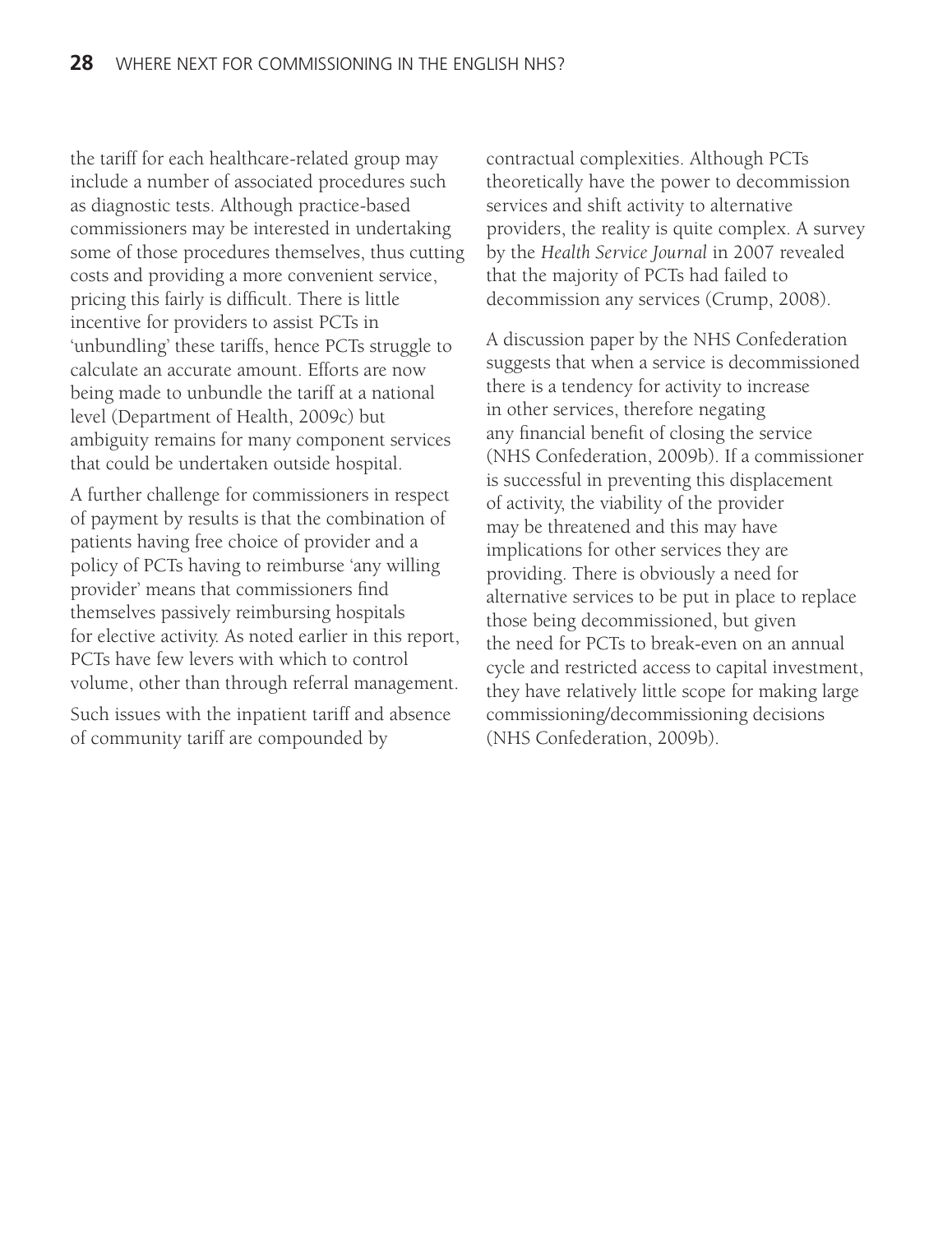# **5. THE VERDICT ON COMMISSIONING TO DATE**

PCTs have been much criticised for an alleged lack of effective commissioning and failure to bring about significant change to patterns of service delivery, particularly in the acute sector and intermediate care. It could be argued that these accusations have been too harsh and that the achievements of PCTs, such as ensuring significant reductions in waiting times for treatment,<sup>1</sup> establishing clinical governance structures and processes to assure quality and safety (National Audit Office, 2007), putting in place new providers such as GP-led primary care centres, and bringing about financial balance following a period of significant deficit<sup>2</sup> have been under-represented. PCTs have developed extensive local public health improvement plans (along with their local authority partners) and implemented numerous national strategies for different services and client groups.

Practice-based commissioning, as with its predecessor primary care-led commissioning, seems to be effective in developing extended primary care (Smith and Goodwin, 2006; Coleman and others, 2009), and the creation of local GP consortia provides a platform upon which the next phase of clinical commissioning and provision can be built.

Achievements have not been championed enough, especially given the widespread

disruption of reorganisation of PCTs in 2002 and 2006. As noted earlier, world class commissioning results have exceeded expectations with far more PCTs gaining 'level 3' than expected, and recent research suggests that the English NHS is more productive than its equivalents in the other three UK nations (Connolly and others, 2010).

But while acknowledging there has been progress (much of it arguably a result of national guidance and targets, rather than local commissioning), it is difficult not to agree with a verdict made jointly by the Audit Commission and Healthcare Commission in 2008:

*Despite the intention to move care out of hospitals and into a primary or community care setting, limited progress appears to have been made. Commissioning and contracting skills are not yet strong enough to drive this agenda, although some PCTs can point to successes [...] The incentives and infrastructure to support PBC [practice-based commissioning] are not currently sufficient to engage most GPs in commissioning.*

(p5)

As the economic downturn feeds through to the NHS and the challenges posed by patients with long-term conditions continue to mount,

Detail.aspx?ClientId=46&NewsAreaId=2&ReleaseID=406722&S ubjectId=36

2. Audit Commission, *Financial Management in the NHS 2007/8*.

<sup>1.</sup> The latest waiting times date, release September 2009 showed that 93.6% of admitted patients and 97.7% of non-admitted patients completed their referral to treatment pathway within 18 weeks: http://nds.coi.gov.uk/clientmicrosite/Content/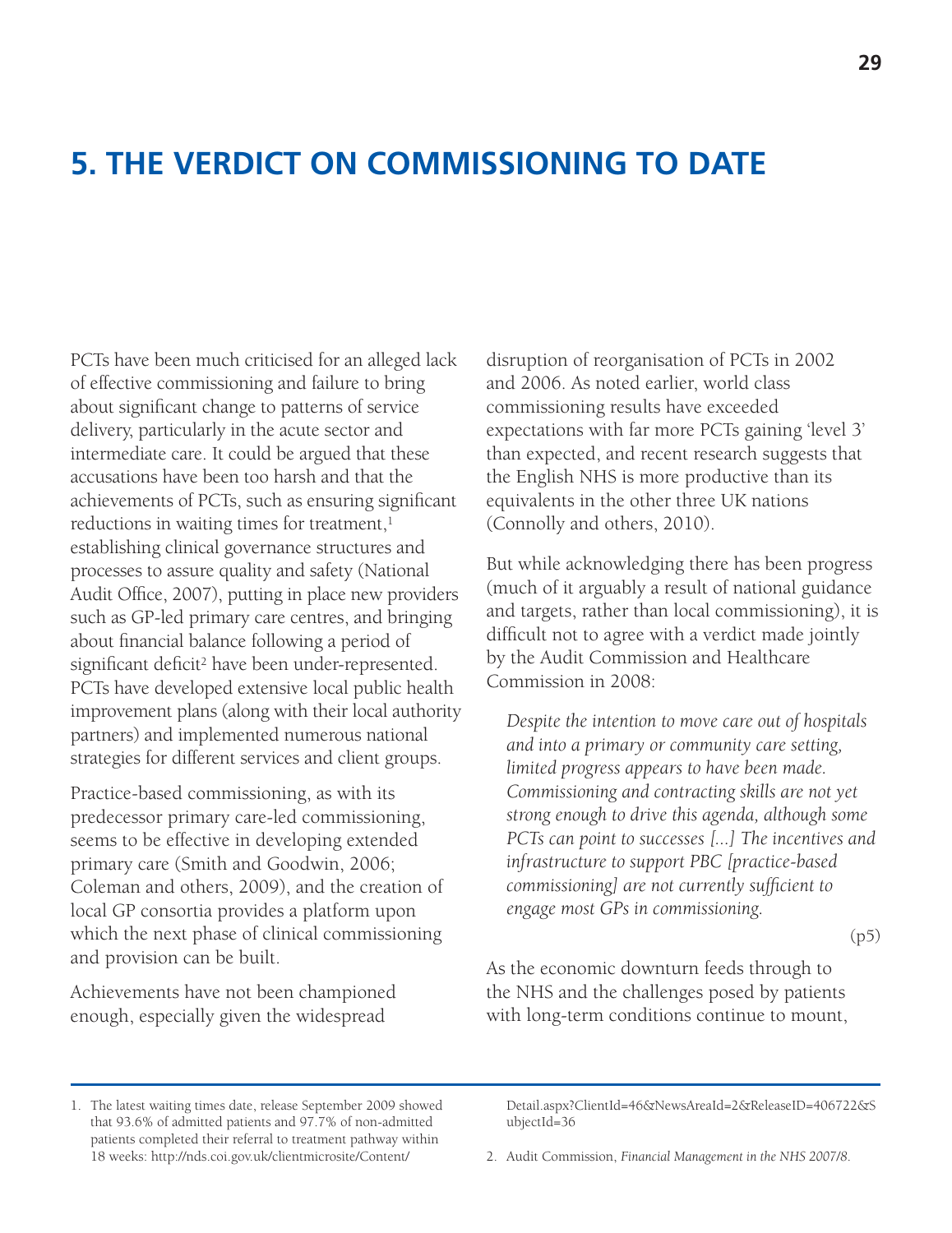it is critical that PCTs and practice-based commissioners are in a position to make bold and radical decisions. In particular, what is needed is a reorientation of services towards care at home or in the community, care that is person-centred, seamless and 'integrated', and high-quality (Department of Health, 2006). In tandem with this, PCTs will need to work with providers to determine the future pattern and shape of services in hospitals, examining what can be decommissioned and re-commissioned in a way that assures quality and extracts economic value for the taxpayer.

It is difficult to see how this can happen without three main factors:

- A significant prompt towards care being orientated towards the needs of patients – whether this is enacted through encouraging competition for patients by commissioners and providers, regulation, new forms of local accountability, personal budgets, central

command, or another set of incentives, financial or otherwise.

- Significant encouragement for clinicians in particular doctors, who are responsible for most healthcare expenditure decisions – to take leadership responsibility in managing resources and extracting more value from them.
- A huge advance in the exploitation of patient-level information on costs, quality and use, to provide clinical leaders and patients with the tools to make better decisions.

The next chapter examines what needs to be done to address the problems currently associated with NHS commissioning. The factors associated with PCT and practice-based commissioning are examined, along with features of the wider health system, for it is all too easy to blame commissioning for lack of progress when other aspects of the wider system reform physiology have impeded overall improvement.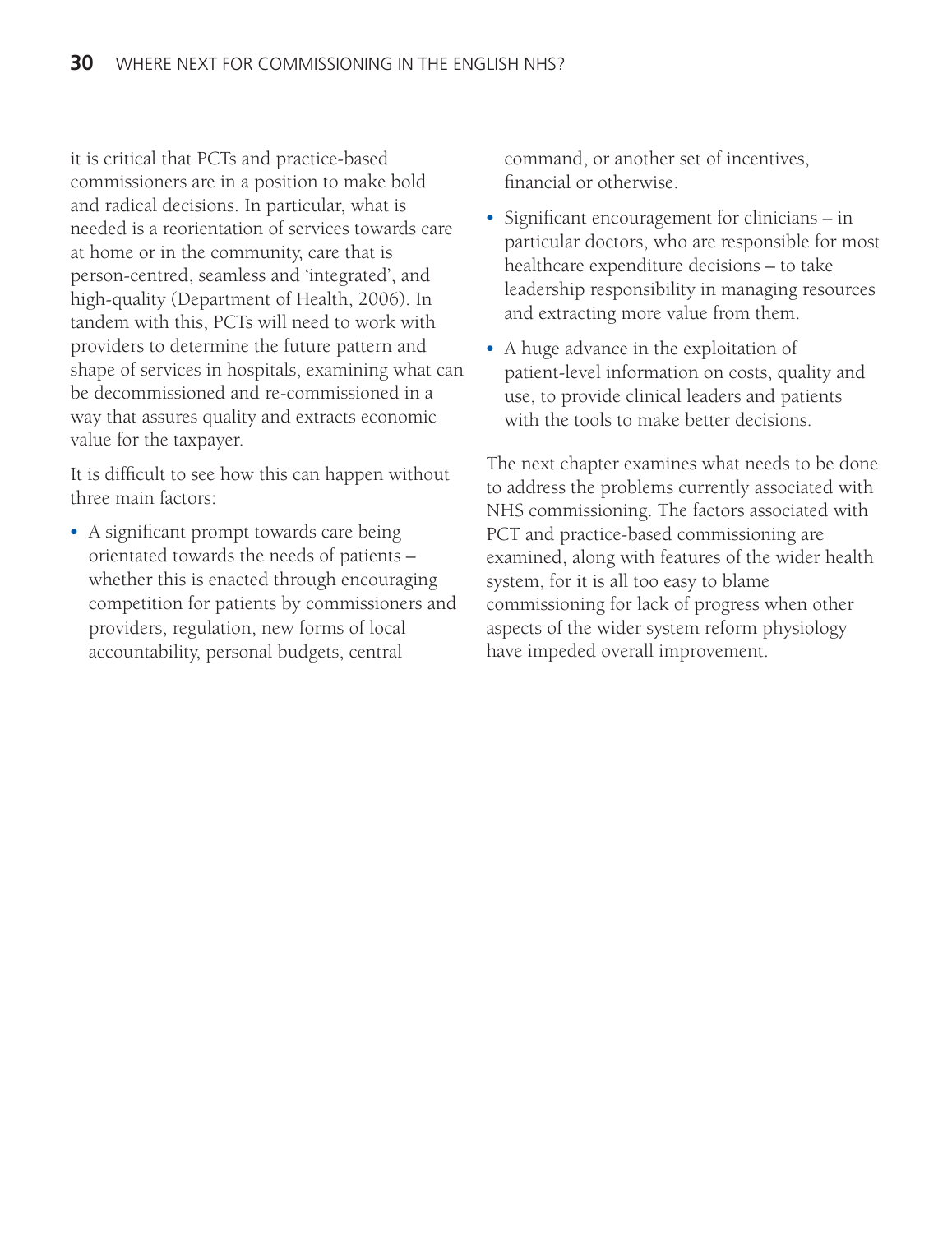# **6. WHAT NEEDS TO BE DONE?**

The problems identified above are not simply going to go away with time. The recent attempt at reinvigorating practice-based commissioning may have gone some way to reawakening the dying embers of interest in it but, without a more radical rethink of the way the NHS commissioning system is currently organised, it is not sufficient to tackle the key problems. Although it is likely that providers will always have the upper hand due to information asymmetry, institutional power and clinical leadership, it is essential that this upper hand is somehow mitigated by effective clinically-led commissioning, especially given the forthcoming financial and health challenges facing the NHS.

The potential solutions can be divided into two sections: those concerned with addressing problems related directly to PCTs and practice-based commissioning policy; and those that are connected with the wider features of the NHS in England.

Where 'extended practice-based commissioners' are referred to, this includes entities that are elsewhere described as integrated care organisations, multi-specialty groups, local clinical partnerships, accountable care organisations and provider–commissioners.

### **Addressing problems related directly to policy**

#### **Incentivising GPs beyond practice-based commissioning**

What needs to happen in order for GPs to feel that it is worth their while to get involved in service planning and development in the way that many did through GP fundholding, locality commissioning and total purchasing during the 1990s?

Practice-based commissioning practices or consortia could be granted real risk-adjusted budgets for certain or all elements of their activity, with the promise to keep savings to invest in patient care – as explored in a recent Nuffield Trust and NHS Alliance report (Smith and others, 2009). Much like the idea of 'accountable care organisations' set out by Fisher and others (2007) in the United States, doing so would align financial risks with potential gains, providing a clear incentive for GPs and other clinicians. Extended practice-based commissioners would, therefore, take responsibility for the health outcomes of their registered population and would assume proper control of the service planning, development and commissioning process.

The Department of Health funded analysis to develop a person-based risk-adjusted capitation formula as a basis to set budgets for practices to commission hospital and community health services (Dixon and others, forthcoming). Such a formula is now being used to set budgets for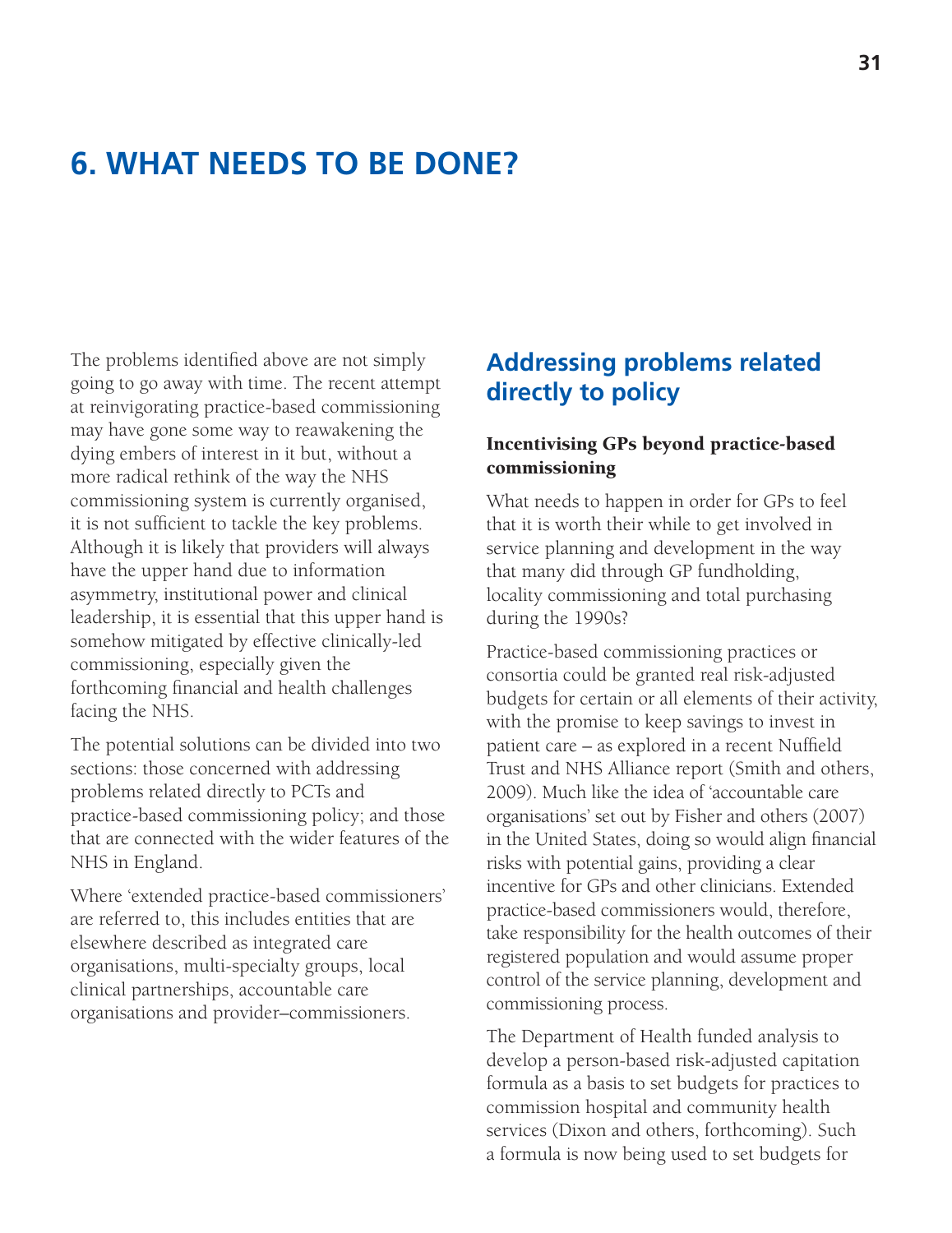commissioning practices across England from 1 April 2010. The analysis shows that for the first time an empirical basis can be used to decide what population size is necessary for commissioners to cover and take on an appropriate level of financial risk – thus allowing 'hard' budgets to be taken by extended practice-based commissioners without undue risk, and appropriate risk-sharing arrangements to be made with the PCT, consortia of practice-based commissioners, or indeed the strategic health authority.

Whether or not the allocation of a 'hard' budget to practice-based commissioners would be sufficient incentive to engage GPs in commissioning in an active manner is open to question. Evidence from the past (Goodwin, 1998; Croxson and others, 2001; Mays and others, 2001; Smith and others, 2004) suggests that some direct personal financial incentive is likely to be needed, for example, allowing practice-based commissioning groups to re-route funds from the budget for hospital and community services to primary care. This was controversial in the 1990s because of potential conflicts of interest, and there would need to be stricter scrutiny of the appropriateness of this than was present then. The issue of incentives for clinical commissioning 'beyond practice-based commissioning' is examined in more detail in *Beyond Practice-based Commissioning: The local clinical partnership* (Smith and others, 2009).

A less radical solution would be to formalise and better remunerate clinical involvement in strategic commissioning. This might entail a contractual requirement for GP representatives to attend meetings and contribute to decision-making in return for a higher level of personal payment. The development of practice-based commissioning compacts (agreements) might go some way to achieving this, and it is essential that any formal

agreement should tackle the issue of GPs' provider/commissioner conflicts of interest head on, enabling agreement of proportionate and flexible governance processes at a local level. This approach would be tentative and in no way adequate for the future challenges relating to demands or funding levels.

#### **Providing clinical commissioners with practical management and strategic support**

Given the undeveloped nature and small scale of practice-based commissioners, it is unlikely that many would have adequate infrastructure, skills, or even purchasing power (depending on size of population covered) to make the required impact on patient care. This support (initially, at least) must be given by the local PCT, which, ultimately, would serve practice-based commissioners with management infrastructure in a way that creates a meaningful organisation for dialogue and collaboration with hospitals and, in particular, clinical directorates. The size of population covered by the practice-based commissioning group must be large enough to take on the financial risk of a 'hard' budget (as discussed below), as well as have actual purchasing power if it is to have a reasonable negotiating position with local hospital providers. In some areas of the country, PCTs have this vision and are actively supporting practice-based commissioning groups that wish to assume greater responsibility and accountability, helping them to develop into serious entities that could lever change.

#### **Engaging hospitals: extending practice-based commissioning to encompass integrated care organisations or multi-specialty groups**

Practice-based commissioning groups, if developed along the lines described above, are likely to have closer contact and collaboration with doctors and managers in clinical directorates in hospitals to develop evidence-based care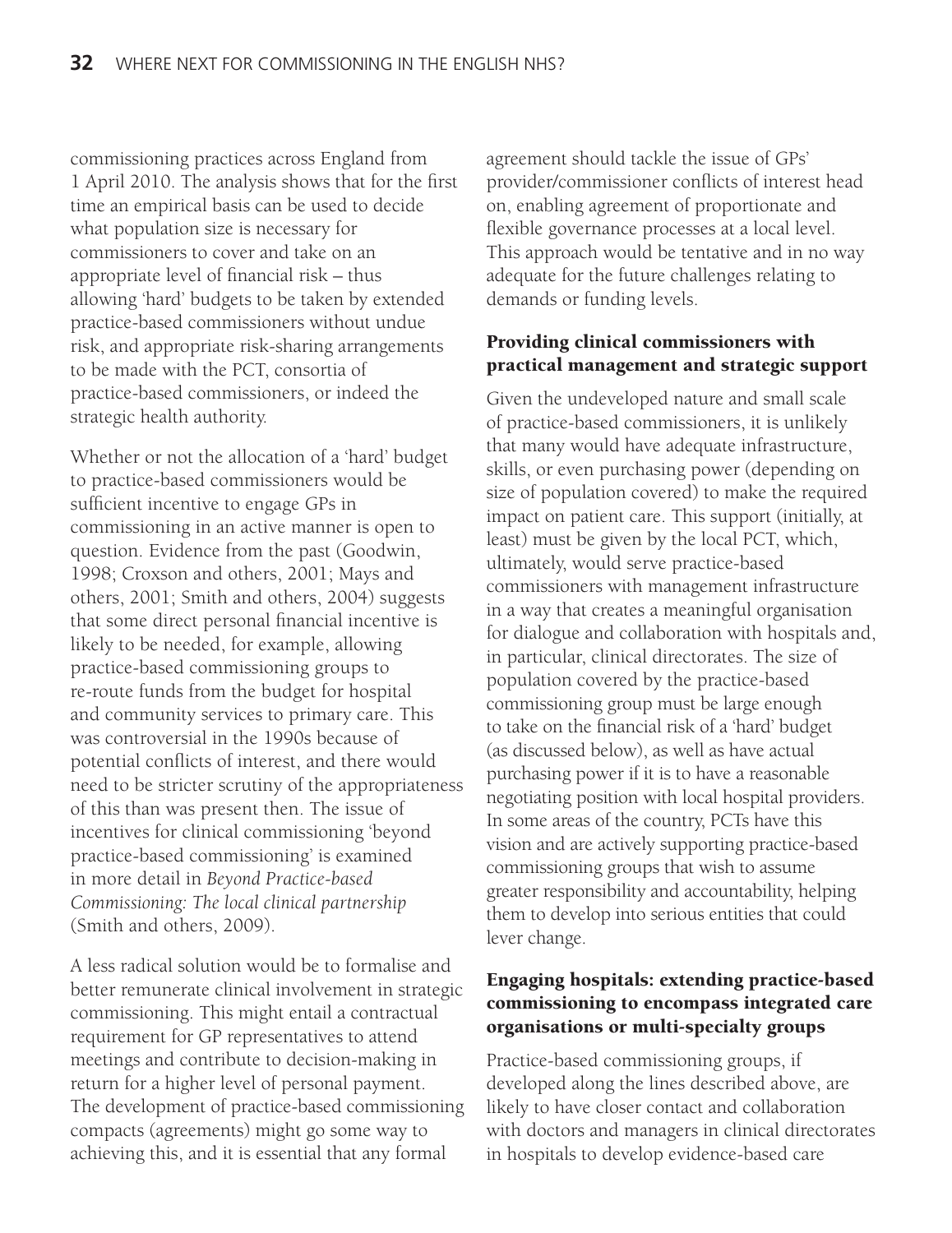pathways, outcome measures, analysis of costs and potential for efficiencies along care pathways or across services. This will help develop patient-orientated and better integrated or coordinated care. Collaboration of this nature between practice-based commissioners and secondary care clinicians is likely to spawn much greater attention to information about care pathways (cost, quality and use by patients and clinicians), as well as locally crafted financial incentives to achieve desired objectives.

A step on from this collaboration between essentially clinical directorates within two separate organisations (practice-based commissioning/ primary care, and hospital/trust) could be a move to networks with shared governance, IT infrastructure and budgets, in a similar way to how integrated care organisations operate in the US. Such groups would be effectively 'delivery systems' that are at risk for a capitated budget based on the population covered and are able to commission services they cannot themselves provide. They might focus on the delivery of care for a specific clinical condition such as diabetes, or multiple conditions to cover the comprehensive care of an entire local geographical population. This type of development was envisaged in the Next Stage Review (Department of Health, 2008b) and termed integrated care organisation, although in a previous Nuffield Trust and NHS Alliance report it was described more fully and termed a 'local clinical partnership' (Smith and others, 2009). The possible migration path of practice-based commissioning towards such integrated care organisations is discussed in more detail in the Nuffield Trust/King's Fund report that forms the second report in this series (Lewis and others, 2010).

Whatever the route from practice-based commissioning towards some form of integrated care organisation, there is a critical issue to consider about whether such organisations take

responsibility for assuring an overall 'medical home' (Rosenthal, 2008) for all patients, coordinating care wherever the patient goes in the health system, and/or if they focus on a specific care pathway or client group. In the case of the latter, the question to be asked is who, within the overall commissioning continuum, ensures overall coordination and management of local commissioning arrangements. Presumably this falls to the PCT as the local body responsible for improving health and ensuring service provision.

#### **A new role for larger and fewer PCTs**

Any extension to practice-based commissioning, such as delegating real and risk-adjusted budgets for the provision and commissioning of care for a local population, would have a direct impact on the commissioning role of a PCT. If all practices in a PCT area were part of an extended practice-based commissioning or integrated care organisation, this would fundamentally challenge the commissioning role of the PCT. Such a situation would require that the PCT focus on holding a local or regional network of these new organisations to account on behalf of the NHS, and might entail a shift of significant financial, analytical and other management support from the PCT into these organisations, at least initially.

In the longer term, a scenario of extended practice-based commissioners would probably lead to fewer and larger PCT/funding bodies that would focus on priority setting, funding, setting contracts with these organisations, and holding them to account for quality, cost and outcomes. It would also fall to the PCT, as now, to design and orchestrate the overall local or regional commissioning continuum/matrix, ensuring that services were commissioned at the appropriate level by the right organisation, and holding the different elements of the continuum to account for the outcomes secured, both in relation to health and value for money.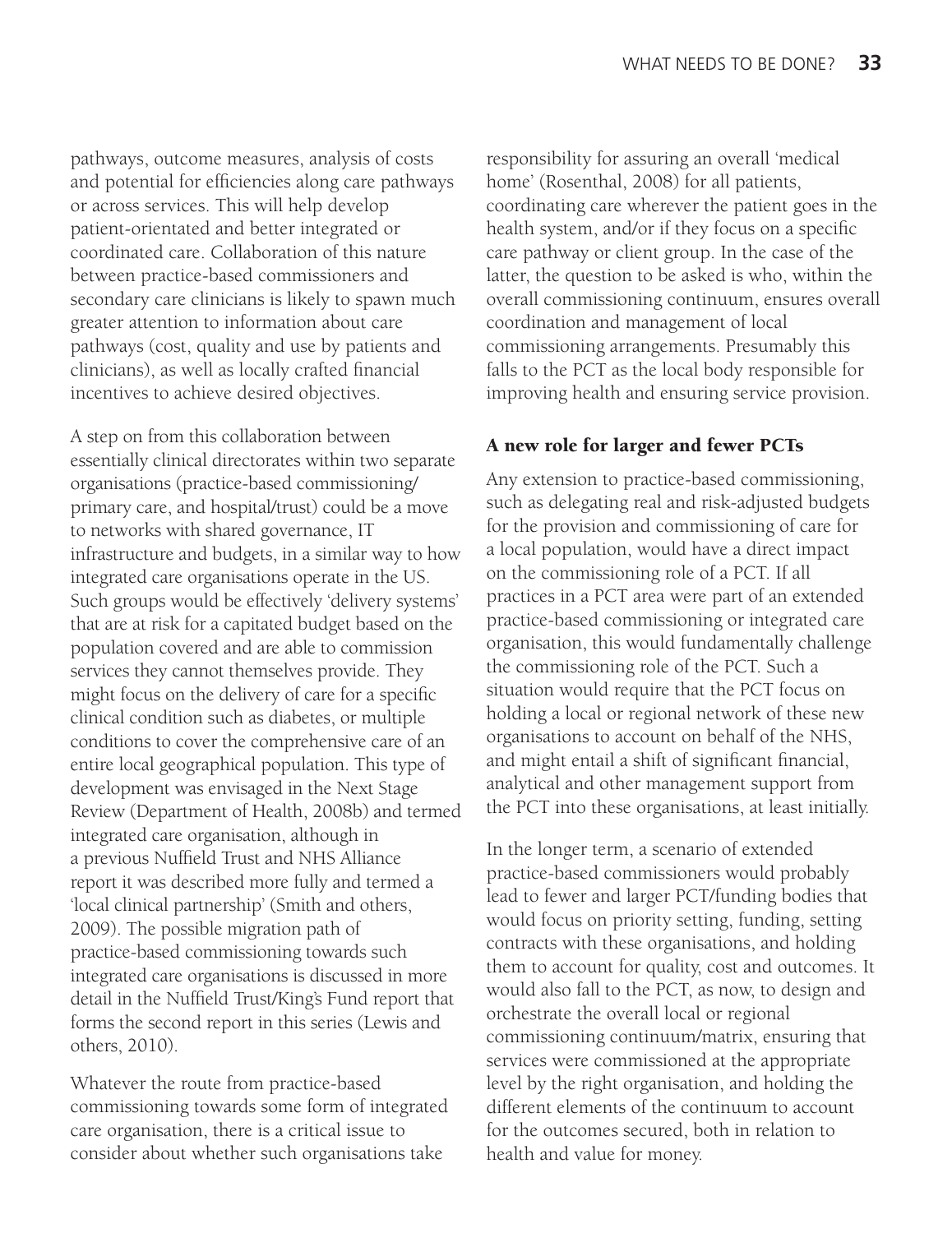Furthermore, it has to be possible that, over time, PCTs will disappear and SHAs (or something like them) will hold the extended practice-based commissioners/ICOs to account. In turn, this administrative tier would need to be accountable centrally, perhaps to something like an independent NHS board.

However, in a scenario of mixed progress towards extended practice-based commissioners/ICOs, PCTs might need to manage a diverse situation of some devolved and 'full health accountability' contracts, alongside PCT responsibility for commissioning where practice-based commissioning was less developed or lacked the willingness/capacity to take on an extended role. Whether PCTs would handle this by doing such commissioning themselves, or by tendering for other organisations (for example, neighbouring extended practice-based commissioners, integrated care organisations, or private suppliers) to perform such a role, is open to question.

Any move to larger PCTs would have a potentially adverse impact on the links between health and local government at a city/county level: links which enable significant joint working and commissioning of care that seeks to address the needs of often marginalised groups of the population (people with learning disabilities, older people, services for those with mental health problems, for example). Practice-based commissioning does not have a track record of engaging in this joint provision and commissioning with local authorities, so with any development of 'full health accountability' ICOs would need to explore how such joint work could be sustained and further developed.

#### **Assuring legitimacy for commissioners**

A fundamental challenge noted above is how to ensure that care is more firmly directed towards the concerns of users or potential users, rather than providers or commissioners. One relevant

aspect is how to increase the local accountability and therefore the public legitimacy of commissioners, whether they are PCTs, practice-based commissioning groups as now, or extended practice-based commissioners/ICOs. This will be increasingly important for the tough resource allocation and commissioning decisions that lie ahead.

There are a number of options for boosting local accountability of PCTs (Glasby and others, forthcoming) – for example, moving NHS purchasing into local government, or having elected health boards/PCTs (as suggested by the Liberal Democrats). Another route might be to extend foundation trust status to commissioning organisations, requiring them to develop a group of members who have a say in how the organisation is run. This would at least put them on a level playing field with their provider counterparts, enabling them to behave more like a business – retaining savings, investing to save and so on. It would also go some way towards raising the profile and status of PCTs, and practice-based commissioners (and their extended/ICO successors) in communities and regions, offering local populations an opportunity to hold a stake in the decision-making of local health funders and planners and giving commissioners greater legitimacy for decisions about funding priorities.

However, since over 50 per cent of provider trusts are now foundation trusts and, therefore, not subject to performance management by SHAs, PCTs are the main local NHS organisations that in theory at least the Department of Health can influence through directives. Given the financial challenges ahead, it seems unlikely that the Department of Health would allow this line of influence to PCTs to be cut, unless there was an organisation as effective as Monitor as a regulator of PCTs, or there was another route to more accountability to the populations PCTs serve. One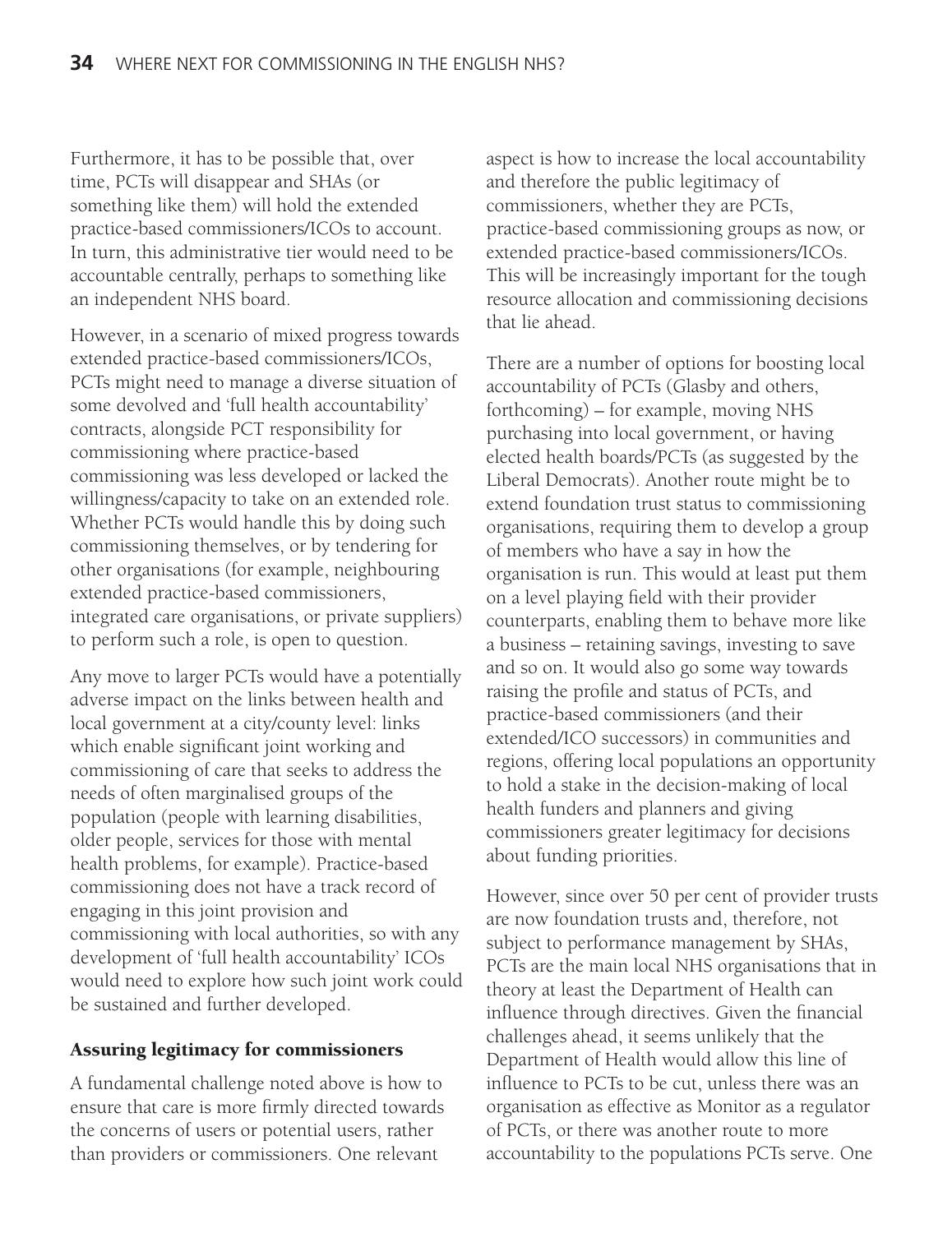such route might be to allow patients to choose their commissioner. This is discussed in more detail in the second report in this series, which explores the potential of ICOs to compete for patients within an NHS market (Lewis and others, 2010).

#### **Allowing commissioners more financial flexibility**

PCTs and practice-based commissioners would clearly benefit from having a greater degree of bargaining power with providers at the negotiation table. The complexities of decommissioning services as described above make it difficult for commissioners to register their satisfaction, or otherwise, with any given service through shifts in activity (NHS Confederation, 2009b). While foundation trusts are able to act as businesses, making medium- to long-term investment and disinvestment decisions, PCTs and practice-based commissioners are limited by the resource accounting and budgeting rules and therefore less able to shift resource across different years in ways that may have longer-term benefits. Allowing PCTs or extended practice-based commissioners to operate more like businesses (or foundation trusts) by phasing financial commitments across more than one year would enable them to more easily exercise market forces and therefore help them to stimulate the market – a key competency that remains in the world class commissioning framework.

## **Addressing problems related to the wider features of the English NHS**

#### **Reforming payment by results**

Associated with the inflexibility of contracts between PCTs and providers is the structure of the payment by results tariff. At present, there is a need for tariffs to be unbundled to enable

practice-based and PCT commissioners to select the elements of the service they wish to alter, either by shifting activity away from an existing provider, taking on the provision themselves, or rebundling elements of service to form a new care pathway to be commissioned. Current payment by results bundles make it extremely difficult for a PCT to estimate the cost of one part of a procedure that a practice-based commissioner, or indeed the PCT, may wish to re-provide.

Although the need for changes to the tariff has been recognised by policy-makers (Department of Health, 2009b) and some unbundling has occurred at a national level, this has not yet happened for many activities/treatments, and the tariff still does not apply to many community health services. While the onus is on local health communities to work together to negotiate reasonable payments for services provided outside hospital, disagreements over what is a fair level have delayed the start of some practice-based commissioning activity (Curry and others 2008). National policy continues, therefore, to inhibit PCTs wishing to be more transformative in the way that they commission and develop new services.

In the medium to longer term, if integrated commissioner–provider organisations evolve 'beyond PBC', taking on a fully capitated budget on behalf of their registered populations, it may be that the financial currency is not a national tariff, but some other locally agreed set of prices. This would be a major departure of policy, and might be prompted by the need to make significant efficiency gains in the next three to five years. If such a move did take place, there would have to be concomitant evolution in measures of quality, to ensure that price competition did not occur at the cost of quality. Measures of quality of care are too undeveloped at present to allow this departure from current policy to happen safely.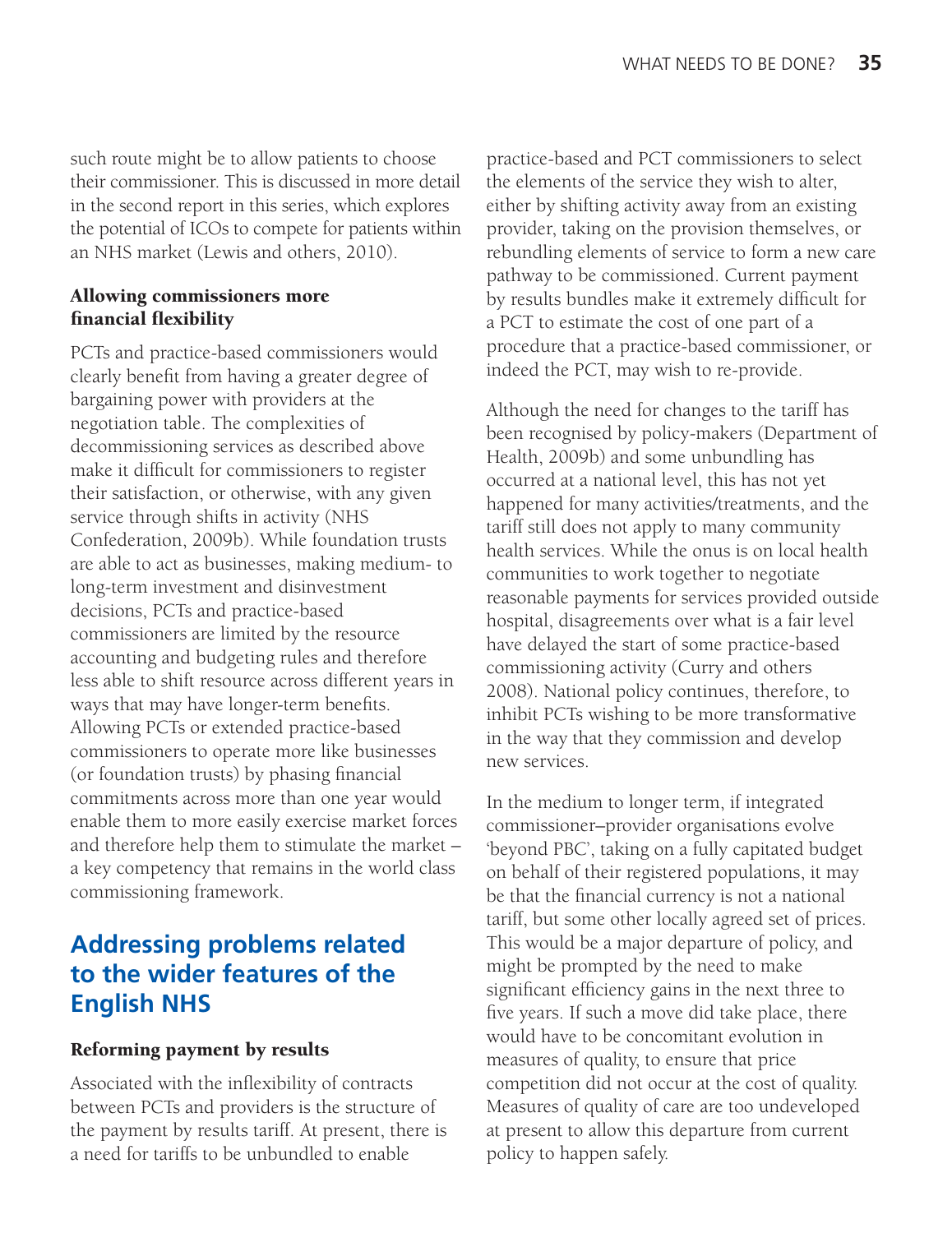#### **Setting funding priorities and direction**

In addition to some of the clinician-focused options for commissioning at a local level, there is the potential to shift the balance of power further towards commissioners at a national level. The Conservatives have proposed an independent NHS board (Conservative Party, 2009) and there may be scope in this type of model for a national commissioning function that would set the overall broad framework for PCTs, practice-based commissioners, or ICOs 'beyond PBC', including national health outcomes and care pathways. Given their electoral mandate it is, arguably, the job of government ministers to set overall priorities and direction in the NHS. A move to devolve such a responsibility to an independent board would represent a new direction for the NHS, and would highlight the long-standing tension between having national/central priorities and locally defined spending and service plans. In other words, how far would local 'full health accountability' ICOs be able to determine their own priorities for funding and services, as opposed to implementing national directives?

A national board could play a key role in setting overall health priorities, determining core service standards (to be regulated by the Care Quality Commission) and deciding on resource allocation to commissioners (larger PCTs, who would then contract with providers and provider–commissioner/integrated care organisations). Furthermore, the National Institute for Health and Clinical Excellence (NICE) might become part of such a national commissioning and priority-setting body, given its central role in determining evidence-based guidance for NHS funders and providers. Critical to an approach with a national board and local commissioners/ICOs would be effective regulation of health commissioning and its outcomes.

What is clear is that the continuum of commissioning set out in the analysis of evidence on commissioning in 2004 (Smith and others, 2004) continues to be relevant in 2010 (see Figure 1, opposite). Some services, such as those for people with long-term conditions, are appropriate for local practice-based commissioners or ICOs, and others for regional or national purchasing arrangements. What is different in the current policy context is that, as noted earlier in the discussion on commissioning arrangements, there are signs of a move towards greater use of 'hybrid' commissioner–providers (such as ICOs), especially for community-based and ambulatory care, and as a way of drawing together the management of demand with provision of better integrated care.

The importance of having rigorous and transparent processes for deciding what services are commissioned at what point on the continuum continues to hold true. It is the job of PCTs, as local stewards of the population's health funding and outcomes, to determine where such commissioning responsibility should lie, and to hold to account the practices, local authorities, ICOs and trusts who assume either provider, commissioning, or commissioning/providing roles on behalf of a local population. Furthermore, arrangements for local commissioning have to be put in place by PCTs alongside the other elements of the overall commissioning continuum, including specialised/national and personalised/individual purchasing of care. As the shape of local clinical and PCT commissioning changes (and the organisations evolve towards larger entities), there may be implications for how and where the commissioning of specialised and personalised services takes place, and how such commissioning is governed. What is clear is that the commissioning map will continue to be complex and subject to regular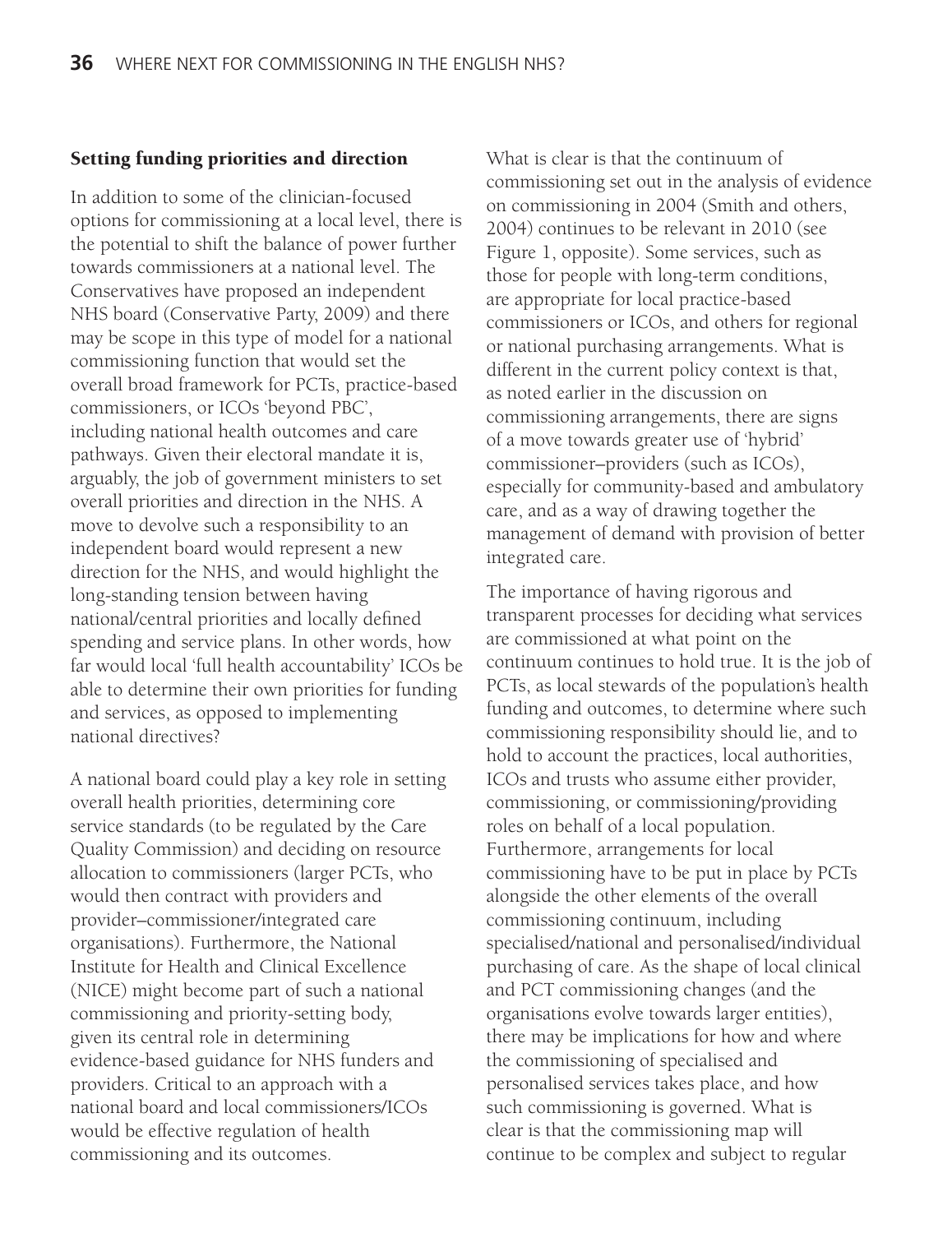

**Source: Smith and others, 2004 (adapted)**

adjustment and review, to ensure that each health economy has robust and appropriate arrangements for the planning, funding and procurement of care.

#### **Creating a compelling narrative for the public and the NHS about commissioning**

Commissioning remains a mystery to most of the population, representing as it does a function in the NHS that would more commonly be considered as 'funding and planning'. It is clear from the analysis made in this report that the elements of commissioning as understood in the NHS (needs assessment, priority setting, service specification, procurement, monitoring and review) will be ever more critical in the

forthcoming severely constrained financial context. Indeed, in such a scenario, bringing commissioning 'out into the open' – helping people to know who is responsible for funding and planning what – is a pressing priority in itself.

Creating a clear and understandable account of the role and responsibilities of NHS commissioners requires that this is first of all clarified, negotiated and validated within the NHS policy and management community. Given the analysis set out in this report – which articulates the nature of the current 'commissioning problem' and what needs to happen if that is to be resolved – it is clear that the NHS is at a key point in time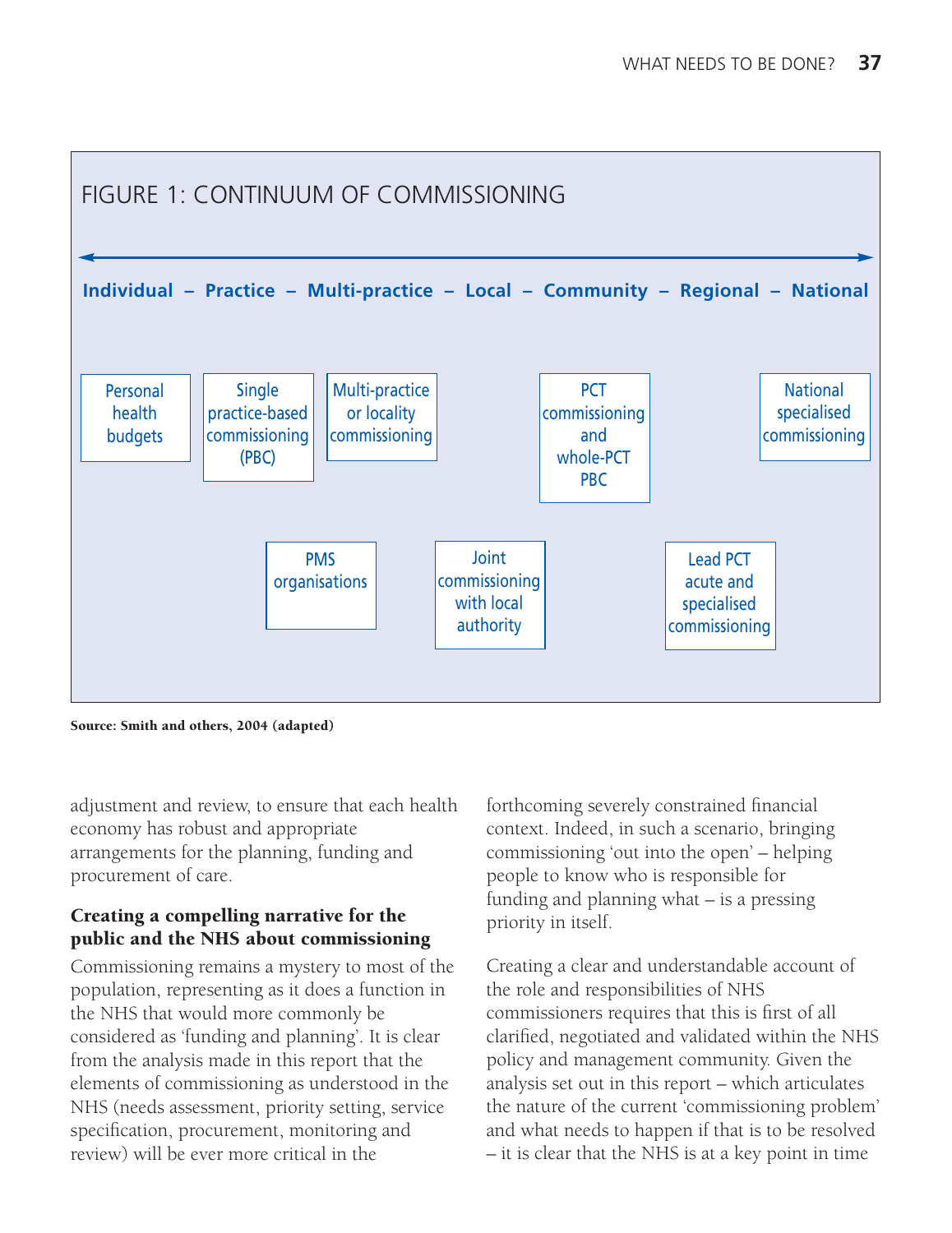where policy-makers need to determine 'where next' for health commissioning, and then set out how this will work and who will be responsible for what. Only if this happens will a compelling narrative about the role, potential and importance of commissioning be created for the NHS and the population in general. This is critical if we are to move beyond the current (arguably unfair) narrative of commissioning as inevitably and seemingly irrevocably weak, a

narrative that often conveniently blames commissioning for wider constraints in the overall system reform physiology.

The next chapter sets out to answer the question 'Where next for NHS commissioning?', drawing on the analysis made in this report of the evidence and experience of this function in the NHS and based on the authors' reading of likely policy direction for the next phase.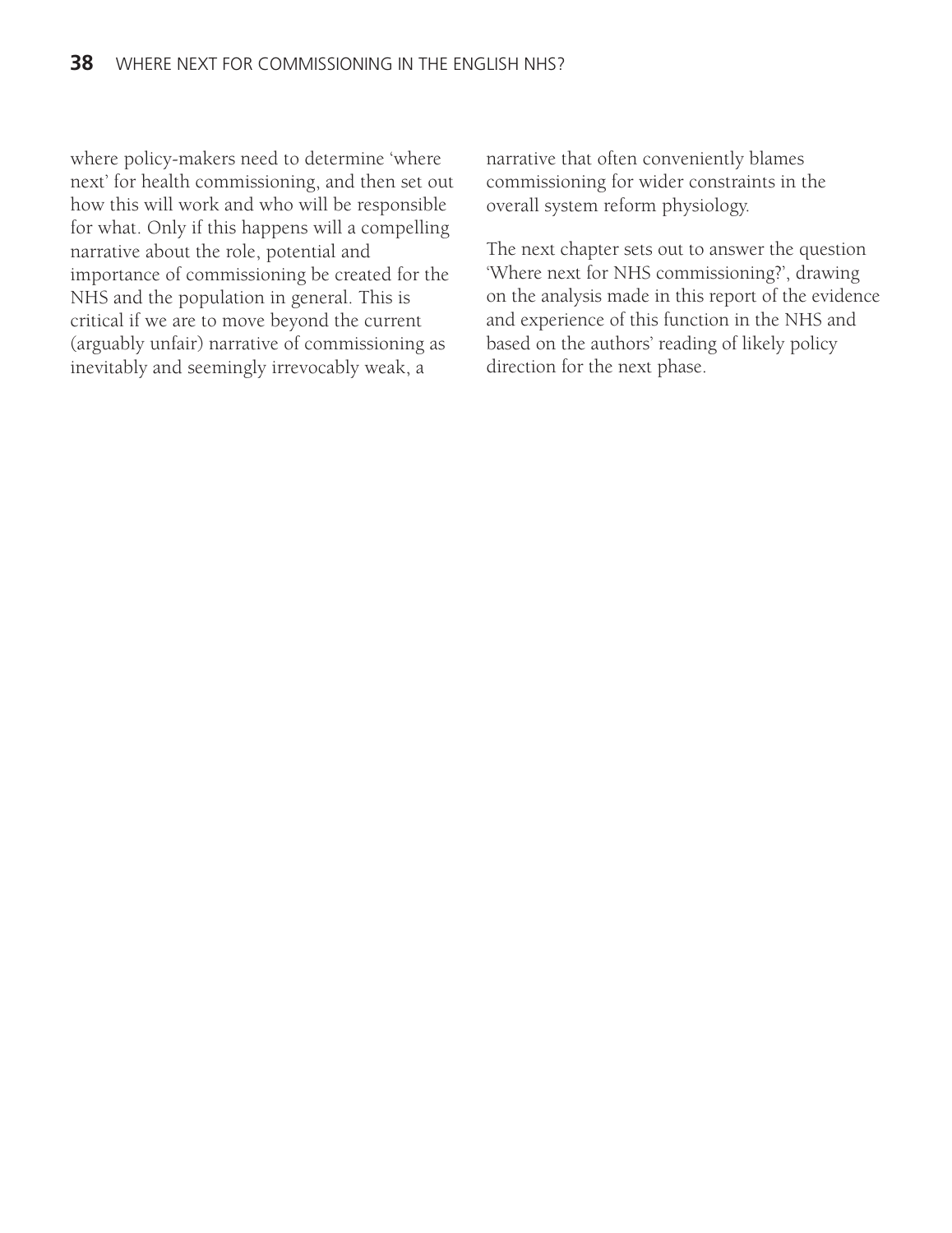# **7. CONCLUSIONS AND RECOMMENDATIONS**

### **The fork in the road**

NHS commissioning has not yet lived up to expectations, albeit that it is sometimes castigated for failings that are more to do with other elements of system reform, such as some of the vagaries of payment by results. PCTs appear to struggle to make significant strategic changes to health services, and in particular to secondary and tertiary provision. Practice-based commissioning is at best weak in terms of its ability to engage clinicians in managing services and resources. Perennial attempts to boost commissioning in its influence over service provision looks increasingly tired and possibly futile within the current NHS context.

NHS commissioning may have reached a fork in the road. One direction points towards limping on in much the same mode as it has for the last 20 years, with incremental change to policy such as changes to payment by results, offering stronger incentives for GPs to engage in practice-based commissioning and investing further in developing skills and information for commissioners.

#### **A new and more radical approach to local clinical commissioning**

Another direction points to the need to take far more decisive steps to energise the practice/locality part of the commissioning continuum and encourage groups of clinicians – those responsible for providing the bulk of quality and costs – to assume resource management

responsibility together with accountability for the health outcomes of a population. This should be rooted in a population approach to care that is oriented towards primary care and a registered population.

The suggested approach to this was set out in the Nuffield Trust/NHS Alliance report *Beyond Practice-based Commissioning: The local clinical partnership* (Smith and others, 2009). Critical to this is the engagement of hospital clinicians and managers in new forms of provider–commissioner organisations; this will not happen without the crafting of an appropriate set of incentives, and careful consideration of what level of risk is appropriate for 'beyond PBC' organisations to bear.

What is clear is that for 'beyond practice-based commissioning' to come into being, GP groups need more management support, infrastructure such as information and data analysis, and incentives to develop and engage clinicians in the community and increasingly in clinical directorates currently located in hospitals. PCTs (and perhaps also trusts, especially as groups become increasingly multi-specialty) should be providing this support and should be encouraged to do so by SHAs and, ultimately, the Department of Health, although the practicality of achieving this will be extremely challenging, given recent exhortations to the NHS to reduce expenditure on management by 30 per cent (Department of Health, 2009b).

While there is no one model of development of local clinical commissioning for the future, and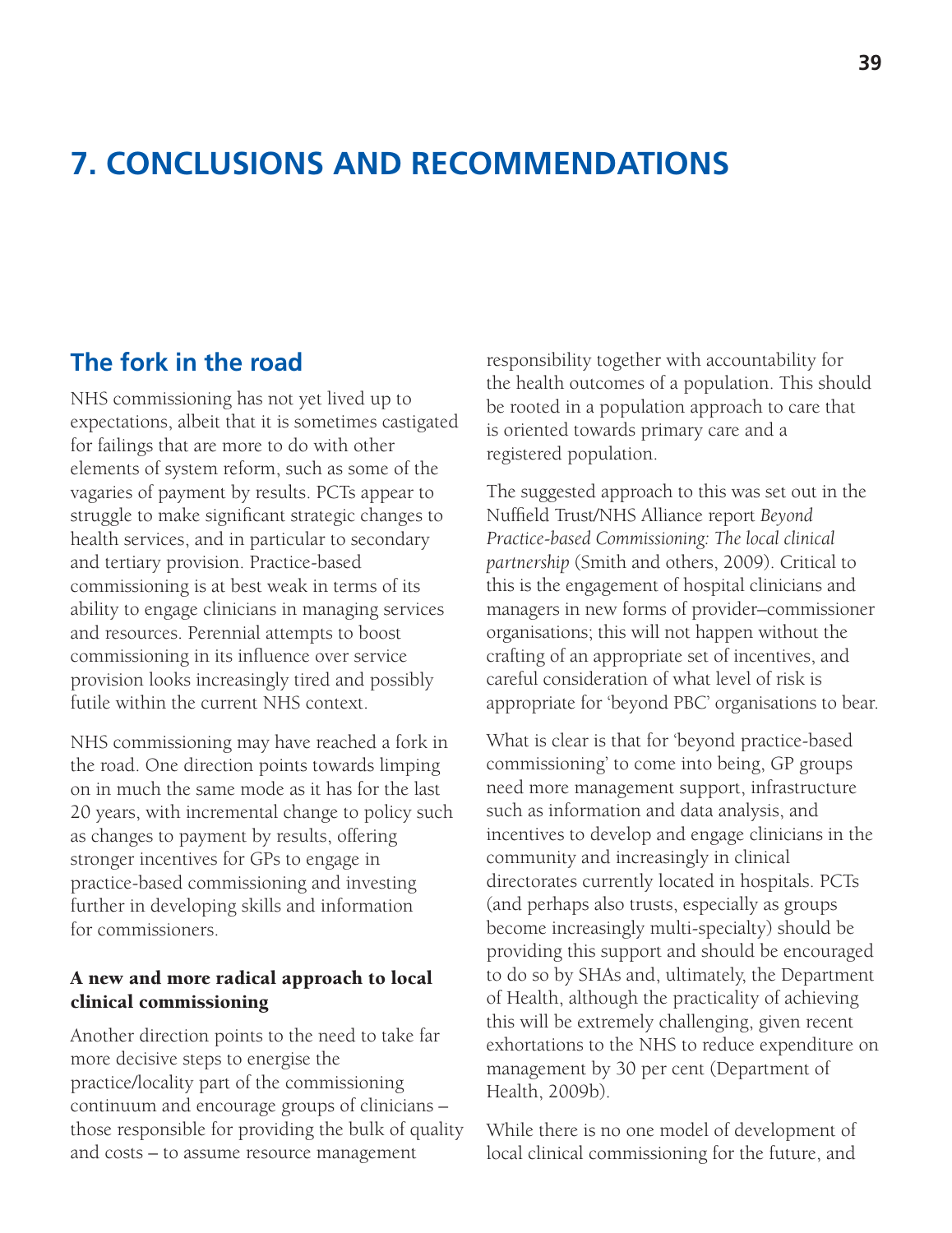the guiding principles should be diversity and evolution, the form of the next generation of practice-based commissioning or integrated care organisations will be shaped by practical matters such as the population needed for these groups to assume financial risk of the budget, as well as the size needed to attract relevant skills and infrastructure within what will be increasingly constrained resources for management.

#### **A new role for fewer PCTs**

What is needed is a reshaping of the PCT role away from one that seeks to do most of the activities of commissioning, to one where their primary role is to design, develop, monitor and adjust the overall commissioning continuum for a given locality or region. In the short to medium term, PCTs will need to help give birth to, and nurture, extended practice-based commissioning or integrated care organisations of one form or another (Lewis and others, 2010) as appropriate to the service and local context. In this scenario, if local clinicians were not keen to move into such organisations, the PCT might contract with another organisation to fulfil such a role, as part of its role in assuring an overall effective set of commissioning arrangements for the local population.

This approach points to the likelihood of needing fewer and larger PCTs/funding bodies that would focus on specialised service commissioning (moving further towards the right-hand or national end of the commissioning continuum), and on contracting with, and holding to account, practice-based commissioners or integrated care organisations. Critical to such a PCT/funder role would be strong and clear regulation of this commissioning activity (presumably by the Care Quality Commission and local health scrutiny bodies measuring the performance of PCTs as they delegate and manage health commissioning by local clinician-led organisations).

#### **More accountability for commissioners**

Commissioning organisations, at all levels, need to become more accountable for commissioning functions and outcomes. This might be achieved by one or more different routes, including:

- much more robust clinical commissioning 'beyond PBC'
- stronger regulation of commissioning
- enabling the public to choose their commissioner (in a similar manner to how the Dutch now choose their public health insurer)
- or by increasing local democratic accountability.

Choice of commissioner might be achieved through patients being able to select their PCT as well as their extended practice-based commissioning or integrated care organisation with which they were registered. Ability to choose between commissioners would be a very significant move for health policy in England, and would have far-reaching implications for the NHS, for example, the need to define an explicit benefit package that is funded by the NHS, as well as sophisticated risk adjustment to set accurate capitated funding for commissioners, and better regulation of quality of care and assessment of patient experience than is possible at present.

#### **More integration of commissioning and provision**

In this way, NHS commissioning would transcend the 'twin-track' of patient- and population-based approaches for local commissioning identified in the 1990s and again in the 2000s, and bring into being a new generation of hybrid organisations with greater responsibility for financial and health outcomes, this time hybrid not only for their population and patient focus, but also for their integrated purchaser/provider role. This might in itself help to rectify the persistent imbalance of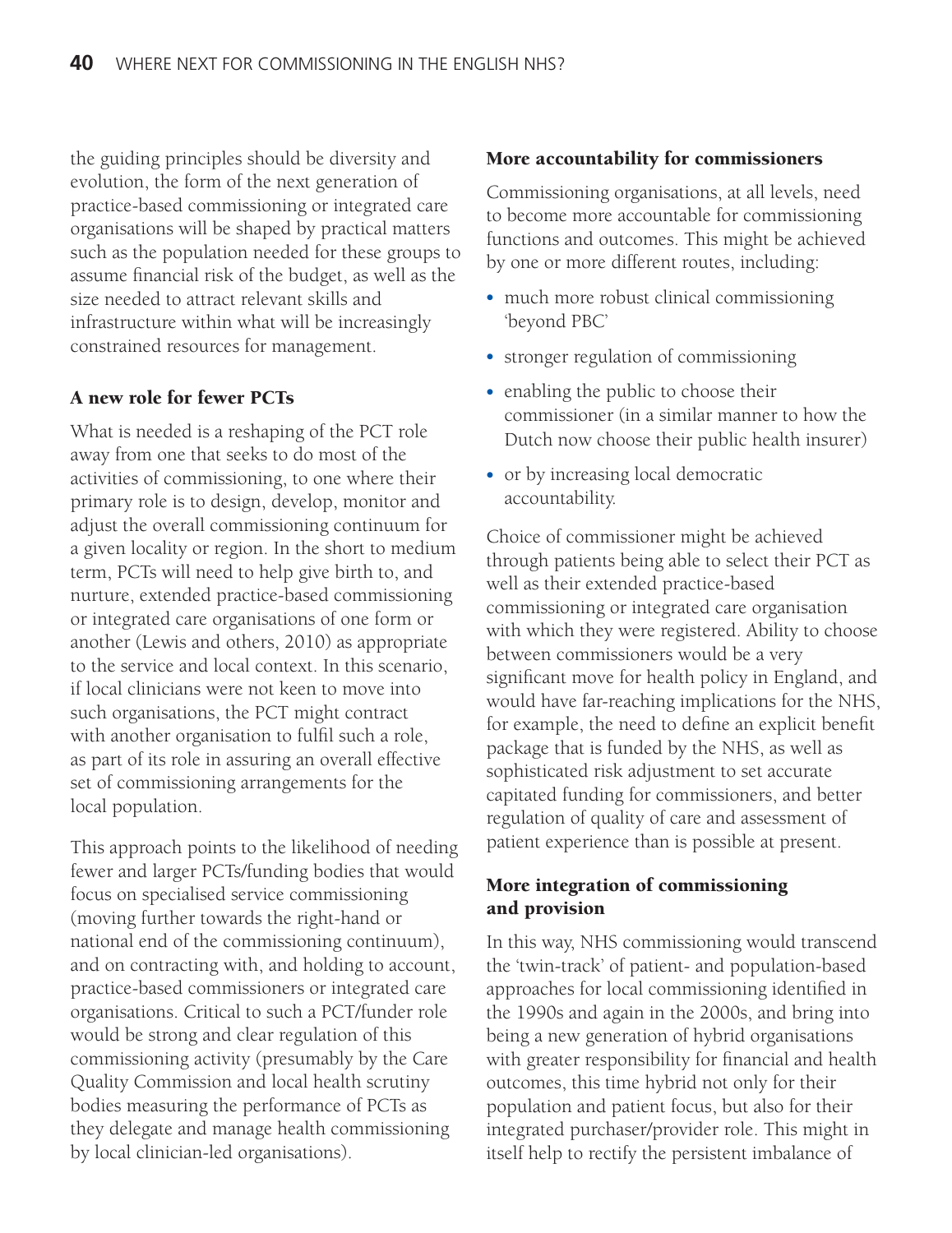power between commissioners and providers, harnessing much greater clinical leadership and ownership of the organisations taking the key 'make or buy' decisions about healthcare and hence resources.

The ways in which the NHS practice-based commissioners might migrate towards such a model are explored in more detail in the Nuffield Trust/NHS Alliance report *Beyond Practice-based Commissioning* (Smith and others, 2009). The deeper implications of what it might mean to have multiple and possibly competing extended practice-based commissioning or integrated care organisations is examined in The King's Fund and Nuffield Trust report *Where Next for Integrated Care Organisations in the English NHS?* (Lewis and others, 2010).

#### **Assuring an effective continuum of commissioning**

To make a reality of the more radical and hopeful prognosis for NHS commissioning, PCTs will need to increasingly reinvent themselves as the designer, resource allocator and performance manager of a local or regional health system, rather than necessarily doing the actual commissioning in terms of aligning needs/demand and local service provision. For the wider health system, and those of us who research and comment on it, the challenge will be to avoid the temptation of getting locked into a grand narrative of 'weak commissioning' and to identify ways of further boosting the effectiveness of commissioning at all stages along the wider commissioning continuum.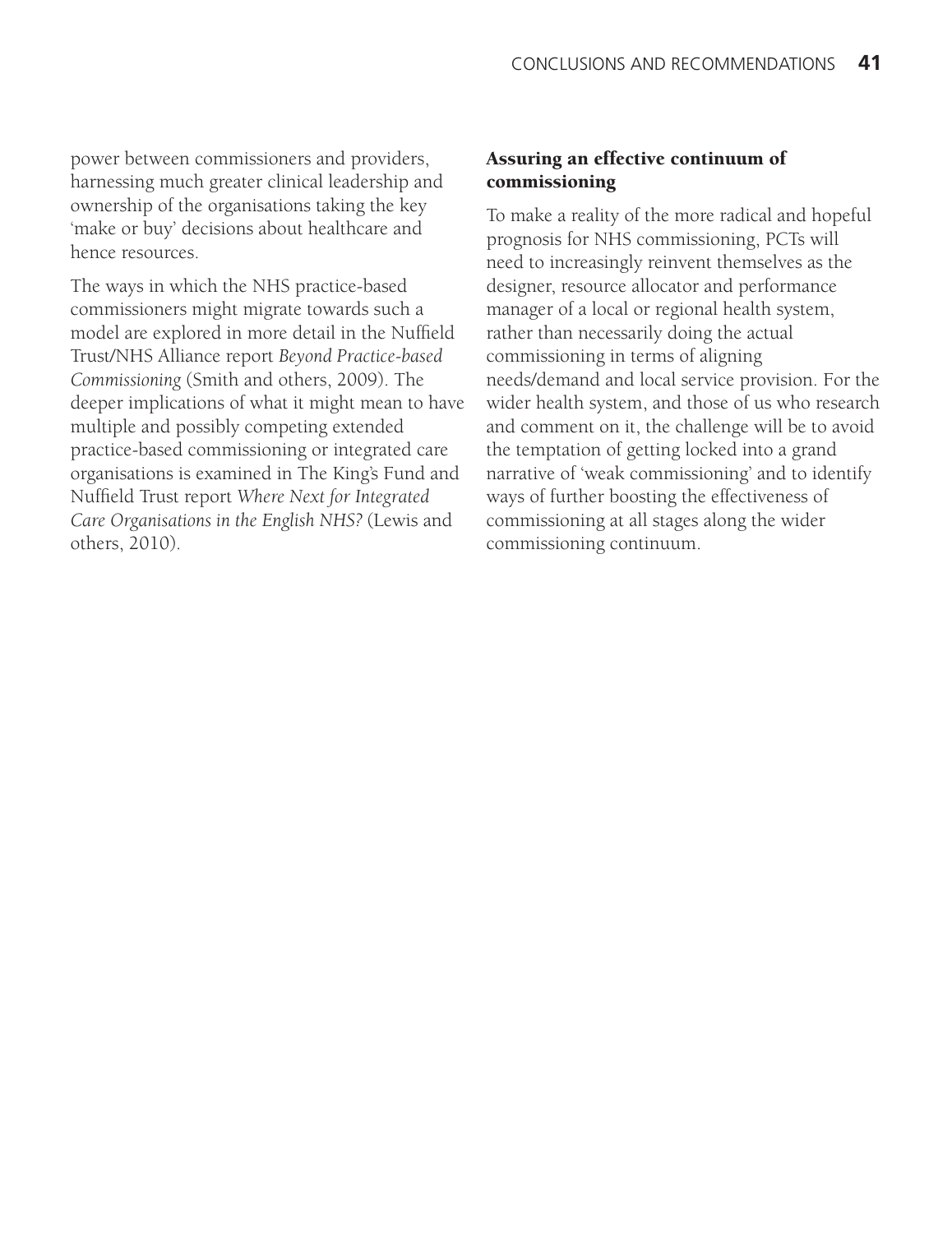# **REFERENCES**

Audit Commission (1996) *What the Doctor Ordered: A study of GP fundholders in England and Wales*. London: HMSO.

Audit Commission (2007) *Putting Commissioning into Practice: Implementing practice-based commissioning through good financial management*. London: Audit Commission.

Audit Commission (2008) *Auditors' Local Evaluation*. London: Audit Commission.

Audit Commission (2009a) *Means to an End. Joint financing across health and social care*. London: Audit Commission.

Audit Commission (2009b) *More for Less? Are productivity and efficiency improving in the NHS?* London: Audit Commission.

Audit Commission and Healthcare Commission (2008) *Is the Treatment Working? Progress with the NHS system reform programme*. London: Audit Commission.

Baines D, Tolley K and Whynes D (1997) *Prescribing Budgets and Fundholding in General Practice*. London: Office of Health Economics.

Belfield G (2010) Evidence to the Health Select Committee, 4 February 2010.

Billings J, Dixon J, Mijanovich T and Wennberg D (2006) 'Risk stratification in the NHS', *British Medical Journal* 333: 327–30.

Connolly S, Bevan G and Mays N (2010) *Funding and Performance of Healthcare Systems in the Four Countries of the UK Before and After Devolution*. London: The Nuffield Trust.

Coleman A, Checkland K, Harrison S and Dowswell G (2009) *Practice-based Commissioning: Theory, implementation and outcome*. Manchester: National Primary Care Research and Development Centre.

Conservative Party (2007) *NHS Autonomy and Accountability: Proposals for legislation*.

Croxson B, Propper C and Perkins A (2001) 'Do doctors respond to financial incentives? UK family doctors and the GP fundholder scheme', *Journal of Public Economics* 79: 375–98.

Crump H (2008) 'PCTs failing to decommission services', *Health Service Journal*, 9 October 2008.

Curry N, Goodwin N, Naylor C and Robertson R (2008) *Practice-based Commissioning: Reinvigorate, replace or abandon?* London: The King's Fund.

Davies M and Elwyn G (2006) 'Referral management centres: promising innovations or Trojan horses?' *British Medical Journal* 332: 844–6.

Department of Health (2001) *A Guide to Resource Accounting and Budgeting for the NHS*. London: Department of Health.

Department of Health (2002) *Shifting the Balance of Power: The next steps*. London: Department of Health.

Department of Health (2006) *Our Health, Our Care, Our Say: A new direction for community health services*. London: Department of Health.

Department of Health (2007a) *World Class Commissioning: Vision*. London: Department of Health.

Department of Health (2007b) *World Class Commissioning Competencies*. London: Department of Health.

Department of Health (2008a) *Commissioning Assurance Handbook*. London: Department of Health.

Department of Health (2008b) *High Quality Care for All: NHS next stage review final report*. London: Department of Health.

Department of Health (2009a) *Shaping the Future of Care Together*. London: HM Government.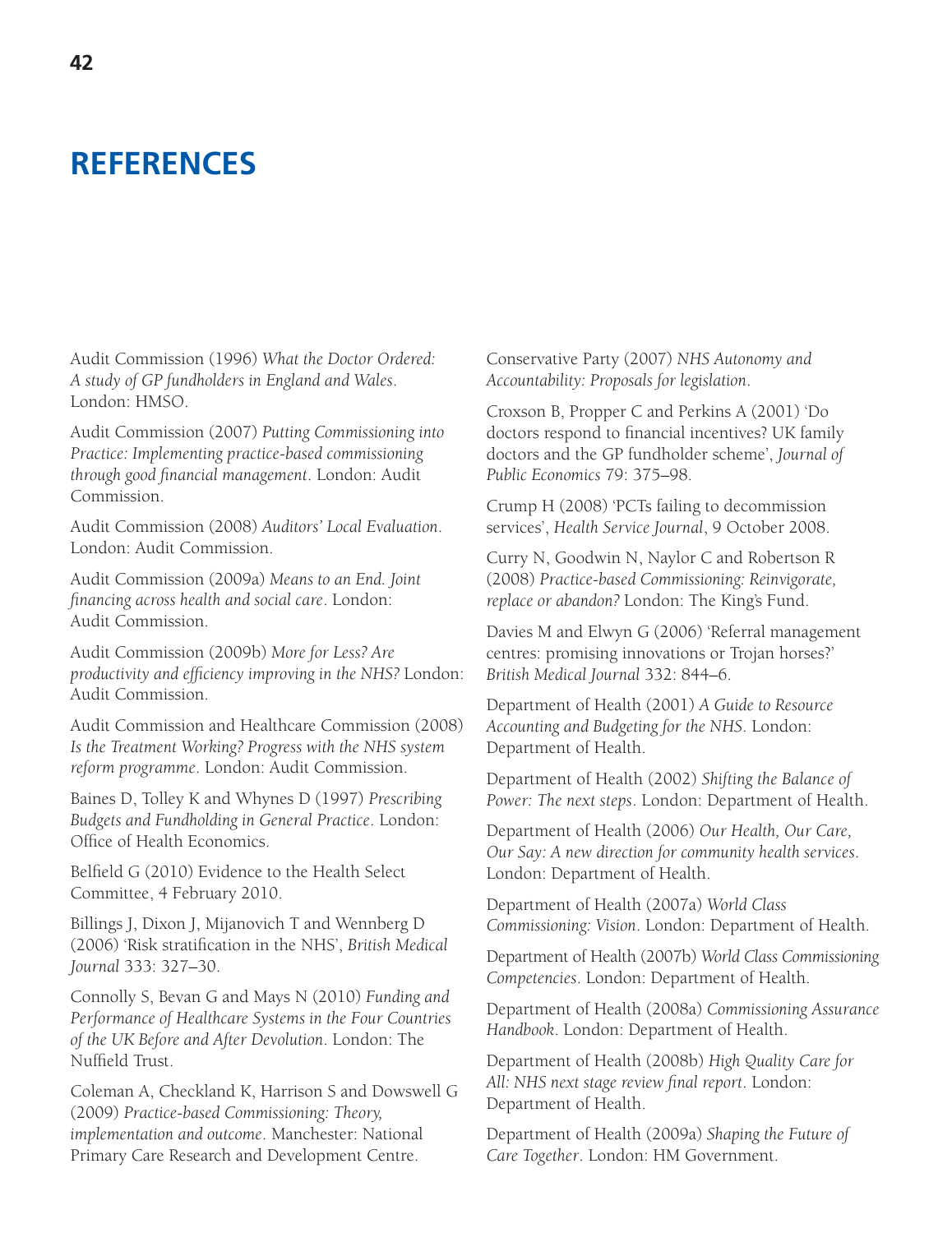Department of Health (2009b) *NHS 2010–2015: From Good to Great. Preventative, people-centred, productive*. London: Department of Health.

Department of Health (2009c) Payment by Results in 2010–11 (Letter from David Flory to the NHS, 1 September 2009). London: Department of Health.

Department of Health (2009d) *Transforming Community Services: Enabling new patterns of provision*. London: Department of Health.

Department of Health (2009e) *World Class Commissioning Assurance Handbook Year 2.* London: Department of Health.

Department of Health and Audit Commission (2008) *World Class Commissioning and Audit Commission Auditors' Local Evaluation (Use of resources from 08/09)*. London: Department of Health and Audit Commission.

Dickinson H, Peck E and Smith JA (2006) *Leadership in Organisational Transition: What can we learn from the research evidence?* Birmingham: Health Services Management Centre and the NHS Institute.

Dixon J and others (forthcoming) *Developing a Person-based Resource Allocation Formula for Allocations to General Practices in England*. London: The Nuffield Trust.

Dowling B (1997) 'Effect of fundholding on waiting times: database study', *British Medical Journal* 315: 290–2.

Dowling B and Glendinning C eds (2003) *The New Primary Care, Modern, Dependable, Successful?* Maidenhead: Open University Press.

Ellins J and Ham C (2009) *NHS Mutual: Engaging staff and aligning incentives to achieve higher levels of performance*. London: The Nuffield Trust.

Fisher E, Staiger D, Bynum J and Gottlieb D (2007) 'Creating accountable care organisations: the extended hospital medical staff', *Health Affairs* 26(1): w44–57.

Glasby J, Dickinson H and Smith JA (forthcoming) *Creating NHS Local: The relationship between English local government and the National Health Service*. Social Policy and Administration.

Goodwin N (1998) GP fundholding. In Le Grand J, Mays N and Mulligan J-A eds *Learning from the NHS Internal Market: A review of the evidence*. London: The King's Fund.

Ham C (1996) 'Population centred and patient focused purchasing: the UK experience', *Milbank Quarterly* 74(2): 191–214.

Ham C (2008) 'World class commissioning: a health policy chimera', *Journal of Health Services Research and Policy* 13: 116–121.

Lapsley P (2007) 'Referral management schemes are damaging patients' interests', *British Medical Journal* 334: 156.

Le Grand J, Mays N and Mulligan JA (1998) *Learning from the NHS Internal Market*. London: The King's Fund.

Lewis G (2006) *Case Study: Virtual wards at Croydon Primary Care Trust*. London: The King's Fund.

Lewis R, Smith J and Harrison A (2009) 'From quasi-market to market in the National Health Service in England: what does this mean for purchasing of health services?' *Journal of Health Services Research and Policy* 14(1): 44–51.

Lewis RQ, Rosen R, Goodwin N and Dixon J (2010) *Where Next for Integrated Care Organisations in the English NHS?* London: The Nuffield Trust.

Light D (1998) *Effective Commissioning: Lessons from purchasing in American managed care*. London: Office of Health Economics.

Local Government Association (2008) *Health Commission Final Report: Who's accountable for health?* London: Local Government Association.

Mays N and Dixon J (1996) *Purchaser Plurality in Health Care: Is a consensus emerging and is it the right one?* London: King's Fund.

Mays N, Wyke S, Malbon G and Goodwin N eds (2001) *The Purchasing of Health Care by Primary Care Organisations: An evaluation and guide to future policy*. Buckingham: Open University Press.

National Audit Office (2007) *Improving Quality and Safety: Progress in Implementing Clinical Governance in Primary Care: Lessons for the new primary care trusts*. London: The Stationery Office.

Naylor C and Goodwin N (forthcoming) *Building World Class Commissioning: What role can external organisations play?* London: The King's Fund.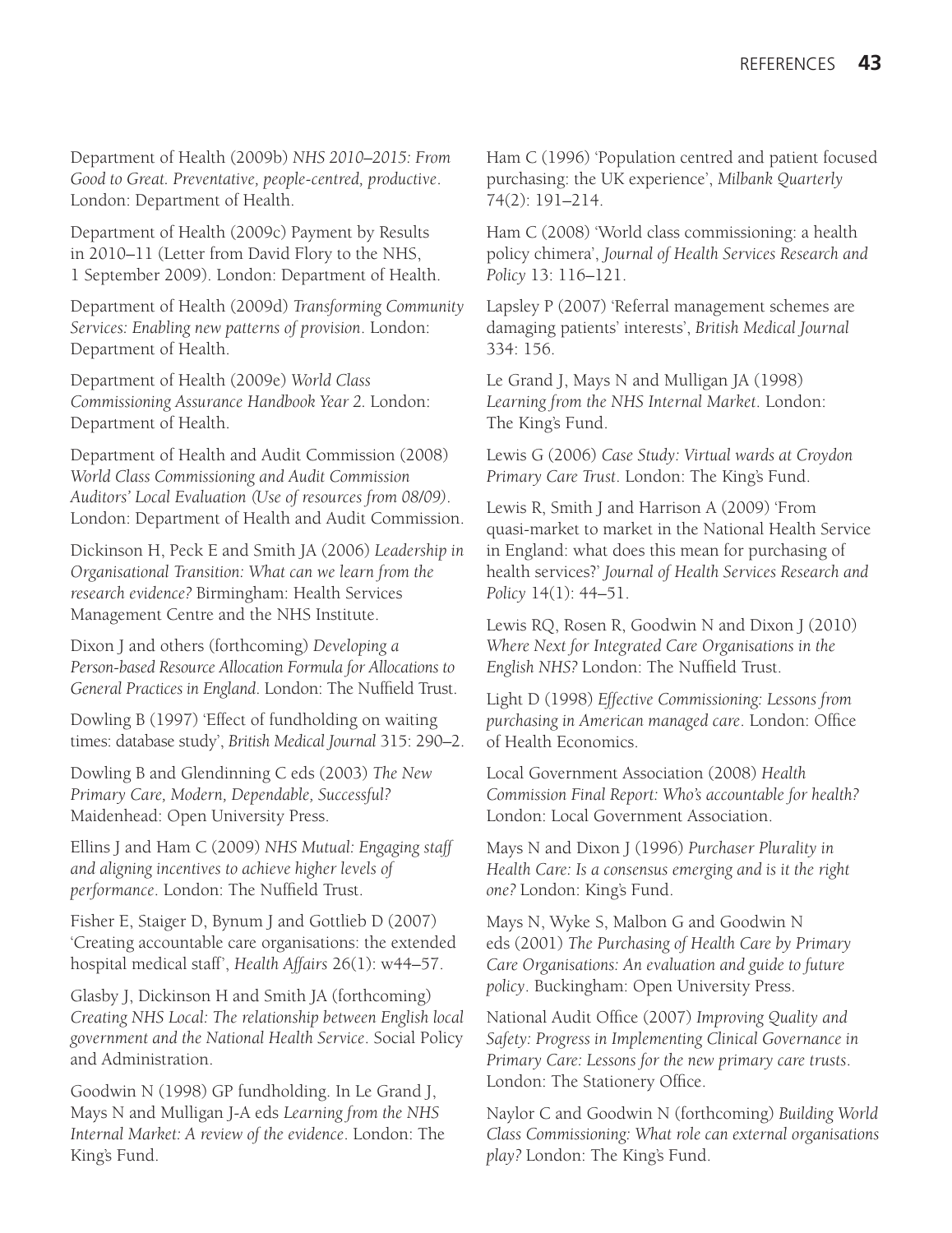NHS Alliance (2006) *Fit to Lead: Effective clinical leadership for PCTs*. Retford: NHS Alliance.

NHS Confederation (2009a) *Dealing with the Downturn: The greatest ever leadership challenge for the NHS?* London: NHS Confederation.

NHS Confederation (2009b) *Commissioning in a Cold Climate*. London: NHS Confederation PCT Network.

Ovretveit J (1995) *Purchasing for Health: A multi-disciplinary introduction to the theory and practice of purchasing*. Buckingham: Open University Press.

Peck E and Freeman T (2005) *Reconfiguring PCTs: Influences and options*. Birmingham: Health Services Management Centre.

Propper C, Croxson B and Shearer A (2002) 'Waiting times for hospital admissions: the impact of GP fundholding', *Journal of Health Economics* 21: 227–52.

Regen EL, Smith JA, Goodwin N, McLeod HST and Shapiro J (2001) *Passing on the Baton: Final report of an evaluation of PCGs and PCTs*. Birmingham: HSMC.

Robinson S, Dickinson H, Rumbold R and Freeman T (forthcoming) *Priority-setting in the NHS: How do primary care trusts do this?* London: The Nuffield Trust.

Rosenthal T (2008) 'The medical home: growing evidence to support a new approach to primary care', *Journal of the American Board of Family Medicine* 21(5): 427–40.

Smith JA (2009) 'The role and experience of women chief executives in the National Health Service in England: gendered stories of leadership in difficult times', unpublished PhD thesis, the University of Birmingham.

Smith JA, Bamford M, Ham C, Scrivens E and Shapiro J (1997) *Beyond Fundholding: A mosaic of primary care led commissioning and provision in the West Midlands*. HSMC, Keele University and the West Midlands Office of the NHS Executive.

Smith JA and Goodwin N (2006) *Towards Managed Primary Care: The role and experience of primary care organizations*. Aldershot: Ashgate Publishing.

Smith JA and Mays N (2007) 'Primary care organisations in New Zealand and England: tipping the balance of the health system in favour of primary care? *International Journal of Health Planning and Management* 22: 3–19.

Smith JA, Mays N, Dixon J, Goodwin N, Lewis R, McClelland S, McLeod H and Wyke S (2004) *A Review of the Effectiveness of Primary Care-led Commissioning and its Place in the NHS*. London: The Health Foundation.

Smith JA and Walshe KMJ (2004) 'Big business: the corporatization of primary care in the UK and the USA', *Public Money and Management* 24(2): 87–96.

Smith JA, Walshe KMJ and Hunter DJ (2001) 'The redisorganisation of the NHS', *British Medical Journal* 323: 1263–4.

Smith JA, Wood J and Elias J (2009) *Beyond Practice-based Commissioning: The local clinical partnership*. London: The Nuffield Trust and NHS Alliance.

Thorlby R, Lewis R and Dixon J (2008) *Should Primary Care Trusts be Made More Locally Accountable? A discussion paper*. London: The King's Fund.

Wade E, Smith JA, Freeman T and Peck E (2006) *Commissioning in the Reformed NHS: Policy into practice*. Birmingham: HSMC and NHS Alliance.

Walshe K, Smith JA, Dixon J, Edwards N, Hunter DJ, Mays N, Normand C and Robinson R (2004) 'Primary care trusts – premature reorganisation, with mergers, may be harmful', *British Medical Journal* 329: 871–2.

Wood J and Curry N (2009) *PBC Two Years On: Moving forward and making a difference?* London: The King's Fund and NHS Alliance.

Woodin J (2006) 'Healthcare commissioning and contracting', in Walshe K and Smith JA eds, *Healthcare Management*. Maidenhead: Open University Press.

Woodin J and Wade E (2007) *Towards World Class Commissioning Competency: A report for the West Midlands Strategic Health Authority*. Birmingham: HSMC.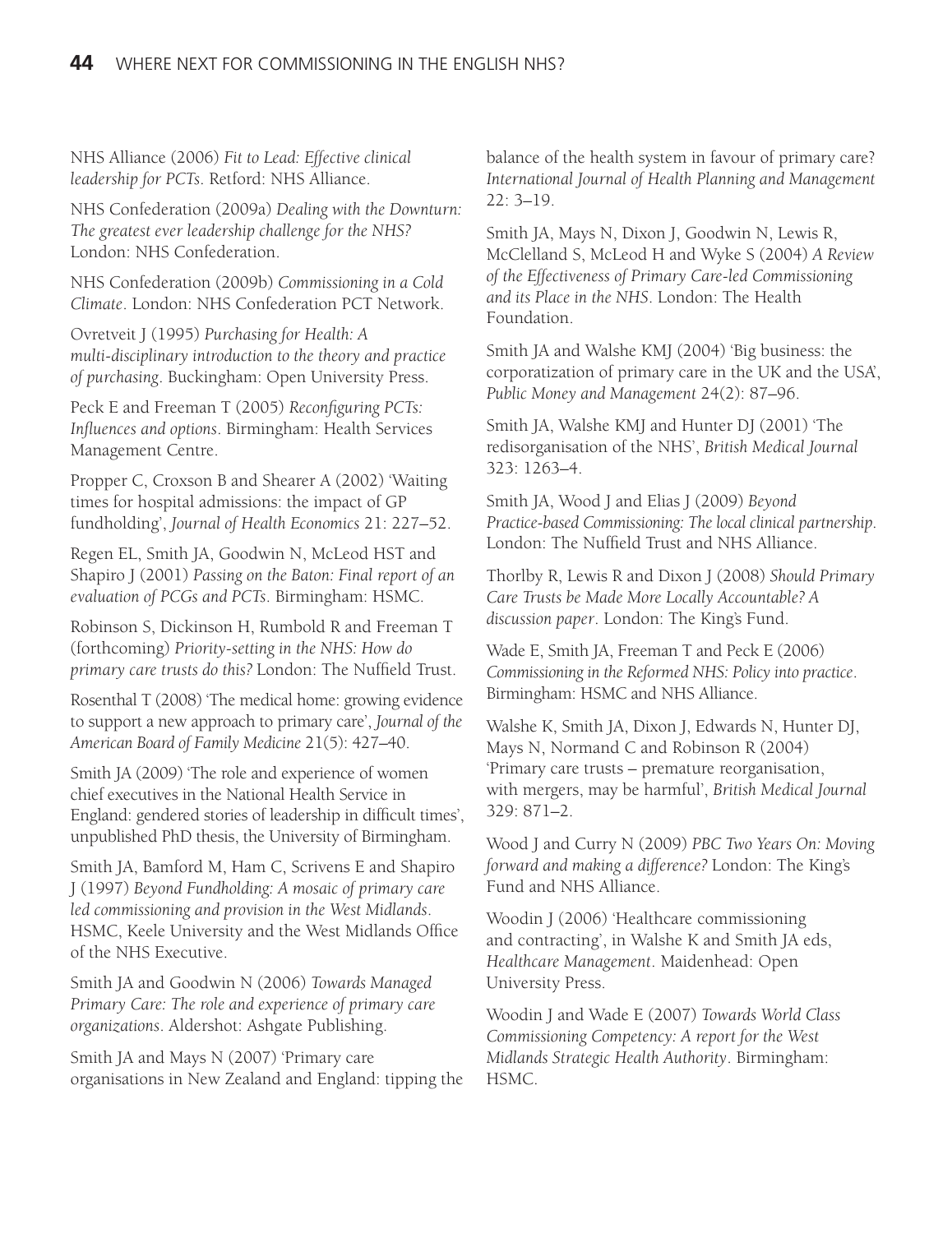# **The authors**

**Dr Judith Smith** is Head of Policy at The Nuffield Trust. She is an experienced and widely published health services researcher and policy analyst, focusing on commissioning, primary care, health care management and international health policy. She previously held a senior lectureship post at the Health Services Management Centre, University of Birmingham. From 2007 to 2009 she was based at the Health Services Research Centre, Victoria University of Wellington, where she studied the progress of primary care reform in New Zealand.

**Natasha Curry** is a Health Policy Fellow at The King's Fund. She joined the Fund in 2005, having previously worked in consultancy and health promotion. Her recent research interests include the management of long-term medical conditions, practice-based commissioning, and integrated care. Natasha also manages The King's Fund's work on predicting the risk of unplanned hospital admissions.

**Professor Nicholas Mays** is Professor of Health Policy in the Health Services Research Unit, Department of Public Health and Policy, London School of Hygiene and Tropical Medicine, and a Senior Associate of The Nuffield Trust. Widely published, he is also a Policy Adviser to the New Zealand Ministry of Health and has held a variety of senior research and policy advisory posts.

**Dr Jennifer Dixon** is Director of The Nuffield Trust. She has researched and written widely on healthcare reform in the UK and internationally. Jennifer has a background in paediatric medicine, public heath and policy analysis; her recent research interests include developing risk stratification and adjustment techniques for use in the NHS, and helping to design the evaluation of the Department of Health's 'whole-system demonstrator' project. Previous posts held include Director of Policy at The King's Fund and Policy Advisor to the Chief Executive of the NHS.